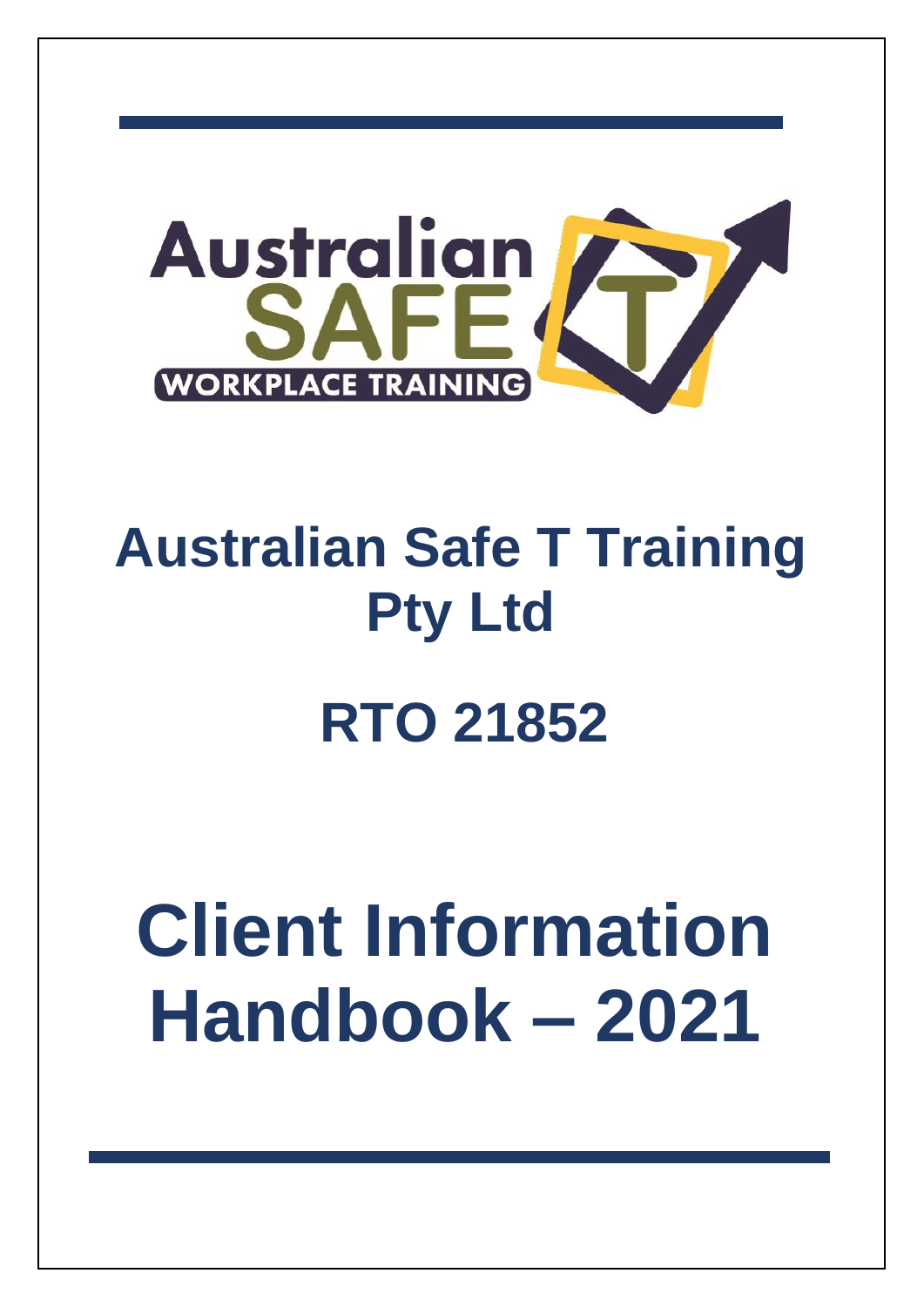## **Client Information Handbook**

| <b>Table of Contents</b>                                | Page     |
|---------------------------------------------------------|----------|
| Welcome & Contacts                                      |          |
| Introduction                                            | 3        |
| Location, Transport & Staff contacts                    | 4        |
| <b>Pre-Enrolment</b>                                    |          |
| Recognition of Prior Learning (RPL) and Credit Transfer | 5        |
| <b>Enrolment Process</b><br>Unique Student Identifier   | 5<br>5   |
| Language, Literacy and Numeracy                         | 6        |
| <b>Pre-Training Review</b>                              | 6        |
| Access & Equity                                         | 6        |
| Individual learning needs                               | 7        |
| <b>Training and Assessment</b>                          |          |
| <b>Training Guarantee</b>                               | 8        |
| Induction<br><b>Training and Assessment Process</b>     | 8<br>8   |
| Amount of Training                                      | 8        |
| <b>Course Progress</b>                                  | 9        |
| <b>Support Services</b>                                 | 9        |
| <b>Client Feedback</b><br>Certificates                  | 10<br>10 |
|                                                         |          |
| <b>Code of Conduct</b>                                  | 11       |
| <b>General information</b>                              |          |
| Support service contacts                                | 13       |
| Occupational Health and Safety<br><b>Client Safety</b>  | 13<br>14 |
| Attendance                                              | 15       |
| Privacy                                                 | 15       |
| <b>Access to Records</b>                                | 15       |
| Academic Misconduct                                     | 15       |
| <b>Complaints and Appeals</b>                           | 17       |
| <b>Course Information</b>                               | 18       |
| <b>Appendices</b>                                       |          |
| Appendix 1: Complaints and Appeals Policy and Procedure | 36       |
| Appendix 2: Complaint and Appeals Form                  | 40       |
| Appendix 3: Course Fees, Refunds and Cancellation terms | 41       |

2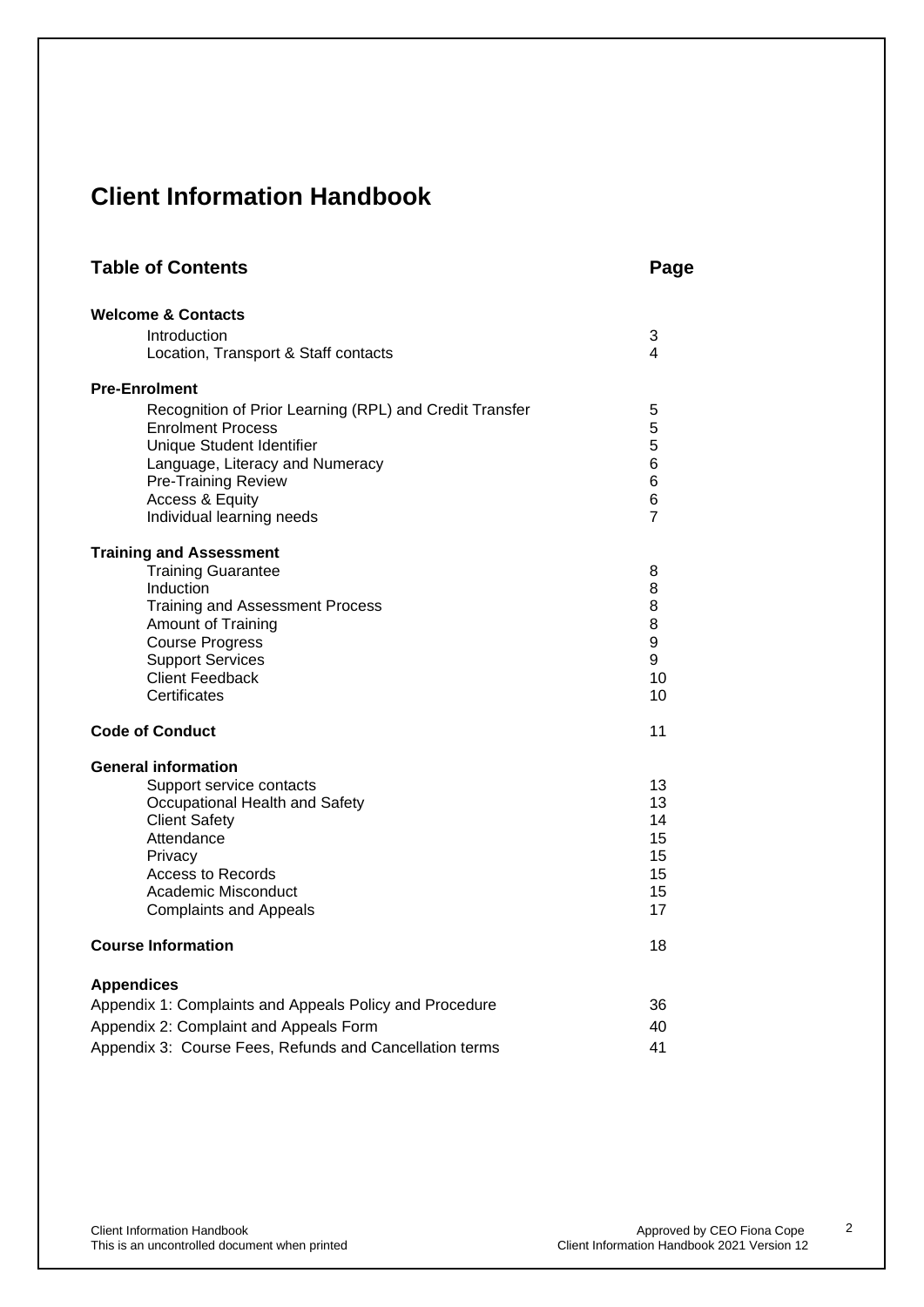#### **Introduction**

Welcome to Australian Safe T Training Pty Ltd

Established in 2006, Australian Safe T Training Pty Ltd (ASTT) is a Registered Training Organisation (Australian Safe T Training) number 21852 that provides training and consultancy services. Located in Drouin we deliver services to clients throughout Victoria.

Training programs are tailored to meet specific industry requirements and are generally based on National guidelines.

Our principle purpose is to provide high quality training and consultancy services to satisfy our client's requirements. Our training courses are Australian Quality Framework (AQF) nationally recognised and accredited to meet vocational and educational training standards.

We draw on our established relationships with industry and other stakeholders to ensure our courses are appropriate to the demands of our clients and consistently meet their expectations.Quality is maintained in compliance with the Australian Quality Training Framework (AQTF) and Victorian Registration and Qualification Authority (VRQA) guidelines and through our continuous improvement system.

We acknowledge the importance of adult learning principles in the delivery of effective training. We believe that all clients should be encouraged to take responsibility for their own learning and to understand that as learners, they have an active role to play in their training/learning and assessment process.

All ASTT trainers have relevant, valid and current industry knowledge and experience and are professional, friendly, supportive and dynamic individuals.

We want to make you feel as comfortable as possible whilst you undertake your training, so we keep our class sizes small to ensure optimum learning environments. We ensure that all our clients receive the appropriate amount of in-depth training and the necessary support they require.

The purpose of this Client Information Handbook is to introduce you to the services available to you at Australian Safe T Training Pty Ltd.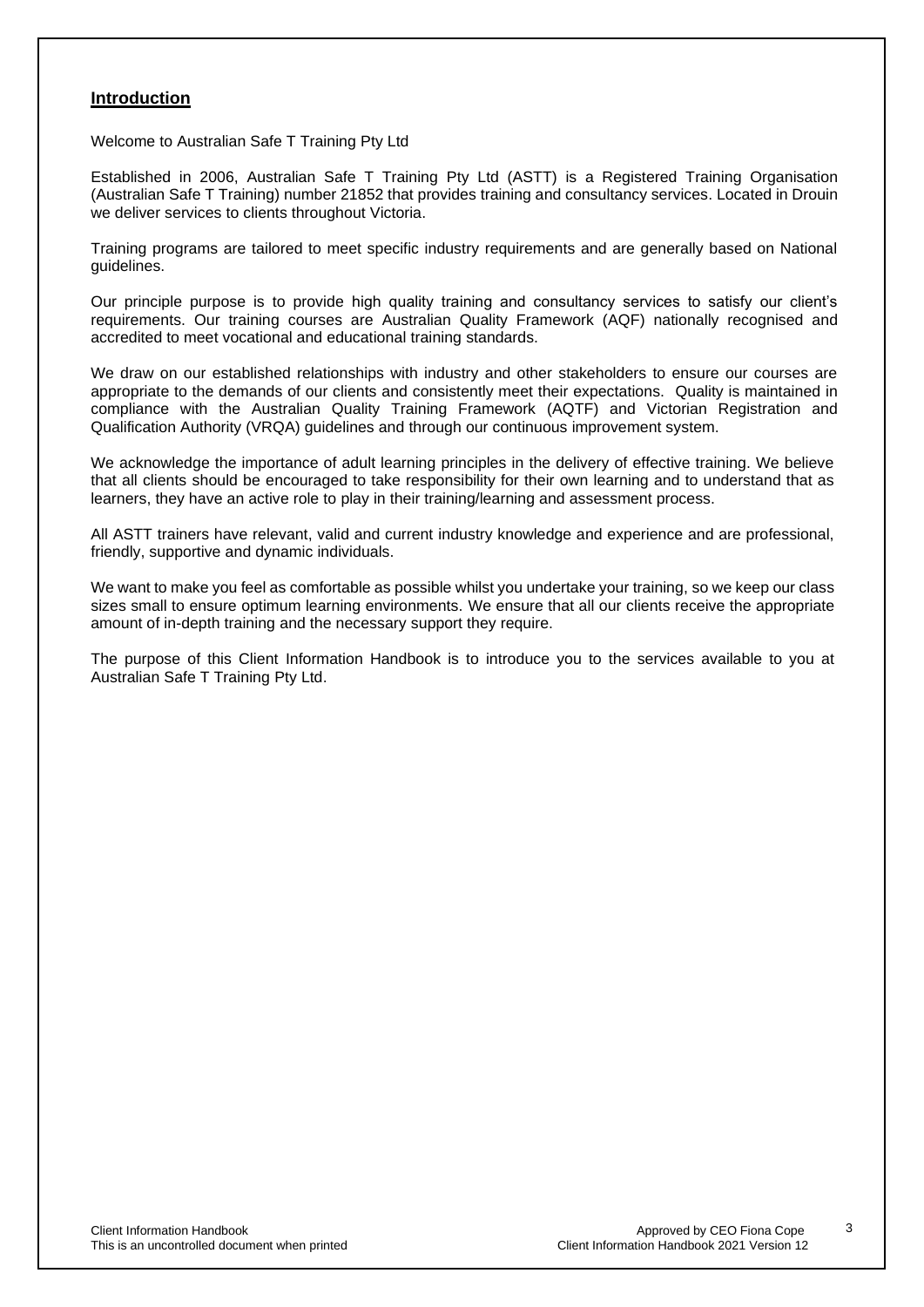#### **Location**

We are located just of the Princess Freeway at; 110 Gardner & Holman Road Drouin Victoria 3818.



@20apl @aba@2011 Google, Whereis(R), Sensis Pty Ltd

There is ample car parking available at the front of the building.

There is no public transport in the nearby vicinity.

#### **Staff Contacts**

| <b>Function</b>                              | <b>Staff</b>                                                   | <b>Phone</b>                 | <b>Email</b>              |
|----------------------------------------------|----------------------------------------------------------------|------------------------------|---------------------------|
| Director/CEO                                 | Fiona Cope                                                     | 03 5625 1974<br>0419 876 527 | admin@austsafet.com.au    |
| <b>Training Manager</b>                      | <b>Thomas McCormack</b>                                        | 03 5625 1974<br>0419 876 527 | admin@austsafet.com.au    |
| Administration                               | Fiona Cope and<br>William Cope                                 | 03 5625 1974                 | admin@austsafet.com.au    |
| Safe<br>Australian<br>Training<br>Compliance | Chris Donaghy                                                  | 03 5625 1974                 | admin@austsafet.com.au    |
| Accounts                                     | Fiona Cope                                                     | 03 5625 1974                 | accounts@austsafet.com.au |
| Trainer/ Assessor                            | Tom McCormack,<br>William Cope, Peter<br>Holliday, Rick Goldie | 03 5625 1974                 | admin@austsafet.com.au    |
|                                              |                                                                |                              |                           |

Staff can be contacted between 9.00am and 5.30pm Mon – Fri or via email after hours.

All training will be delivered and assessed between 8.00am and 9.30pm Monday to Saturday.

All our courses do not last more than 8 hours in any one day.

4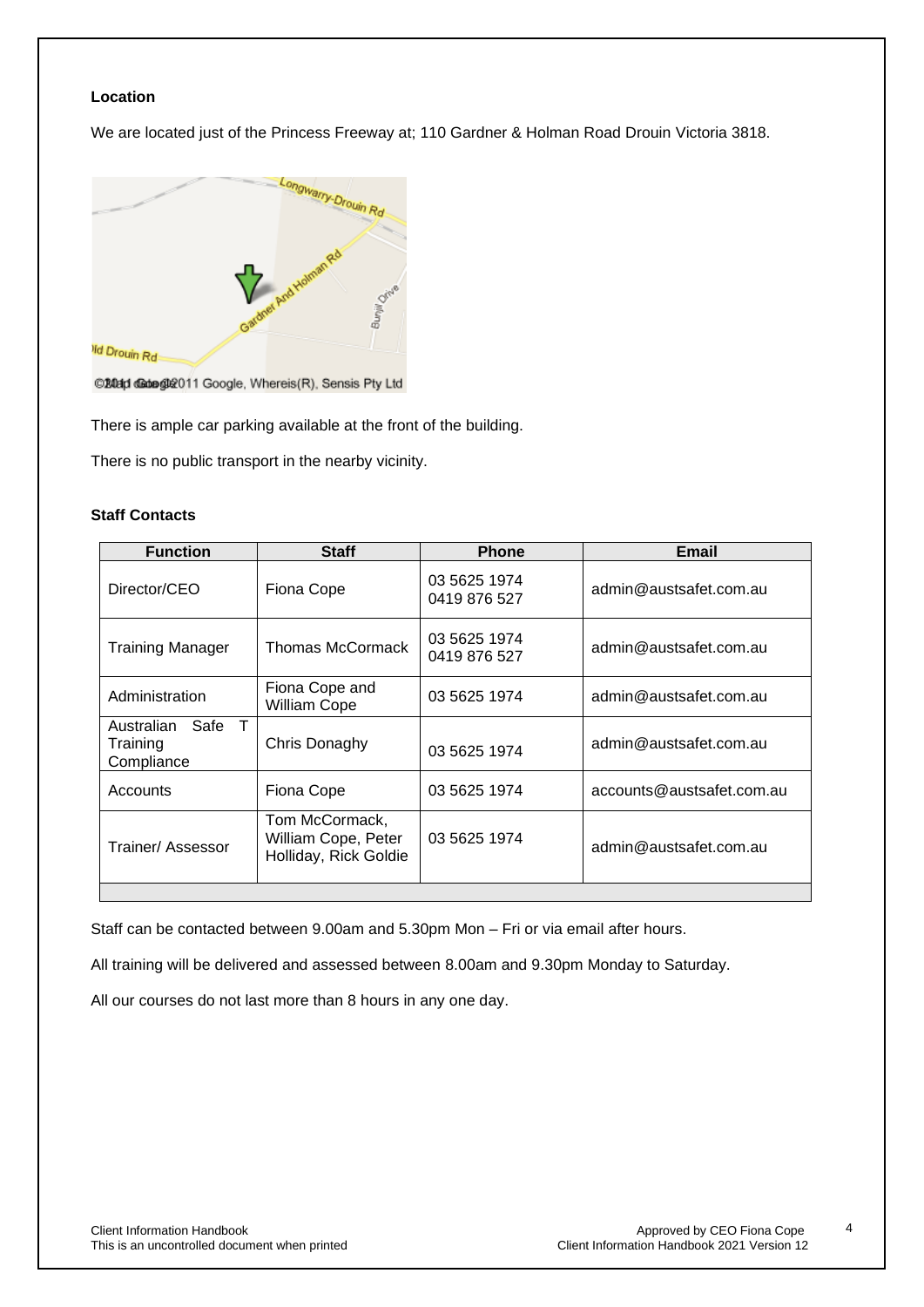## **Pre-Enrolment**

#### **Recognition of Prior Learning (RPL)**

All candidates are provided with the opportunity to have their prior learning and experience assessed and gain recognition for this. This experience may have been gained from employment, previous formal training undertaken or life experiences. The RPL process will match a client's experience to the requirements in a unit of competency and assess if recognition can be granted.

Clients may apply for RPL by submitting evidence of competency against the unit of competency performance criteria, knowledge and skills requirements. The CT/RPL application form is available on request from the Training Manager.

#### **Credit Transfer (CT)**

Australian Safe T Training recognises qualifications and statements of attainment issued by other Registered Training Organisations. Candidates who have successfully completed whole units of competency contained within one of our courses with another Australian Safe T Training can apply for credit transfer.

Both processes allow the candidate to reduce the time, study load and cost associated with achieving a qualification.

Clients may apply for Credit Transfer by submitting a Credit Transfer application form along with original certificates/ statements of attainment to the Training Manager. The CT/RPL application form is available on request from the Training Manager.

Further information on the RPL/ CT process can be accessed by contacting the Training Manager.

\*\* Please note that RPL and CT applications can only be considered for whole units of competency.

#### **Enrolment Process**

To apply for a course please follow the steps outlined below:

- 1. Read this information handbook in full
- 2. Contact the Training Manager with any questions
- 3. Seek clarification on any area relating to your course and enrolment
- 4. Complete the Pre-Training Review from (includes language, literacy and numeracy assessment)
- 5. Complete the Enrolment Form
- 6. Sign the Enrolment Form to declare that you understand all of the information provided and agree to the terms and conditions. Sign the Pre-Training Review form.
- 7. Return the Enrolment and Pre Training Review forms to the Training Manager, Australian Safe T Training 110 Gardner & Holman Road, Drouin Vic 3818 or by e-mail to [admin@austsafet.com.au](mailto:safetconsulting@dcsi.net.au)
- 8. ASTT will assess your application and notify you of the outcome
- 9. If successful you will receive confirmation of the course start time and date

#### **Unique Student Identification Number**

As of the 1st January 2015 all students will need to provide a unique student identification number (USI) if they wish to undertake nationally recognised training. This can be done by visiting [www.usi.gov.au](http://www.usi.gov.au/) and registering your details, you will need identification such as a Drivers licence or Medicare card.

The USI initiative is protected under the Student Identifiers Act 2014 and the Privacy Act 1988 (Cwlth). The Student Identifiers Act 2014 prevents anyone from other than the individual collecting, using or disclosing the USI without the express or implied consent of the individual unless permitted by the Act.

The purposes permitted under the Act include:

- ➢ To enable the Registrar to perform his/her functions
- ➢ For research related to education or training, where the purposes of the research meets the requirements specified by the Industry and Skills Council of Ministers
- ➢ For law enforcement purposes or in the case of unlawful activities or
- ➢ As authorised by the Student Identifiers Regulations 2014 (the Regulations).

Australian Safe T Training collects Unique Client Identifier (USI) data from each enrolled client to ensure compliance with this requirement.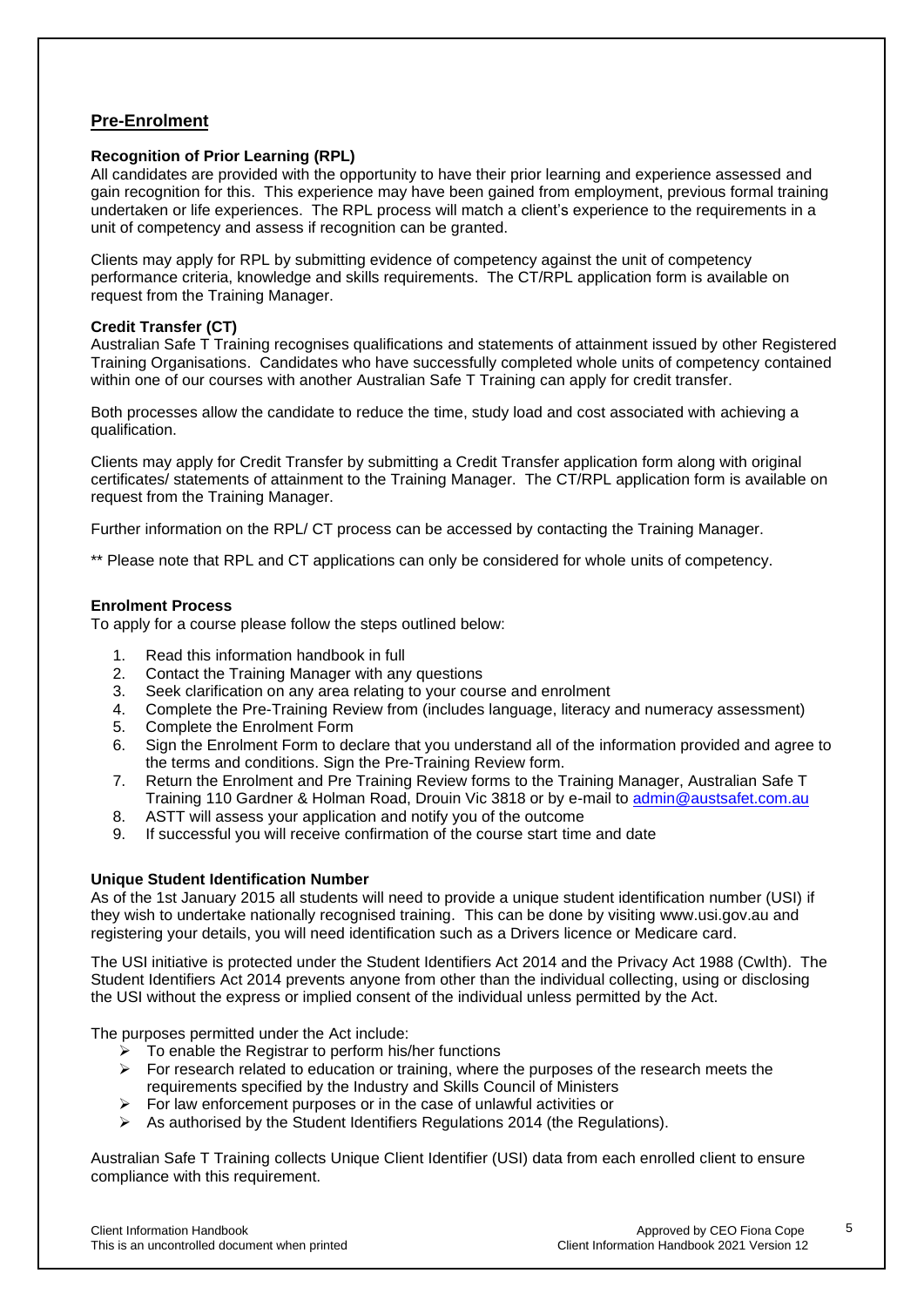Clients are requested to supply their USI at enrolment. Clients may instruct Australian Safe T Training to collect the USI on their behalf by completing the relevant section on the enrolment form.

Clients may source a USI from the following website www.usi.gov.au if they do not already have one at enrolment. Instructions on this website are to be followed. Evidence of identification will be requested during this process.

If you do not have a USI you cannot be issued your qualification or Statement of attainment.

If you do not wish to create your own USI, Australian Safe T Training will create your USI for a fee of \$20.

#### **Language Literacy and Numeracy**

To ensure that we are placing clients in the appropriate course and cater for their individual learning needs we assess Language, Literacy and Numeracy (LLN) skills on application in accordance with regulatory guidelines.

At Australian Safe T Training we are aware that this can be a delicate matter. Our delivery and assessment methods can be adjusted to accommodate clients with LLN needs where feasible. We also can refer you to organisations that can assist clients who have LLN needs that cannot be accommodated by our training staff.

We welcome clients with LLN needs are encouraged potential or current clients to contact the Training Manager for further information.

All delivery, assessment and instruction are carried out in English unless otherwise stated. There may be the opportunity available for you for "reasonable adjustment" concerning the assessment process, depending on the level of support you require.

Some examples of the type of support that we can offer include:

**Literacy** 

 $\boxtimes$  Providing examples and models of completed tasks.

#### **Language**

 $\boxtimes$  Presenting information in small chunks and speaking clearly, concisely and not too quickly.

#### **Numeracy**

 $\boxtimes$  Providing clients with calculators.

#### **Pre-Training Review**

To ensure clients are placed in a course with an appropriate delivery and assessment strategy we review their existing knowledge, skills, experience and qualifications relevant to the course for which they are applying. Clients are asked to complete this Pre training review during the enrolment process by providing details of their existing knowledge, skills and experience relevant tot eh course.

Clients Language, Literacy and Numeracy ability are also assessed in conjunction with their knowledge, skills, experience and qualifications. This process is completed using the Department of Education Foundations Skills Assessment Tool. The LLN assessment is completed online using a PC at the IQRA VET training facility.

The results of the pre training review are used to determine if the client possesses the required LLN skills and knowledge, skills and experience to address course requirements and confirm whether the course is suitable for addressing their learning needs.

The Pre training review (including the LLN assessment) and Enrolment forms are used to collect the information that will be analysed to determine if the course is appropriate for addressing the clients learning needs.

#### **Access & Equity**

Australian Safe T Training has an Access & Equity policy that outlines our commitment to treating all clients fairly, equally and without discrimination. All staff activities and practice is guided by our Code of Conduct. ASTT provides access and equity to candidates with special learning needs.

6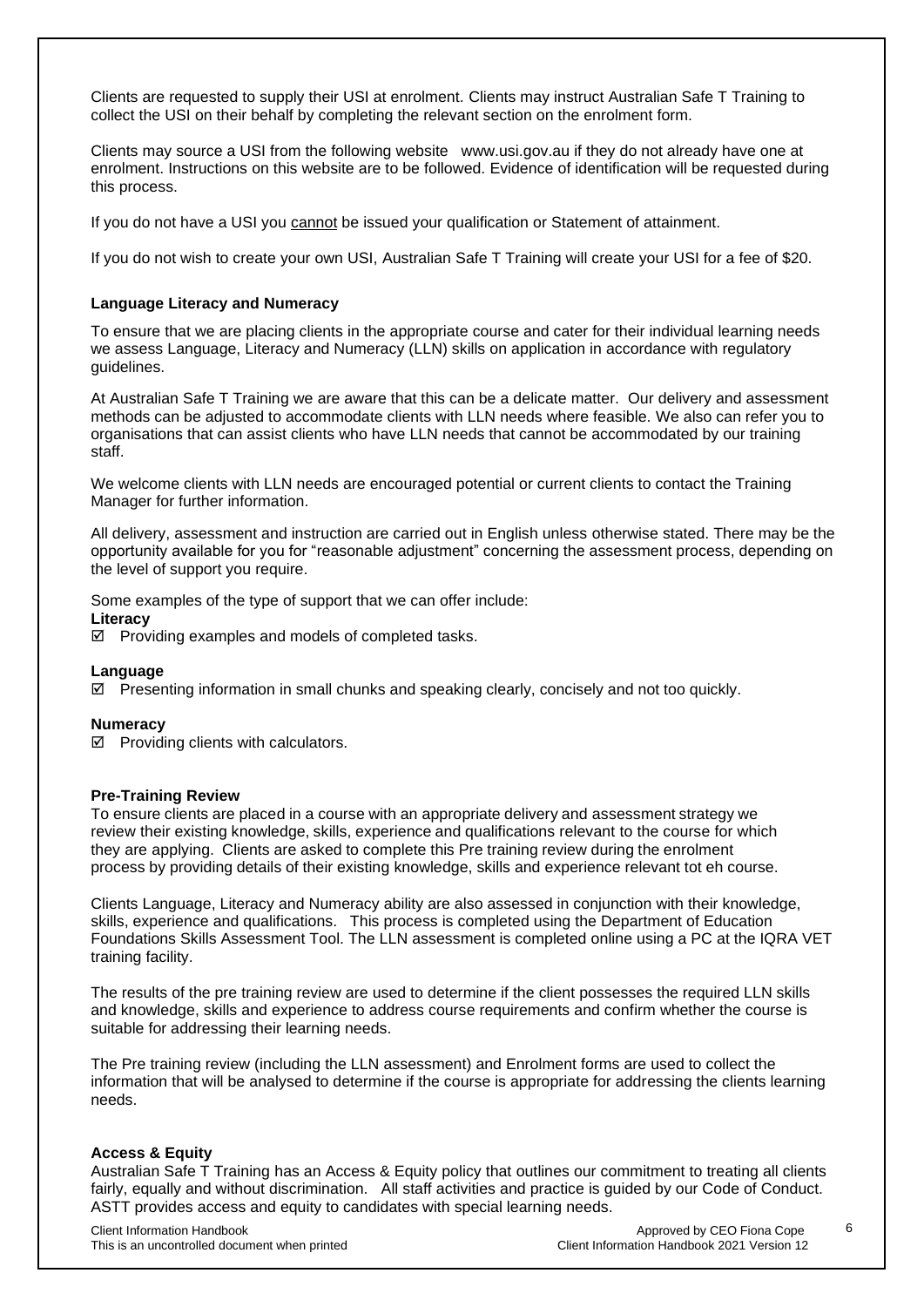As special needs extend to more than identify physical or learning difficulties, our trainers also consider the best approach when dealing with candidates with needs such as low literacy, lack of confidence or non-English speaking background.

ASTT trainers take special needs into consideration from the planning stage onwards and adopt particular delivery and assessment methods as appropriate.

#### **Individual learning needs**

Prior to applying to undertake a course, clients are encouraged to think about their individual learning needs. Clients should then consider all the information provided in this handbook and decide whether the course, training and assessment methods and support mechanisms are appropriate for addressing their individual learning needs. Learning needs can mean different things to different people. Some examples of individual learning needs may relate to/ be the result of:

- Intellectual, psychological, physical or medical conditions or have vision or hearing impairments.
- Family, work or personal commitments that impact study
- Poor experiences encountered when undertaking previous studies at or since leaving school
- Why you want to undertake the intended course e.g. to access further study or employment opportunities
- The amount of time you have available to study or the duration of time you have to complete a course or timings of the course
- Preferred learning style/ s. Some people learn best through reading, listening or watching, some through working independently as opposed to in groups with others. Some people learn best when completing practical activities and/ or learning on the job. Some people learn best when undertaking a variety of learning methods identified above.
- Existing knowledge, skills and experience relevant to their intended course of study

Prior to submitting an Enrolment form all clients should read this handbook in full. Particular attention should be paid to the sections that outline how Australian Safe T Training and the specific course in which you are interested could address your learning needs. e.g. Read the section on the type of academic support that is available to support clients who have problems understanding the terminology in a subject.

Course information pages provide details on e.g. course aims, course durations and course demands, types of learning and assessment methodologies, further study and employment opportunities on successful course completion. Clients should think about whether the course and support mechanisms address their learning needs.

Clients should note that course delivery and assessment methodologies, duration and many other aspects of a course can be amended (where feasible) to address individual learning needs.

Clients should consider whether the support mechanisms outlined in this handbook are appropriate for supporting their individual learning needs. e.g. Sometimes being provided access to modified training materials address specific needs or being provided extra time to complete a task allows clients to appropriately address the assessment requirements.

During enrolment clients will be asked to identify any individual learning needs that require support during their course. It is recommended that clients provide Australian Safe T Training full details that will enable us to identify whether we can appropriately address your individual needs and if so, how this can be achieved.

Australian Safe T Training encourage clients to contact them and discuss any specific learning needs they may have and if/ how these can be supported during their studies.

7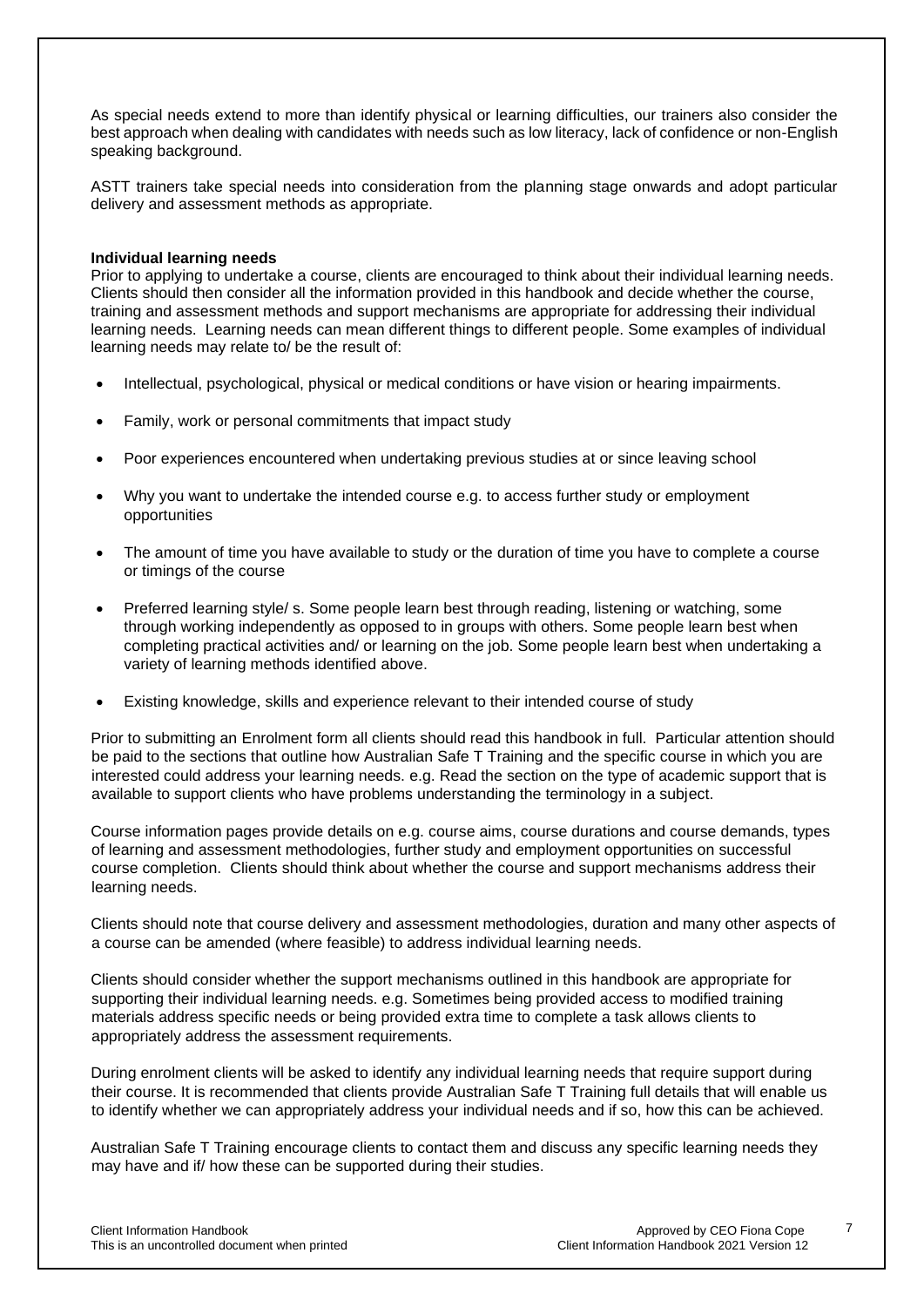This is an uncontrolled document when printed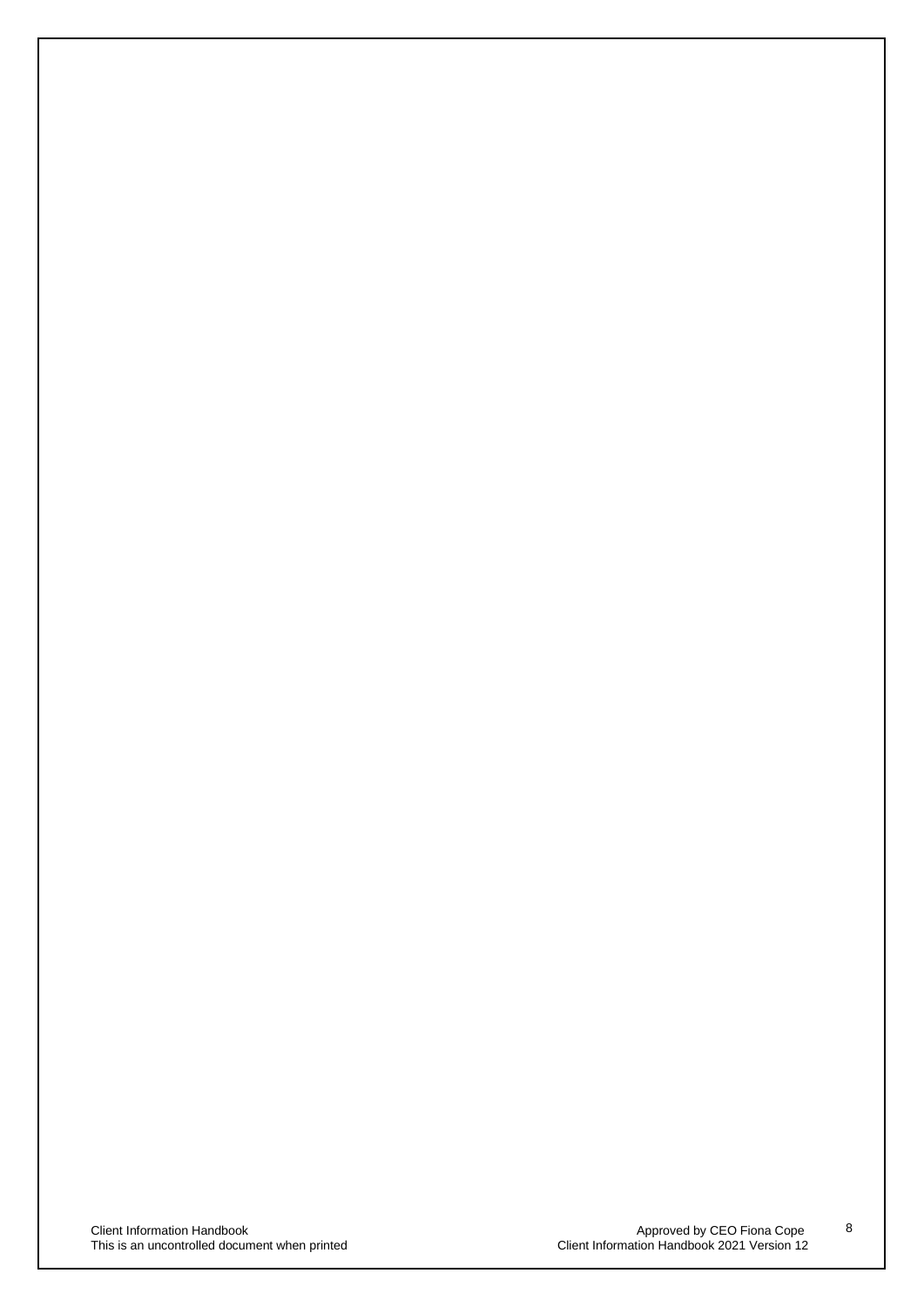## **Training & Assessment**

#### **Training Guarantee**

Australian Safe T Training will take all reasonable steps to ensure we provide a course to a client/s once it has been confirmed. In the unlikely event of Australian Safe T Training being unable to fulfil its commitment to provide a course at the agreed date it will offer the client a full refund or re-schedule the course. Australian Safe T Training takes a collaborative approach with client's and provides support to facilitate the successful completion of their course within agreed timeframes.

Australian Safe T Training implements an effective policy and procedure to ensure that it delivers current AQF training package and accredited courses. This policy and procedure ensure new training package and accredited courses will be implemented within 12 months of their introduction and that clients are fully informed of the process and subsequent arrangements.

If for any reason Australian Safe T Training has to make any changes to the services that we agreed to provide the client pre-enrolment, we will notify the client as soon as possible in writing. The nature of the change/ s along with reason/s will be provided. Clients will be notified of the changes and impact on them as soon as practicably possible.

Australian Safe T Training is responsible for complying with the requirements of the VET Quality Framework when delivering Australian Qualification Framework (AQF) courses to clients.

When delivering Australian Qualification Framework courses to clients, Australian Safe T Training will implement considered decisions and actions to ensure that it complies with the requirements of the VET Quality Framework.

#### **Client Induction**

Induction is conducted before the commencement of your training. Its purpose is to review and confirm the training and assessment processes and responsibilities of the client and Australian Safe T Training during the course. It is also an opportunity for clients to ask any last minute questions.

#### **Training**

Training is based on competency standards that outline the skills and knowledge to be applied in the workplace. Training is about assessing existing competence, developing the required competence and preparing people for assessment against specified competency standards.

All our nationally accredited courses are designed in compliance with the guidelines of the relevant AQF training package. The course content and delivery methodologies accurately reflect the specifications outlined in the relevant AQF training package unit of competency.

#### **Amount of Training**

Delivery and learning methodologies are tailored for each particular course and each particular client. The amount of training required may differ per client, as their existing skills and knowledge and or their capacity to grasp a concept during the formative stage of the training may result in more or less training for a particular individual.

The amount of training may also be influenced by the mode of delivery, be it face-to-face and/or on-the-job or on-line. (*NB. ASTT does not currently deliver any on-line delivery mode*).

ASTT strives to ensure all clients develop the required knowledge and skills of the unit of competency so they are able to successfully perform the assessment tasks at the summative stage of the training and subsequently to enable them to confidently perform associated tasks in the workplace on completion of their course to the level of competency required by the training package and to the level expected by their employer or industry.

Delivery and learning methodologies may include presentations, individual and group work activities, case studies, individual coaching and practical demonstrations. Delivery will take place at our training site or in the client's workplace and will involve a mixture of classroom and simulated work-based environments to develop competency.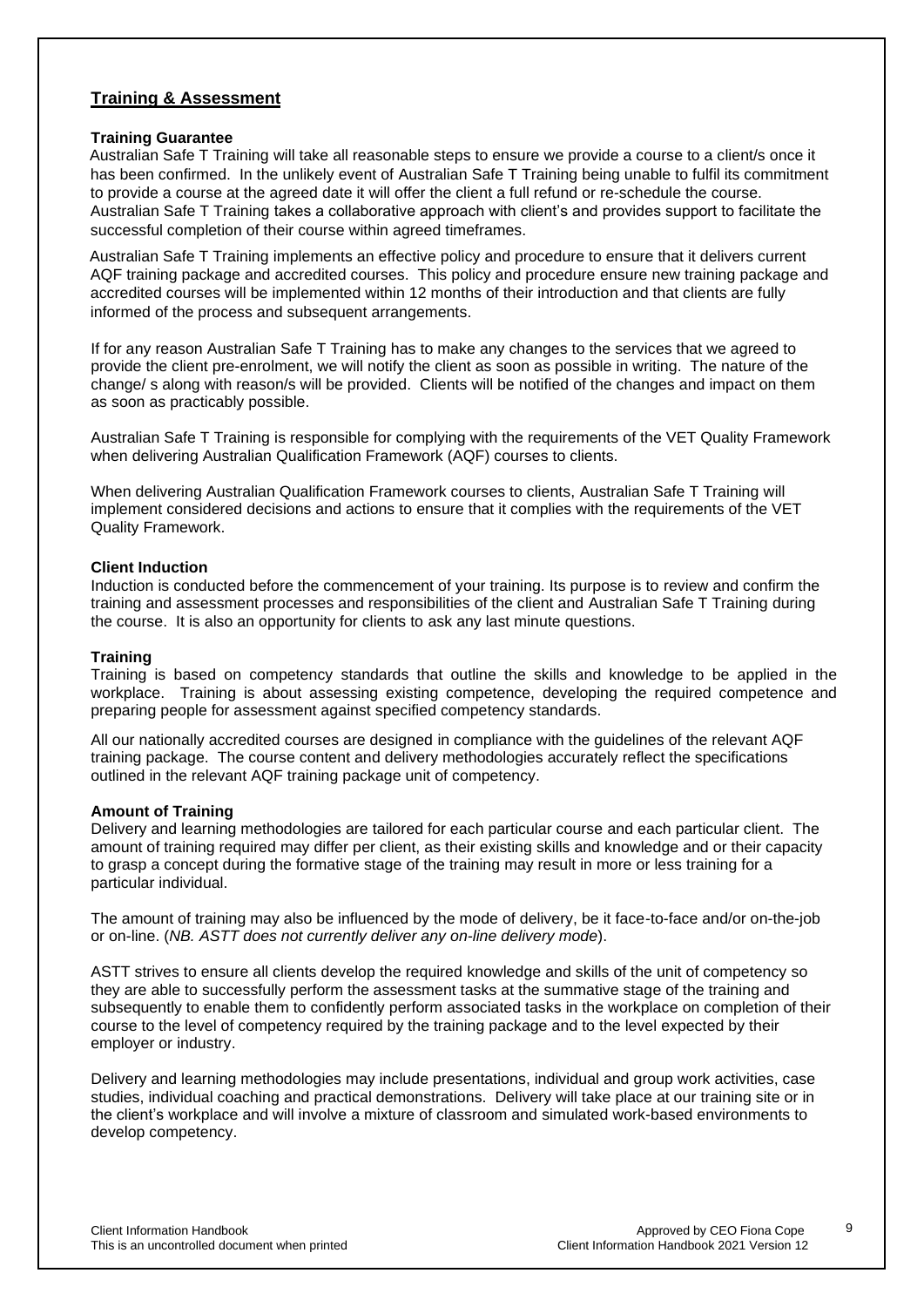#### **Assessment**

Client's performance is assessed in accordance with the guidelines outlined in the relevant AQF training package unit of competence. This may be in the form of answering questions in writing, verbally, keeping logbooks or through practical demonstrations of knowledge and skills developed.

Each unit of competency will normally involve two or three assessments and after each assessment the clients' submission will be marked S – Satisfactory or U – Unsatisfactory. Overall unit results are recorded as C – Competent and NYC – Not Yet Competent.

Clients are normally given 3 attempts to demonstrate competency at each assessment. If clients are still unable to demonstrate competency at this point, they must re-enrol and undertake the assessment and in some limited circumstances the training again. This will incur a fee. Refer to the fees and refund policy and procedure for further details.

#### **Course progress**

ASTT will monitor clients course progress and provide assistance if the client is experiencing difficulties and not progressing through their course as per their course schedule. The Training Manager will arrange a time to meet with clients who are not progressing satisfactorily and ascertain the reasons for this.

Access to appropriate supports services will then be offered to assist the client in successfully completing their course within the scheduled duration. ASTT may refer clients to external sources if they are unable to sufficiently provide support for clients learning needs. ASTT may refer clients to external organisations if they are experiencing personal/ welfare issues that are affecting their course progress.

ASTT will take all reasonable and feasible steps to assist clients so they can successfully complete their course within the course schedule

#### **Academic Support**

Client's who are experiencing difficulties with any aspect of their course are encouraged to contact their trainer or any other member of staff. Our trainers are able to provide academic support to facilitate the successful completion of your course. In certain circumstances they may refer you to external agencies for support.

Australian Safe T Training can provide and/ or arrange English language/ academic support including but not limited to:

- Helping clients adjust to the learning and assessment process
- Provide guidance and assistance with addressing homework issues
- Reviewing learner materials with the client
- Arranging extra tuition, materials and exercises,
- Arranging access to supplementary reference materials
- Arranging for supplementary exercises to develop understanding
- Arranging access to computers
- Arranging access to modified resources
- Provide opportunities to re-attempt assessments
- Adjusting assessment deadlines and amending delivery schedules, course duration
- Providing guidance with organisation/time management skills
- Negotiating a plan to enable completion of tasks
- Arranging catch up classes during non-scheduled class time and/ or holidays
- Providing opportunities to catch up
- Providing guidance with organisation/ time management skills

#### **Welfare Support**

We understand that our clients sometimes require extra support to help them cope with their training course. Sometimes there can be personal issues that impact their successful course completion. We can refer clients to an external professional welfare service if required. Clients who are experiencing issues that are impacting their studies are encouraged to contact their trainer or any other member of staff. Clients are liable to pay the fees incurred if they access external welfare support services during their studies at Australian Safe T Training

Client Information Handbook<br>This is an uncontrolled document when printed This is an uncontrolled document when printed This is an uncontrolled document when printed This is an uncontrolled document when printed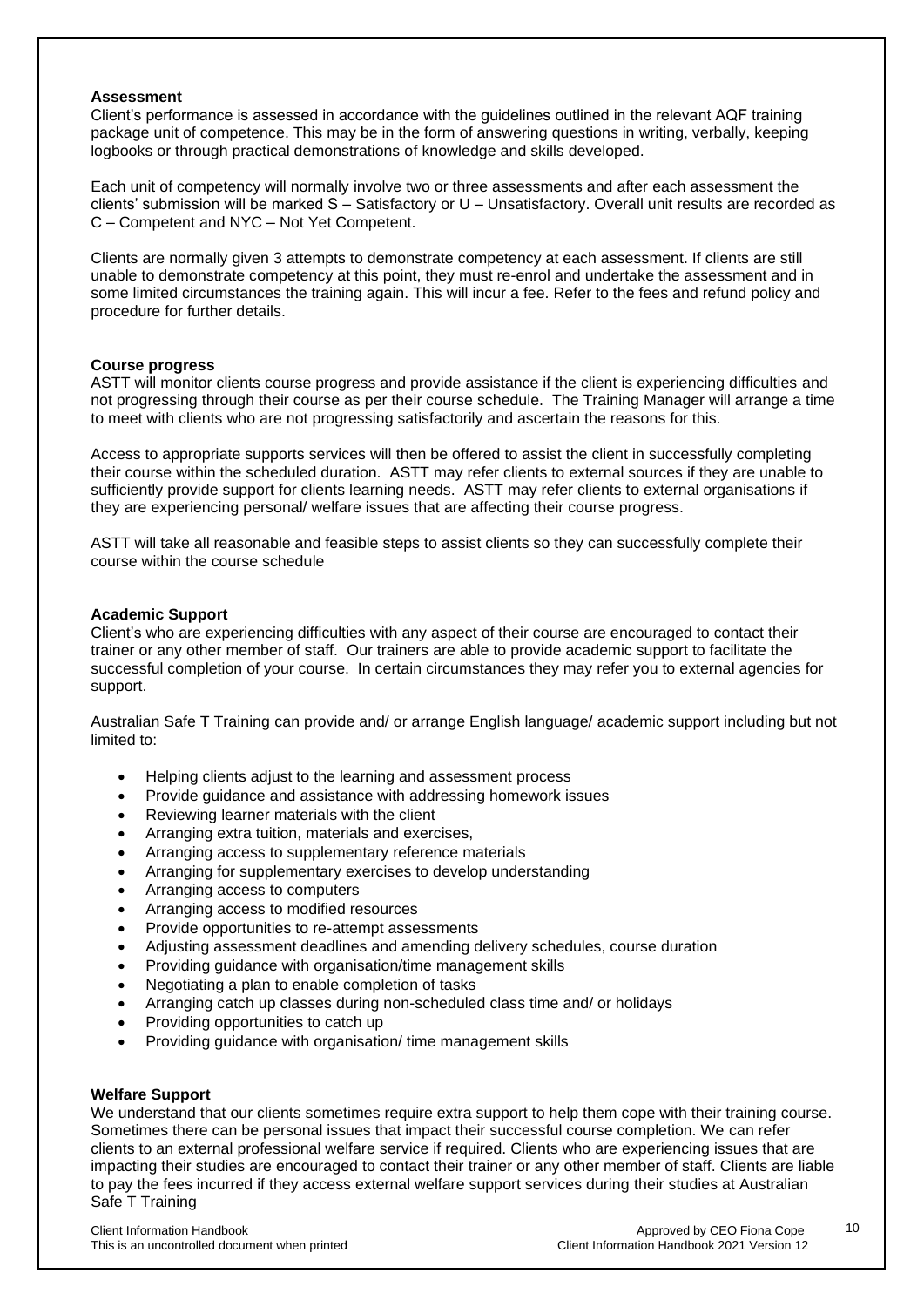#### **Client Feedback**

To ensure we continually improve our training services and facilities Australian Safe T Training encourages clients to give us feedback in an informal and formal way. Please approach any member of staff with informal feedback and we would appreciate if you could please take a few minutes at the end of your course to complete the training evaluation form.

If you wish to complain about any aspect of your training and assessment with us, please approach a member of staff with informal complaints or formally by accessing the Complaints and Appeals process. Further information on the Complaints and Appeals policy and procedure is contained within this handbook.

#### **Certificates, Record of results and Statements of attainment**

Australian Safe T Training is responsible for complying with the requirements of the Australian Qualification Framework (AQF) to issue eligible clients a Certificate and Record of results or a Statement of attainment.

Australian Safe T Training will issue clients a Certificate and Record of results or a Statement of attainment in accordance with its scope of registration. All Certificates, Record of results and Statements of Attainment will meet the requirements of the Australian Quality Framework (AQF). Certificates, Record of results and Statements of Attainment will only be issued to clients once all course related fees due to Australian Safe T Training have been fully paid by the client.

Upon successful completion of all the units of competency in their course of study, clients will be issued a Certificate and Record of results. A client who successfully completes some but not all of the units of competency in their course of study will be issued a Statement of attainment indicating the units they have successfully completed.

Clients who successfully complete a qualification with Australian Safe T Training may be able to access job opportunities. However, clients should note that successfully completing a course at Australian Safe T Training does not guarantee that they will gain employment in a job role/ industry.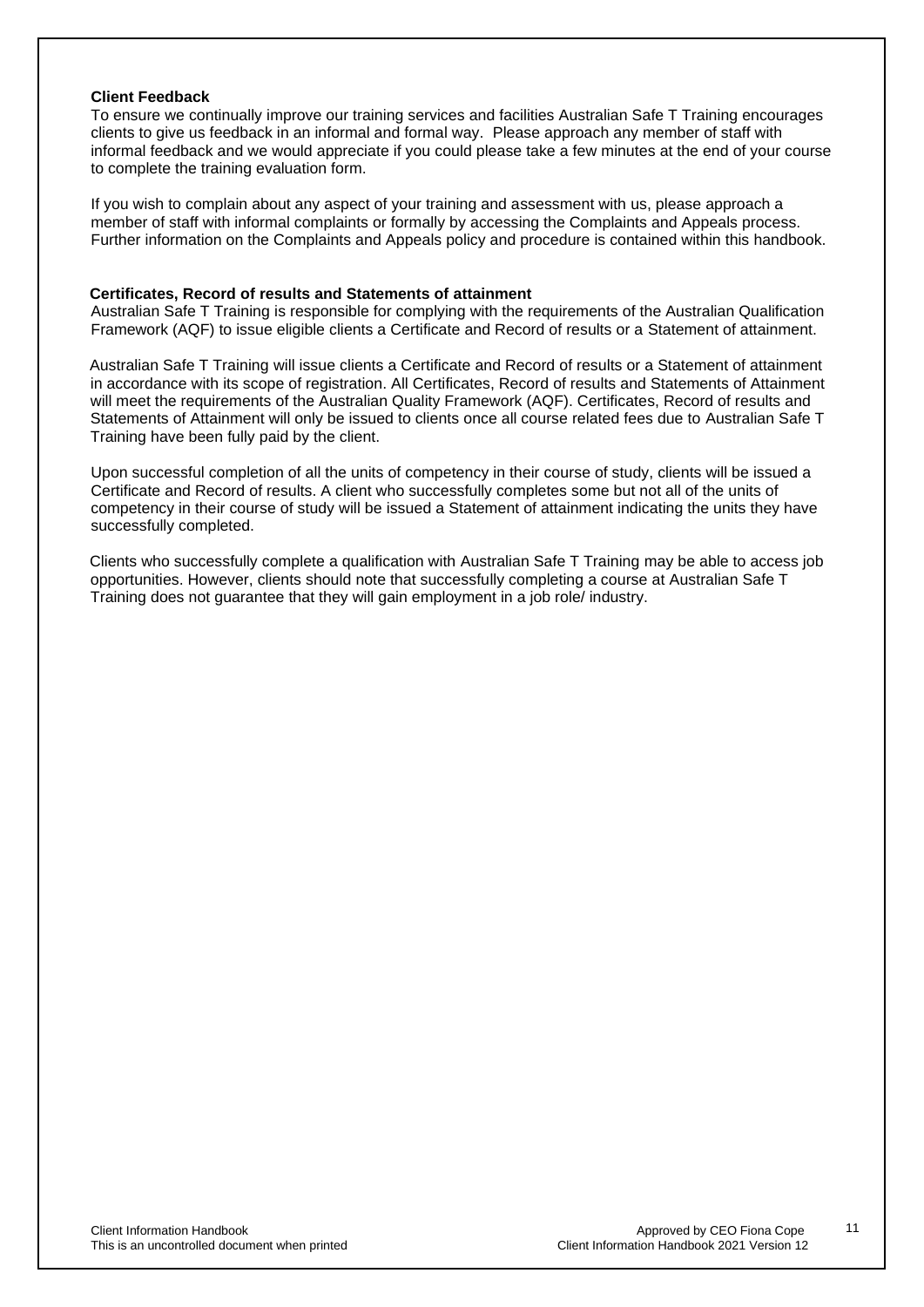## **Code of Conduct**

Australian Safe T Training practices are directed by our code of conduct. The code of conduct is a guide to ensure we consistently provide the highest possible quality services to all our stakeholders and ensure we act in manner that respects their rights.

#### **Equality of Opportunity**

Australian Safe T Training ensures that:

- $\triangleright$  all clients and staff are treated in a fair and equitable manner regardless of age, race, religion, gender, sexuality, disability or origin
- $\triangleright$  we employ a systematic, fair and equitable approach to enrolling clients
- $\triangleright$  all staff will perform their duties in a fair, equitable and respectful manner
- ➢ all training and assessment staff employ language that facilitates learning and achievement and does not exclude sections of clientele
- $\triangleright$  all staff are aware of there responsibilities with respect to equity and access
- ➢ staff activities are evaluated for continuous improvement purposes
- $\triangleright$  staff are culturally aware and sensitive to differing norms, beliefs and values
- ➢ systems are employed to receive feedback on its application of this policy
- $\geq$  staff and clients are required to comply with access and equity requirements at all times.

#### **Management**

Australian Safe T Training ensures that:

- $\triangleright$  the provision of high quality training and assessment is its principal purpose
- $\ge$  all decisions will be informed by appropriate stakeholders to ensure that high quality training & assessment is consistently provided
- $\triangleright$  we adopt appropriate governance arrangements to guide the implementation of its strategic and business plans
- ➢ suitably qualified staff contribute to informed decision making in management, academic and support services
- $\triangleright$  all staff are aware of their responsibilities to the Australian Safe T Training and the clientele
- ➢ it employs a fair and equitable systematic approach to recruitment, induction and professional development of its staff
- $\triangleright$  a safe learning environment is provided both on and off site to facilitate client learning
- $\triangleright$  it maintains appropriate insurances
- ➢ it will inform the regulator of any significant changes to the control, senior management and scope of the Australian Safe T Training.
- ➢ it provides the regulator with the required data in soft and hard copy when requested. (free of charge).
- $\triangleright$  it fully cooperates with all regulatory bodies during audits
- ➢ Courses delivered are current and in accordance with training package requirements

#### **Administration Management**

Australian Safe T Training ensures that:

- $\geq$  academic records are stored for a period of 30 years
- $\triangleright$  personal records will be treated as confidential and stored on and off site
- $\triangleright$  it maintains appropriate systems to record and store client details relating to attainment, attendance AVETTMISS details and related correspondence
- ➢ it adopts an AVETMISS compliant client management system
- $\triangleright$  staff and clients are to be able to access their own records at no cost.
- ➢ statements of attainment and certificates will be awarded to clients who successfully complete our courses
- ➢ statements of attainment and certificates are provided in a timely manner
- statements of attainment and certificates contain the required information

#### **Training & Assessment**

Australian Safe T Training ensures that:

- $\triangleright$  all learning and assessment materials are their own or permission obtained from publishers for use
- ➢ courses are delivered in accordance with AQF training package requirements or those prescribed for non accredited courses.

Client Information Handbook<br>This is an uncontrolled document when printed This is an uncontrolled document when printed This is an uncontrolled document when printed This is an uncontrolled document when printed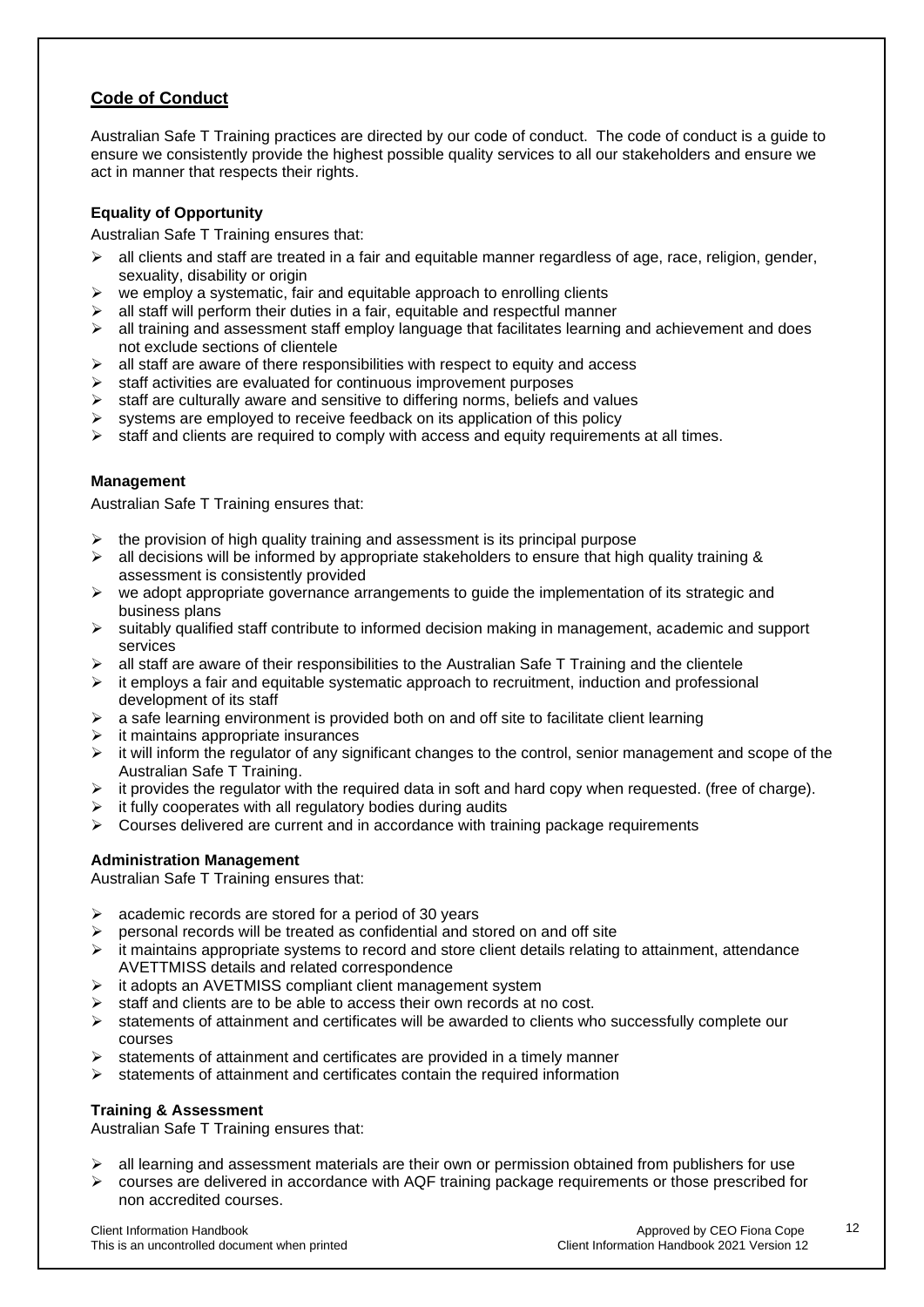- $\triangleright$  learning and assessment strategies are employed for each course in accordance with regulatory requirements
- $\triangleright$  suitable learning and support resources are employed to quide staff and clients
- $\triangleright$  the opportunity for recognition of prior learning and credit transfer are provided to clients
- $\triangleright$  all accredited courses provided are in accordance with its scope of registration
- $\triangleright$  appropriate academic and personal support services are provided to clients
- $\triangleright$  language, literacy and numeracy needs are assessed and accommodated where appropriate
- $\geq$  course delivery is no longer than 8 hours per day
- ➢ training occurs between 8.00am and 10.00pm
- $\triangleright$  all course learning and assessment material is systematically validated internally and externally
- $\triangleright$  all learning and assessment strategies are systematically validated internally and externally
- ➢ course and Australian Safe T Training information is provided to clients pre enrolment and at orientation
- $\triangleright$  appropriate learning and assessment facilities are provided to facilitate achievement
- ➢ learning and assessment facilities comply with appropriate legislation

#### **Staff**

Australian Safe T Training ensures that training and assessment staff:

- ➢ posses relevant current vocational experience for the course/s they deliver
- $\triangleright$  hold appropriate vocational qualifications
- ➢ posses a Certificate IV in Workplace Training and Assessment or equivalent
- $\triangleright$  engage in professional development activities relevant to their teaching
- $\triangleright$  follow Australian Safe T Training policies and procedures when training and assessing
- treat all clients in a fair and equitable manner
- $\triangleright$  treat clients in a non discriminatory manner

#### **Marketing & Enrolment**

Australian Safe T Training ensures that it will:

- $\triangleright$  provide appropriate pre enrolment information to clients to enable them to make an informed choice of course
- $\triangleright$  not provide false or misleading information about the Australian Safe T Training or its courses
- $\triangleright$  perform marketing activities with integrity and accuracy
- ➢ identify all AQF accredited and non accredited courses in all its materials
- $\triangleright$  identify the Australian Safe T Training name and number on all its materials
- $\triangleright$  only place clients in courses appropriate to their needs
- ➢ systematically review its marketing materials to ensure currency and accuracy
- $\triangleright$  employ a systematic, fair and equitable approach to enrolling clients

#### **Client Support Services**

Australian Safe T Training ensures that:

All clients will be supplied information pre enrolment on the following:

- ➢ course information
- ➢ enrolment process/ requirements
- ➢ course fees
- ➢ assessment arrangements
- ➢ recognition of prior learning/ credit transfer
- $\triangleright$  qualifications issued
- ➢ academic support
- ➢ personal support
- ➢ literacy and numeracy requirements
- ➢ staff contacts
- $\triangleright$  facilities and equipment
- ➢ course withdrawal/ cancellation fees and terms
- $\triangleright$  complaints and appeals policy and procedure

In addition, clients will be provided access to appropriate academic and personal support services during their course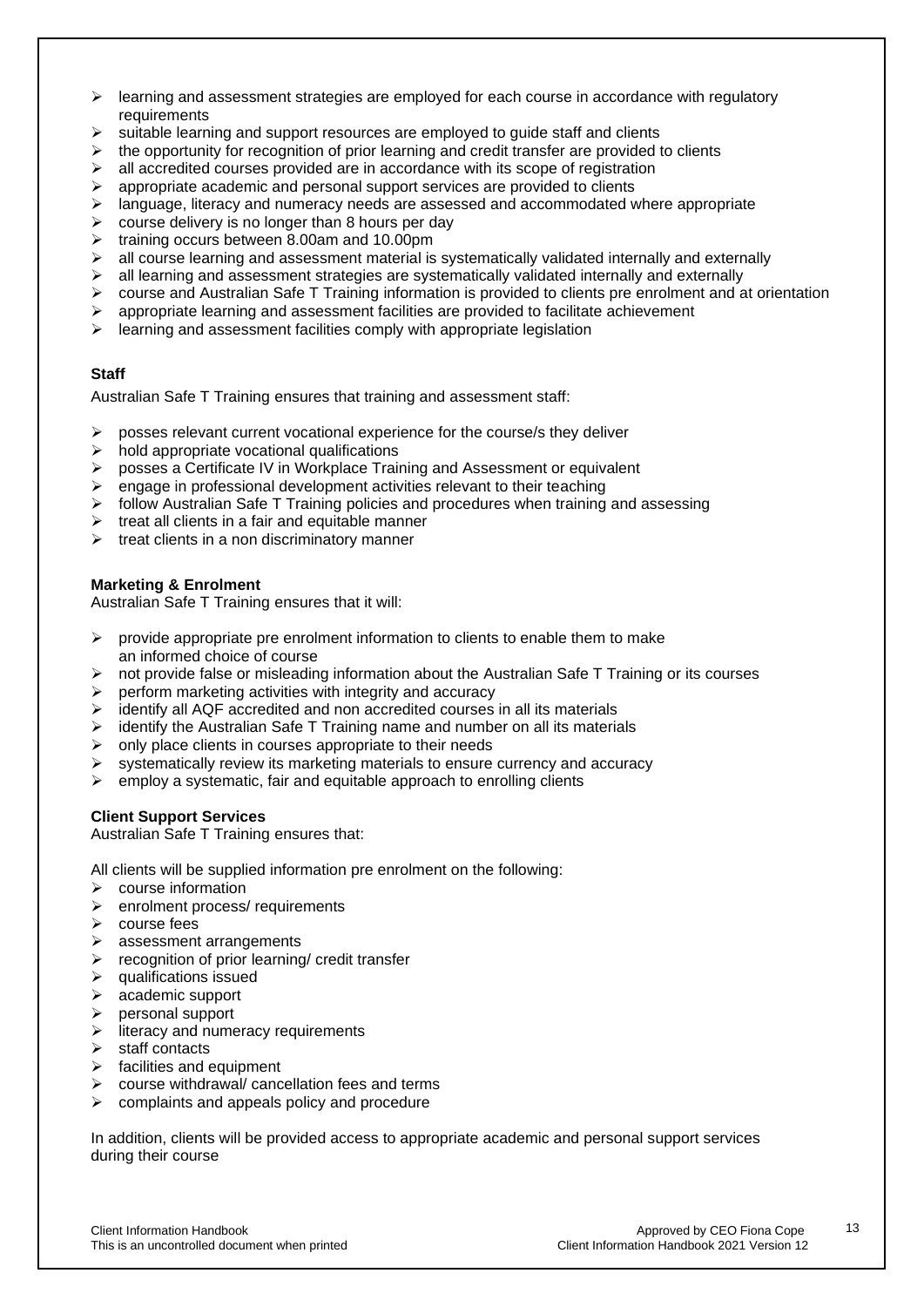## **Client Code of Conduct**

#### **All clients have the:**

- $\triangleright$  right to be treated in a fair, equitable and respectful manner regardless of age, race, gender, religion, sexuality, disability or origin
- $\triangleright$  right to learn in an environment free from intimidation and interference from others
- $\triangleright$  right to access all services and facilities as identified in pre enrolment information
- ➢ right to suitably qualified and experienced trainers
- $\triangleright$  right to seek academic advice and support from their trainers
- $\triangleright$  right to learn in a safe and clean environment that facilitates achievement
- ➢ right to access the Complaints and Appeals policy to resolve disputes/ complaints

#### **All clients are expected to:**

- $\triangleright$  approach learning and assessment activities in an ethical manner
- $\triangleright$  not engage in cheating or plagiarism
- $\triangleright$  submit work when required.
- $\triangleright$  meet the terms of enrolment
- ➢ attend all classes
- ➢ participate in course learning and assessment activities
- $\triangleright$  follow all Australian Safe T Training instructions during learning and assessment activities
- $\triangleright$  treat other clients and staff in a fair, equitable and respectful manner regardless of age, race, gender, religion, sexuality, disability or origin

#### **General Information**

#### **Support Service Contacts**

| Fire, ambulance and         |                                                                                  |
|-----------------------------|----------------------------------------------------------------------------------|
| police emergency            | Phone 000 to report any emergencies                                              |
| Translating and             |                                                                                  |
| <b>Interpreting Service</b> | Phone 131 450                                                                    |
| Lifeline 24-hour            |                                                                                  |
| <b>Counselling Services</b> | Phone 131 114                                                                    |
| Doctor                      | 4 Bank Place, Drouin (03) 5625 3000                                              |
| Dentist                     | 103 Princes Way, Drouin. (03) 5625 1718                                          |
| Counsellors                 | Life Resolutions, Suite 614, 530 Little Collins Street, Melbourne (03) 9380 4444 |
| Legal assistance            | <b>Law Australian Safe T Training of Victoria</b>                                |
|                             | 470 Bourke St, Melbourne, VIC 3000, Hotline: (03) 9602 5000                      |
|                             | <b>Victorian Legal Aid</b>                                                       |
|                             | Phone 9269 0120                                                                  |
| Academic support            | Phone (03) 5625 1974                                                             |
| Access to records           | Phone (03) 5625 1974                                                             |
| <b>Training Manager</b>     | Phone (03) 5625 1974                                                             |
| Training staff              | Phone (03) 5625 1974                                                             |

#### **Occupational Health and Safety**

Australian Safe T Training has an extensive range of OH&S policies and procedures and conducts regular Health & Safety reviews covering all ASTT operations to ensure our facilities, equipment, materials and practices comply with all OHS legislation and associated regulations. Our staff will deliver training and assessment activities in a manner that removes or controls any hazard/risk.

Clients must also act in manner that safeguards their own health and safety and that of their fellow classmates. When Australian Safe T Training staff are providing OHS information it is important that this is understood, and instructions followed. If a client spots a potential hazard, please report this to a member of staff and they will take the appropriate action.

Further information on OHS can be found at the Safe Work Australia and WorkSafe Victoria websites.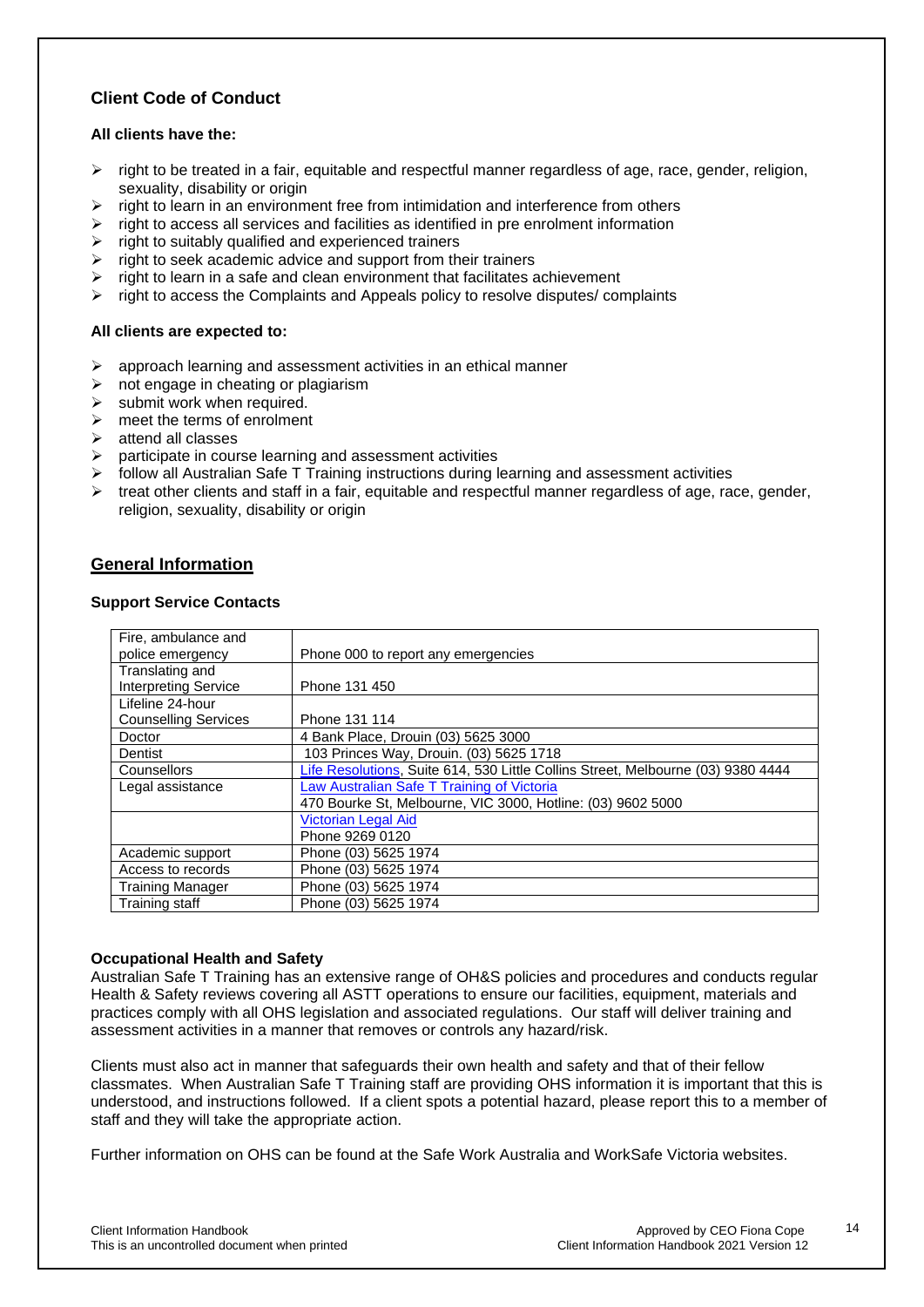#### **Client Safety**

We are committed to providing a safe, secure and supportive environment for our clients. Security and personal safety is an important issue for everyone, and relies on all of us working together. When you are out and about it is important to be alert and aware of your personal safety.

#### **When attending the Australian Safe T Training:**

- The Australian Safe T Training will be staffed at all times during day and evening time classes and all entrants asked for identification
- Clients will be asked to display identification at all times when entering the Australian Safe T Training
- Visitors are not permitted into the Australian Safe T Training without express permission from the Training Manager
- Please contact the nearest member of staff if you:
	- o feel threatened or unsafe at any time
	- o have concerns about someone else's behaviour
	- o are worried about someone harming themselves or someone else
	- o receive unwanted attention or communications
- Please do not approach another person who is concerning you with their behaviour. Contact the nearest member of staff.

#### **Attending evening or weekend classes**

- When travelling to the Australian Safe T Training be vigilant when travelling as Holman & Gardner Road can be quieter during the evening and weekends.
- Park your car in a well lit busy area and close to the building. Don't leave valuables visible in your car. Lock all doors and close all windows on leaving your car. Consider installing an immobiliser.
- Look outside before you exit the building. Check your car if you notice anyone hanging around, contact a member of staff or the police.
- Carry your keys in your hand for quick access to your vehicle.
- Pay attention to your surroundings. Look around! If things don't look right, go back inside the building and contact a member of staff or call the police.
- Always make sure there is someone else in the building that you know (staff, clients)
- Walk confidently with a purpose, and at a steady pace.
- Know the telephone numbers of the Australian Safe T Training and the Police.
- A mobile telephone may help you feel more secure.
- Create a buddy system for walking to parking lots

For further information on public safety and advice on how to make your time at Australian Safe T Training as enjoyable and safe as possible please refer to Victorian Police Community safety website:

[http://www.police.vic.gov.au/content.asp?a=internetBridgingPage&Media\\_ID=57109](http://www.police.vic.gov.au/content.asp?a=internetBridgingPage&Media_ID=57109)

In an emergency you can contact the Police, Fire Brigade and Ambulance by dialing 000. The operator will ask for your name and address and other details of the emergency situation. This call is free of charge but should be used only in an emergency.

If you feel unsafe or threatened at any time, have anything stolen, or are assaulted, you can contact the Police for help and to report the incident.

If you require non-urgent advice or information or need to report a non-urgent matter, like lost property, you should attend or call the local Police Station.

#### **Attendance**

Australian Safe T Training staff will record client attendance at each session, and this will be recorded in accordance with Australian Safe T Training policy and procedure. Clients must attend all scheduled classes at the times indicated if they have enrolled for face to face training. Australian safe T Training recognizes that sometimes clients may be unable to attend due to unforeseen circumstances. If for any reason a client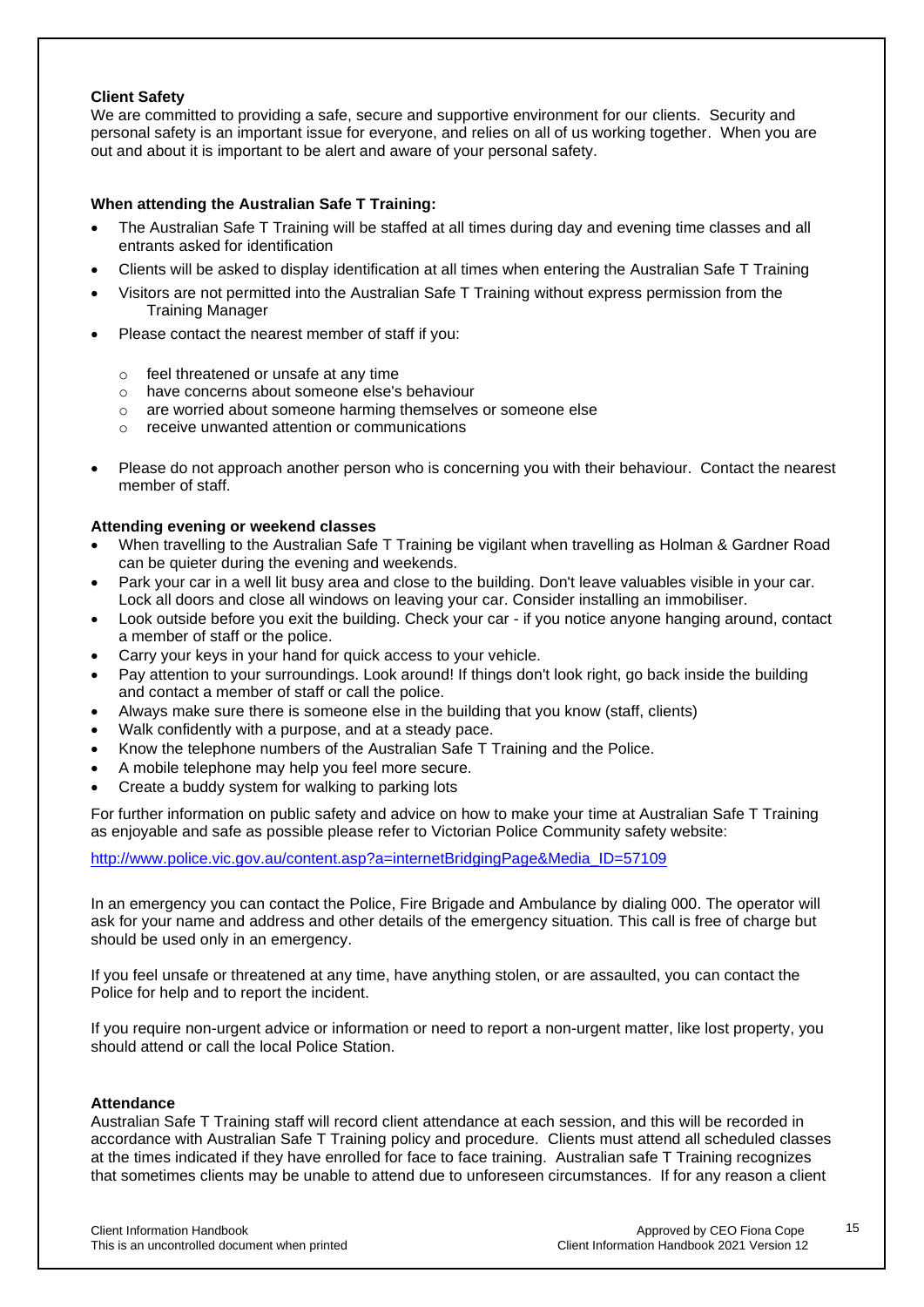is unable to attend all of part of a planned session, they are to contact the Training Manager on 0419 876527.

Australian Safe T Training will monitor client's attendance and provide appropriate support to ensure successful completion within the scheduled period.

#### **Privacy**

The Australian Safe T Training will treat all client personal information confidentially and will not disclose any details to a third party without the client's prior written consent.\*\*

\*\*Except where required through its commitment to comply with the National Vocational Education and Training Regulator Act 2011 and supply client data to the National VET Regulator (ASQA), National Centre for Vocational Education Research (NCVER), VRQA, WorkSafe Victoria and other regulatory bodies or to a court of Law.

#### **Access to Records**

Clients may access their personal records free of charge at any time by contacting the Training Manager on [admin@austsafet.com.au.](mailto:safetconsulting@dcsi.net.au) The Training manager will arrange an appointment within 5 working days to view the records and ask the client to bring confirmation of identity. Photo ID (e.g. driver's license) is best.

#### **Academic Misconduct**

Clients are also required to adhere to Code of conduct. If a client is found to have acted in a way that Australian Safe T Training deems to be misconduct, it may impact their successful completion of the course.

As outlined in the Code of Conduct clients are expected to approach learning and assessment activities in an ethical manner. At Australian Safe T Training our clients almost always conduct themselves with integrity and do not engage in plagiarism or cheating. Plagiarism and cheating can occur over confusion about what the definitions of each actually are. The following information is intended to provide guidance.

#### **Cheating**

Cheating is the use of any means to gain an unfair advantage during the assessment process. Cheating may be (but not limited to) copying a friends' answers, using mobile phones or other electronic devises during closed book assessments, bringing in and referring to pre prepared written answers in a closed book assessment and referring to texts during closed book assessments amongst others. Cheating in any form during assessments will result in the client's assessment submission being invalidated.

#### **Plagiarism**

Plagiarism is the submission of somebody else's work as your own. This may include copying all or part of another person's thoughts or ideas and representing them as your own. If a client fails to identify the original source of some or all of the submission this also constitutes plagiarism.

If a client copies another client's work and passes this of as their own, then this is also a form of plagiarism and cheating.

During assessment clients will read about ideas and gather information from many sources. When clients use these ideas in assignments, they must identify who produced them and in what publications they were found. If clients do not do this, they are plagiarising. If clients are including other people's work in submissions e.g. passages from books or websites, then reference should be made to the source.

For further information on what constitutes plagiarism please refer to: http://www.plagiarism.org/ or contact the Training Manager at admin@austsafet.com.au.

Submitting plagiarised work during assessments will result in the client's assessment submission being invalidated.

#### **Collusion**

Collusion is the presentation by a client of an assignment as his or her own which is in fact the result in whole or in part of unauthorised collaboration with another person or persons. Collusion involves the cooperation of two or more clients in plagiarism or other forms of academic misconduct or cheating. Both collusion and plagiarism can occur in group work.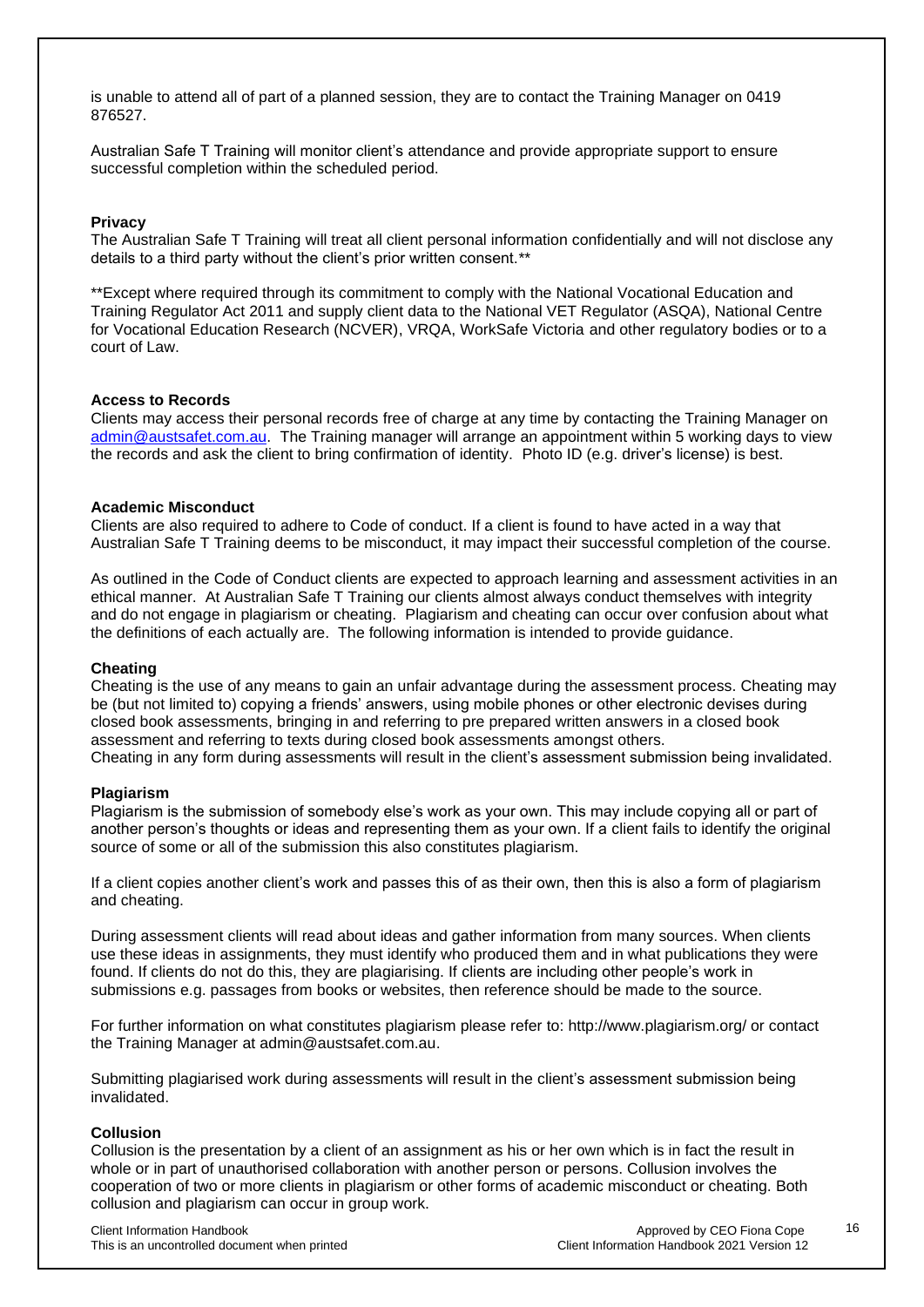Unauthorised collusion during assessments will result in the client's assessment submission being invalidated.

Cheating and/ or plagiarism and/ or collusion during assessments will be treated as a breach of the Code of Conduct and is deemed to be 'Academic Misconduct' and may lead to the client being removed from the course and their client visa being cancelled. No refund is available to the client in such circumstances. All clients have access to the Code of Conduct. The Code of Conduct is printed in the Client information handbook and a copy of the Academic misconduct and Training and assessment policies and procedures are available on request by contacting the Training Manager at any time on [admin@austsafet.com.au.](mailto:ivet.australia@gmail.com)

Assessors review all completed assessment submissions to identify instances of cheating, plagiarism or collusion. During the quality assurance processes undertaken on completed files a further review of completed assessment submissions to identify instances of cheating, plagiarism or collusion. If instances are identified, action is taken in accordance with the Academic misconduct policy and procedure.

If clients have been found to have colluded, cheated or plagiarised, there are penalties and processes that are followed. Clients may be penalised by any of the following ways as:

- ➢ Be reprimanded
- $\triangleright$  Be required to repeat the assessment or complete a new assessment task
- $\triangleright$  Fail all or part of the assessment
- $\triangleright$  Be suspended from studies
- $\triangleright$  Have their enrolment cancelled.

If a client has an issue with any aspect of their course or Australian Safe T Training services, they should bring this to the attention of their trainer or another Australian Safe T Training staff member. Clients can lodge a complaint in relation to our trainers, assessors, fellow clients or any third-party providing services on Australian Safe T Training's behalf.

Australian Safe T Training staff will attempt to resolve this in an informal manner to the client's satisfaction. If the client is dissatisfied with the outcome of the informal complaint, they may lodge a formal complaint by completing the formal complaints and appeals form contained in appendix one of this handbook. This will be processed in accordance with the Complaints and appeals policy and procedure, also located in appendix one of this handbook.

Clients have the right to appeal the outcome of a complaint or the outcome of assessment decisions if they are dissatisfied and feel they have been dealt with unfairly. This can be done by completing the Complaints and appeals form located in appendix one of this handbook. The appeal will be processed in accordance with the Complaints and appeals policy and procedure located in appendix one of this handbook.

If submitting a formal complaint or appeal, clients must provide reasons and supporting evidence justifying their grounds for the complaint or appeal.

If the client is still dissatisfied by the outcome of an internal appeal, they have the right to access the external appeals process.

An appeal is lodged with a third party independent of the Australian Safe T Training. The independent organisation or person will review the matter to identify if Australian Safe T Training has followed the process as outlined in the Australian Safe T Training Complaints and appeals policy when dealing with the matter. The external party does not review the outcome of the complaint or appeal.

Clients' have the right to seek advice from and be represented by external parties at any time during the complaints and appeals process. The cost of this will be borne by the client.

As part of the continuous improvement process, information gathered during the complaints and appeals process will be analysed, outcomes considered, and appropriate action implemented to eliminate or mitigate the likelihood of the issue/ s reoccurring.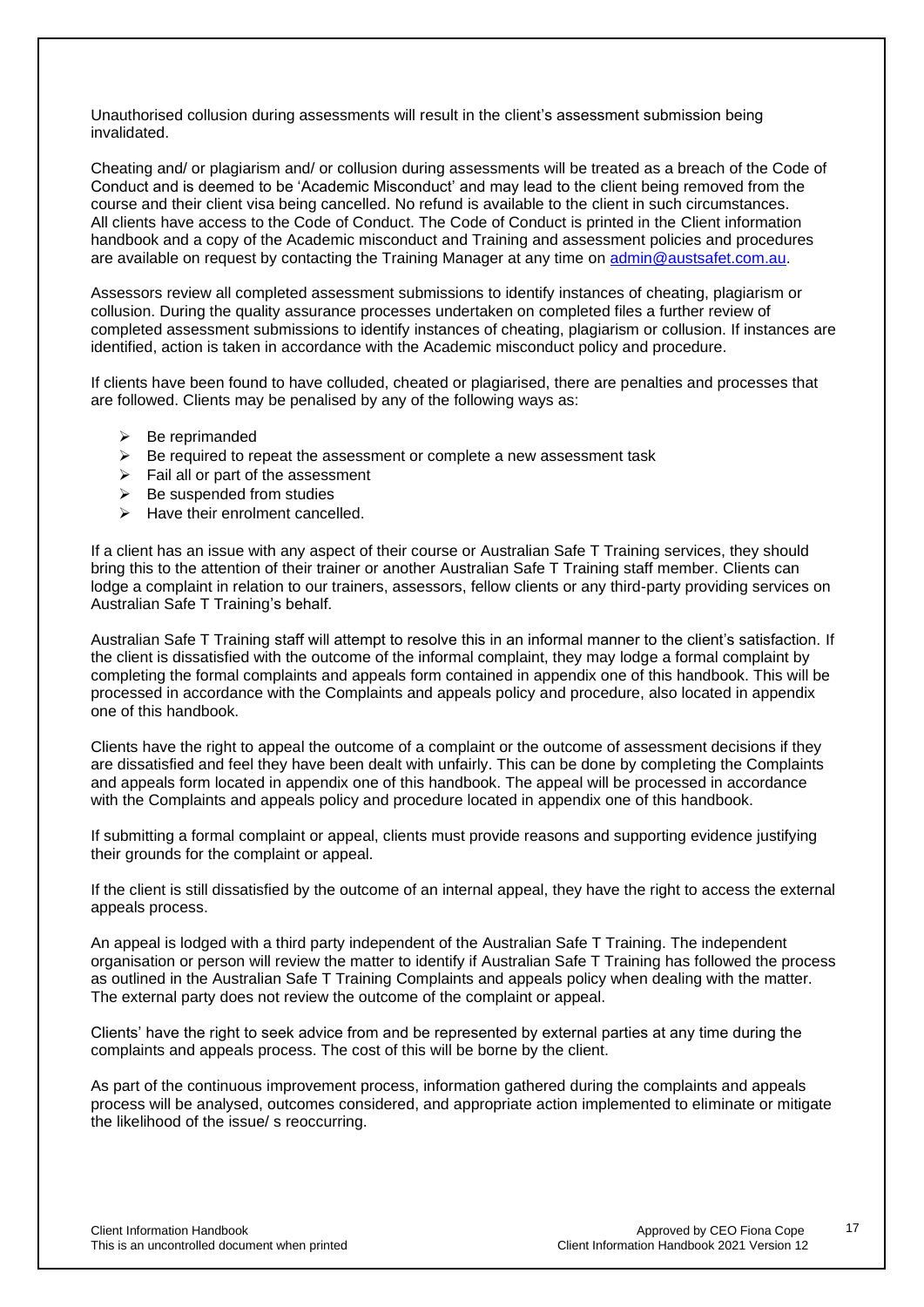#### **Notifying you if things change**

Australian Safe T Training will notify you promptly if there are any changes to our Australian Safe T Training, the course, or the arrangements for training and assessment. Please make sure we always have your most current home address, email address and mobile number on file so we can notify you of any changes if applicable.

Depending on the type of change, we may send a letter to your home address; send you an email, or an SMS message.

If there are any changes to agreed services, the Australian Safe T Training will advise the learner as soon as practicable, including changes to any new third party arrangements, a change in Australian Safe T Training ownership or changes to existing third party arrangements.

#### **Complaints and Appeals**

If client's have an issue with any aspect of their training course, they should bring this to the attention of their trainer or another Australian Safe T Training staff member. Australian Safe T Training staff will attempt to resolve this in an informal manner to the client's satisfaction.

If the client is not satisfied with the outcome of the informal complaint, they may lodge a formal complaint by completing the formal complaints and appeals form contained in appendix one of this handbook. This will be dealt with in accordance with the complaints and appeals policy, also located in appendix one of this handbook.

Clients have the right to appeal the outcome of a complaint or the outcome of assessment decisions if they are dissatisfied and feel they have been dealt with unfairly. This can be done by completing the complaints and appeals form located in appendix one of this handbook. The appeal will be dealt with in accordance with the complaints and appeals policy and procedure located in appendix one of this handbook.

If submitting a formal complaint or appeal form clients must provide reasons and supporting evidence justifying their grounds for the complaint or appeal.

If the client is still dissatisfied by the outcome of an internal appeal, they have the right to the external complaints or appeals process.

An external party appointed by the Australian Safe T Training will review the case to identify if the Australian Safe T Training has followed the correct process as stated in the complaints and appeals policy in handling the complaint or appeal. The external party does not review the outcome of the complaint or appeal.

Clients' have the right to seek advice from and be represented by an independent external party/ies (of their choice) at any time during the complaints and appeals process. The cost of this will be borne by the client.

If you require further information or clarification of the content in this handbook you can do so by contacting:

#### **Further information**

Tom McCormack Training Manager Australian Safe T Training 110 Gardner & Holman Road Drouin Victoria 3818

Tel: 03 5625 1974 Mob: 0419 876 527

Email: admin@austsafet.com.au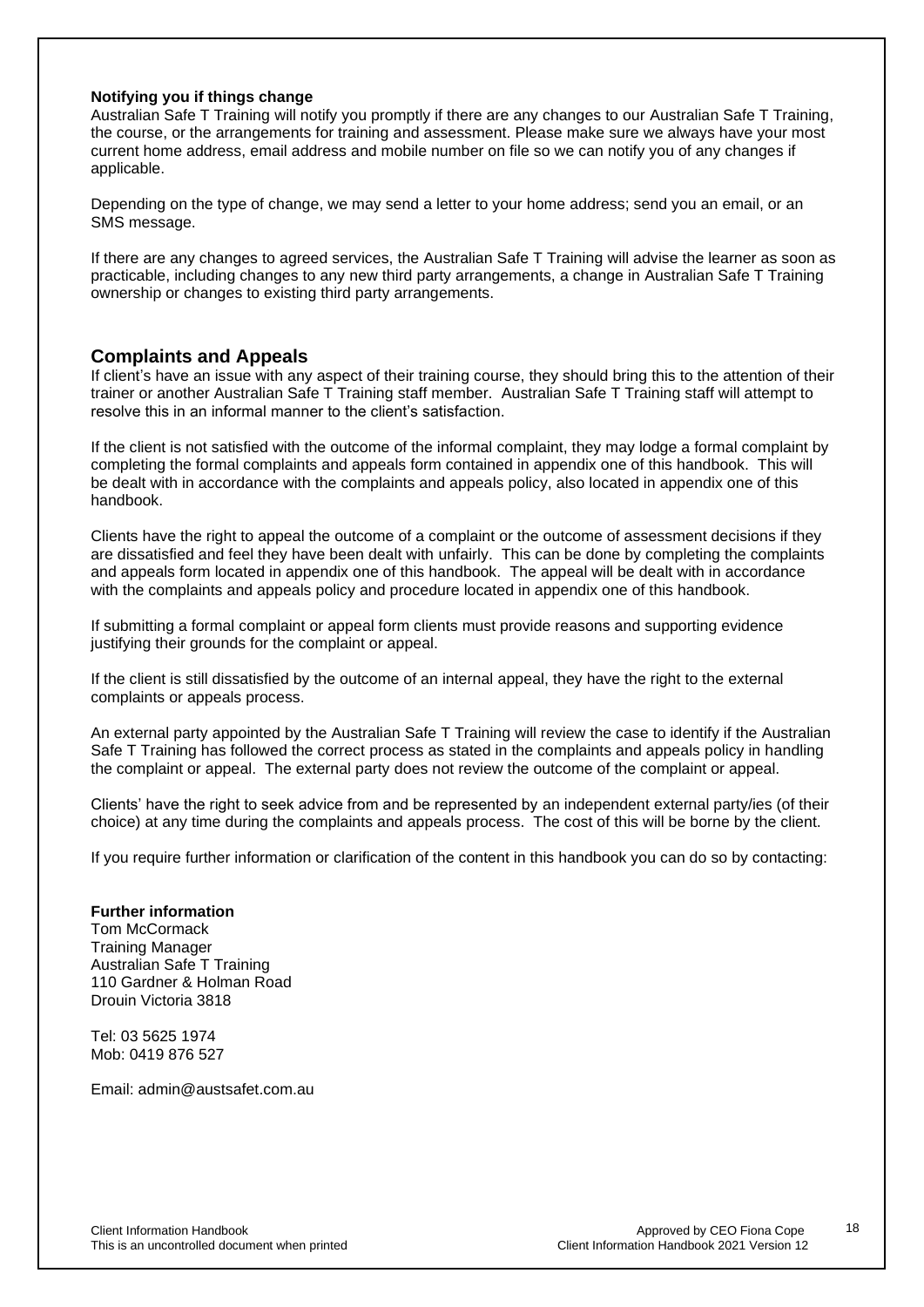## **Course Information**

Australian Safe T Training delivers the following nationally endorsed training package course:

## **RII30815 Certificate III in Civil Construction Plant Operations**

#### **Course description**

This qualification reflects the role of a skilled operator working with civil construction plant, who applies a broad range of skills in a varied work context, using some discretion and judgement and relevant theoretical knowledge. The individual may provide theoretical advice and support a team.

Licensing, legislative, regulatory and certification requirements that apply to this qualification can vary between states, territories, and industry sectors. Relevant information must be sourced prior to application of the qualification.

#### **Target market**

This course is aimed at clients who wish to develop the knowledge and skills to become a skilled operator working with civil construction plant. The course is suitable for those who require this course to satisfy employment requirements. Clients may also undertake the course to access further study opportunities.

It is anticipated applicants will not possess experience of applying the knowledge and skills in the contexts outlined in the unit of competency.

#### **Duration**

This course is delivered over 91 weeks including holidays. This includes 77 weeks of term time and 14 weeks' holiday. Term time consists of seven 11-week terms. Holiday periods include six 2-week term holidays and a 2-week Christmas holiday. During term time students attend scheduled face to face classes for 16 hours per week (over 2 days). Clients are also required to undertake independent study (homework, research, preparing for and undertaking out of class assessments) for 8 hours per week during term time. Total course hours = face to face training and assessment =  $1,232 + 616 = 1,848$  hours.

Hours are approximate as learners take differing amounts of time on independent study and out of class assessment activities. The course duration can be amended to cater for individual client requirements.

#### **Course delivery**

Client will attend the face to face training. The following techniques are used during face to face training: Power Point presentations, trainer demonstrations, individual tasks, practical demonstrations, simulated workplace environment including role play and group work.

Opportunities for Formative assessment are also provided during delivery. Trainers provide feedback to clients on what areas they are demonstrating competency and areas for improvements to facilitate the development of appropriate knowledge and skills to prepare them for summative assessment.

#### **Assessment**

Client's performance when completing tasks in accordance with the unit of competence requirements is assessed at the completion of face to face training. Assessment methods include short answer questions, presentations, demonstrations/ observation, role-plays in a simulated workplace environment, and written assessments.

Clients must demonstrate satisfactory performance against all unit requirements to be deemed competent. Clients are provided with opportunities for re-assessment if they fail to demonstrate satisfactory performance during assessment tasks.

#### **Entry Requirements**

Clients Language, Literacy and Numeracy ability is assessed in conjunction with their knowledge, skills, experience and qualifications to ensure their learning needs are addressed by the course. This assessment takes place when you complete and submit the Enrolment and Pre-Training Review forms when applying for the course. On completion of the assessment Australian Safe T Training determines if the course is suitable for the client and addresses their learning needs.

Clients must supply and wear their own safety boots or shoes during the course.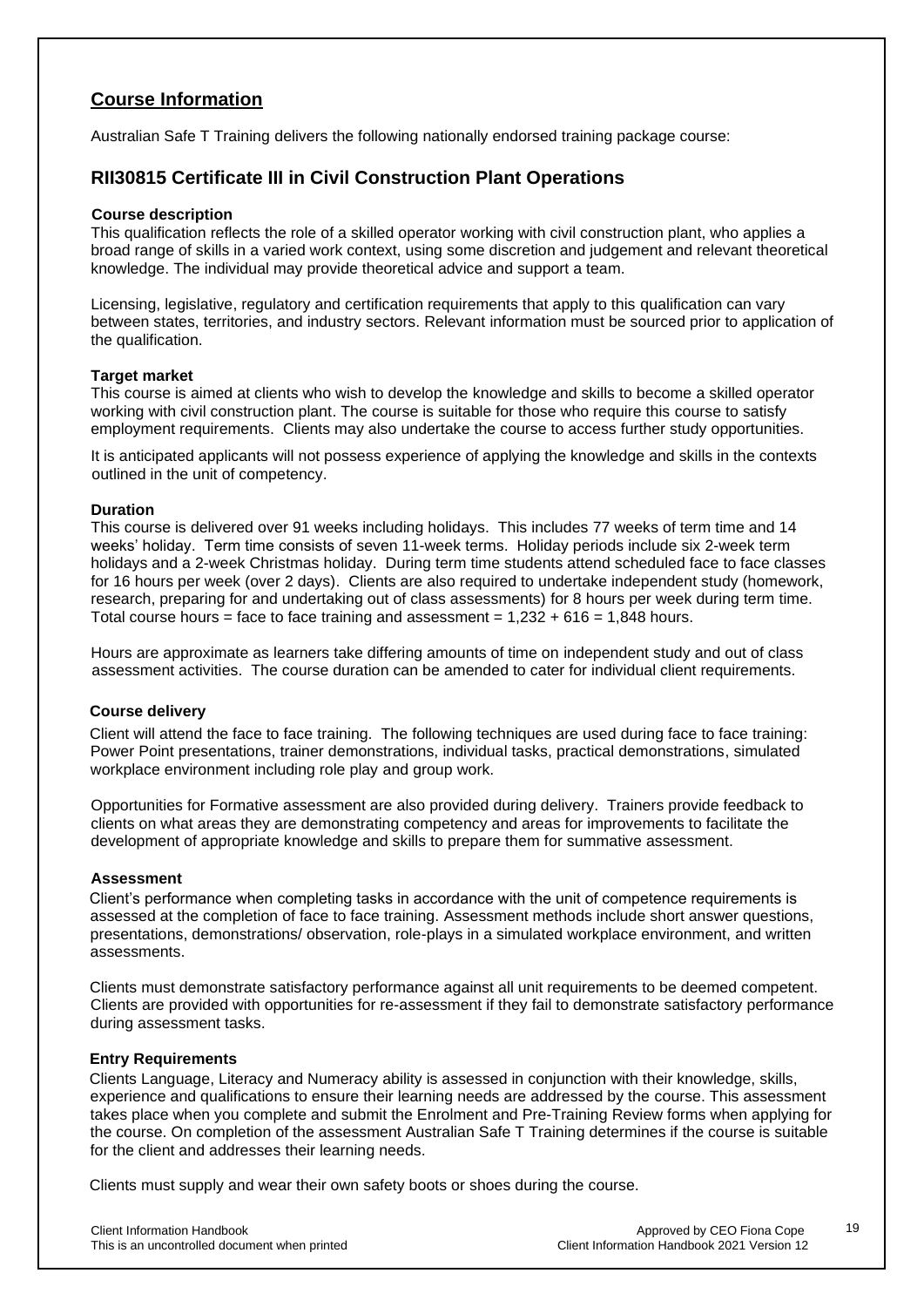#### **Training Pathway**

Clients who successfully complete this course may progress onto RII40615 Certificate IV in Civil Construction Operations or other related civil construction courses at certificate IV or Diploma level

#### **Employment Pathway**

This qualification may provide opportunities to access employment in the following or related roles: Roles that involve operating civil construction plant and machinery and/ or providing theoretical advice and support to a construction team.

#### **Location**

Training and assessment will take place at the This course will be delivered at the Australian Safe T Training facility at 110 Gardner and Holman Road Drouin VIC 3818 or the client's workplace.

#### **Course Start Dates**

Australian Safe T Training offer courses throughout the year.

#### **Recognition of Prior Learning (RPL)**

All clients are provided with the opportunity to have their prior learning and experience assessed and gain recognition for this.

#### **Credit Transfer**

Clients who have successfully completed whole units of competency included in this course with another Australian Safe T Training can apply for Credit Transfer (CT).

#### **Course structure**

This qualification can be obtained by successfully completing 19 units of competencies [14 core & 5 elective units].

#### **Core units**

RIIBEF201D Plan and organise work RIICCM201D Carry out measurements and calculations RIICCM202D Identify, locate and protect underground services RIICCM203D Read and interpret plans and specifications TRAINING RIICCM205E Carry out manual excavation RIICCM206D Support plant operations RIICCM207D Spread and compact materials manually RIICCM208D Carry out basic levelling RIICOM201D Communicate in the workplace RIISAM201D Handle resources and infrastructure materials and safely dispose of non-toxic materials RIISAM203D Use hand and power tools RIISAM204D Operate small plant and equipment RIIWHS201D Work safely and follow WHS policies and procedures RIIWMG203D Drain and dewater civil construction sit

#### **Elective units**

RIIWHS202D Enter and work in confined spaces RIIWHS204D Work safely at heights RIIMPO338E Conduct rigid haul truck operations RIIMPO326E Conduct civil construction water cart operations RIIMPO317F Conduct roller operations

#### **Qualification**

On successful completion of this course clients will be awarded a RII30815 Certificate III in Civil Construction Plant Operations and a Record of results. A Statement of attainment will be provided to clients to indicate the units they have successfully completed if they do not successfully complete all units in the course.

#### **Fees**

The total fee charged for this course is \$7,000 (includes enrolment fee and learning materials). \$1,000 is payable on accepting course offer. \$1,000 is payable two weeks before the commencement of terms 2 -7.

#### **Further Information**

Contact the Training Manager at admin@austsafet.com.au for further information.

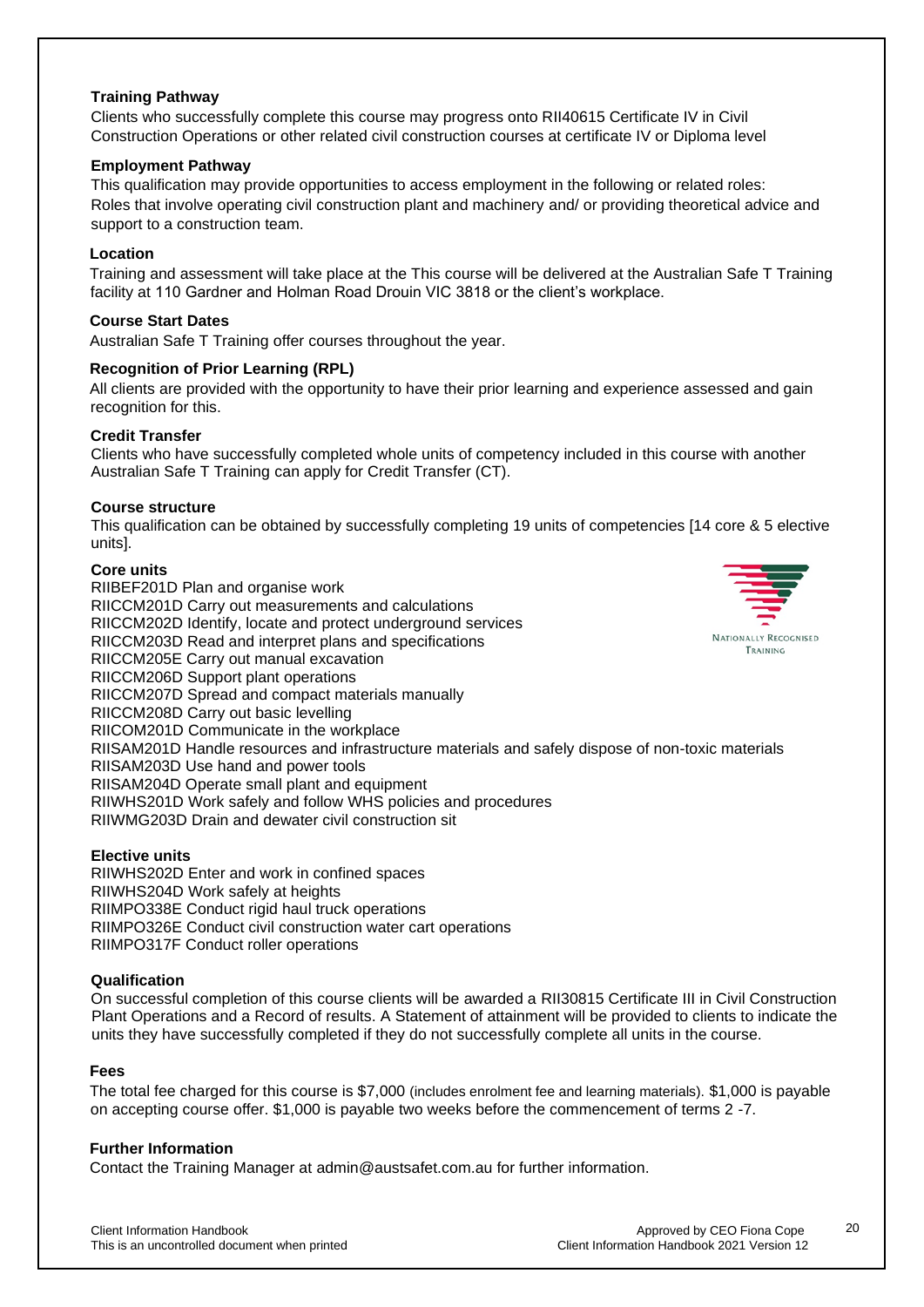#### **Short courses**

Australian Safe T Training delivers the following nationally recognised training package short courses:

## **CPCCWHS1001 Prepare to work safely in the construction industry**

#### **Course description**

This unit of competency specifies the mandatory occupational health and safety training required prior to undertaking construction work. The unit requires the person to demonstrate personal awareness and knowledge of health and safety legislative requirements in order to work safely and prevent injury or harm to self and others.

It covers identifying and orally reporting common construction hazards, understanding basic risk control measures, and identifying procedures for responding to potential incidents and emergencies. It also covers correctly selecting and fitting common personal protective equipment (PPE) used for construction work.

This unit meets the general construction induction training requirements of division 3 of Part 5.1 of the Occupational Health and Safety Regulations 2007 for Victoria.

Graduates from this course may use the qualification to address Victorian licensing, legislative or certification requirements in some jurisdictions. Relevant occupational health and safety regulatory authorities should be consulted to confirm jurisdictional requirements.

#### **Target market**

This course is aimed at clients who wish to develop the mandatory work health and safety knowledge and skills required to work on a construction site in Australia. The course is suitable for those who require this unit to satisfy employment requirements. Clients may also undertake the course to access further study opportunities.

It is anticipated applicants will not possess experience of applying the knowledge and skills in the contexts outlined in the unit of competency.

#### **Duration**

Clients undertake 2 hours pre- course reading prior to undertaking the face to face training. The face to face training and assessment is delivered in 8 hours over one day. Total approximate course duration = 10 hours. Hours are approximate as learners take differing amounts of time on pre- course reading. The course duration can be amended to cater for individual client requirements.

#### **Course delivery**

Clients will be forwarded learning materials to read approximately one week prior to commencement of face to face delivery. Clients can contact their trainer via phone and/ or e-mail for support prior to the face to face sessions. Clients are encouraged to contact their trainer during this time.

Client will attend the face to face training. The following techniques are used during face to face training: Power Point presentations, trainer demonstrations, individual tasks, practical demonstrations and group work.

Opportunities for Formative assessment are also provided during delivery. Trainers provide feedback to clients on what areas they are demonstrating competency and areas for improvements to facilitate the development of appropriate knowledge and skills to prepare them for summative assessment.

#### **Assessment**

Client's performance when completing tasks in accordance with the unit of competence requirements is assessed at the completion of face to face training.

#### **Assessment methods include:**

1.Theory task - Multiple choice questions. clients are required to read each question and select the correct response from given alternatives.

2. Theory & practical task - clients are required to provide oral responses to written questions and demonstrate correct use of personal protective equipment (PPE). The assessor will observe performance when demonstrating how to use PPE.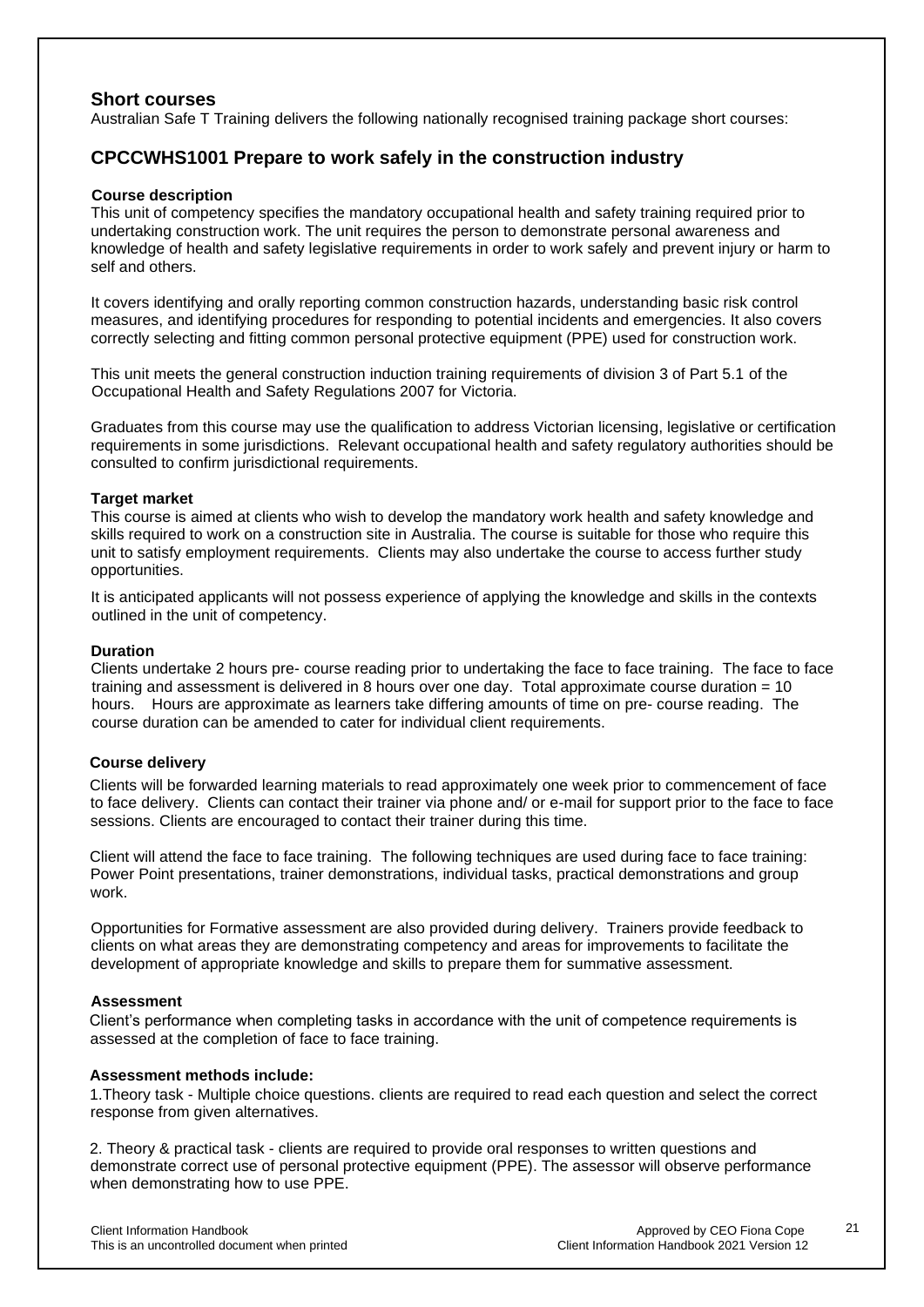Clients must demonstrate satisfactory performance against all unit requirements to be deemed competent and be awarded a Statement of attainment. Clients are provided with opportunities for re-assessment if they fail to demonstrate satisfactory performance during assessment tasks.

#### **Entry Requirements**

Clients Language, Literacy and Numeracy ability is assessed in conjunction with their knowledge, skills, experience and qualifications to ensure their learning needs are addressed by the course. This assessment takes place when you complete and submit the Enrolment and Pre-Training Review forms when applying for the course. On completion of the assessment Australian Safe T Training determines if the course is suitable for the client and addresses their learning needs.

Clients must supply and wear their own safety boots or shoes during the course.

#### **Training Pathway**

Clients who successfully complete this course may progress onto other related construction services qualification/s.

#### **Employment Pathway**

This qualification may contribute to workers securing employment in a role that requires the post holder to possess this unit of competency. e.g. construction worker.

#### **Location**

Training and assessment will take place at the This course will be delivered at the Australian Safe T Training facility at 110 Gardner and Holman Road Drouin VIC 3818 or the client's workplace.

#### **Course Start Dates**

Australian Safe T Training offer courses throughout the year to suit clients' requirements.

#### **Recognition of Prior Learning (RPL)**

All clients are provided with the opportunity to have their prior learning and experience assessed and gain recognition for this.



#### **Qualification**

On successful completion of this course clients will be awarded a Statement of attainment for CPCCWHS1001 Prepare to work safely in the construction industry.

#### **Fees**

The total fee charged for this course is \$180 (includes enrolment fee and learning materials). This is payable on confirmation of course booking. Fees are subject to change without notice.

#### **Further Information**

Contact the Training Manager at admin@austsafet.com.au for further information.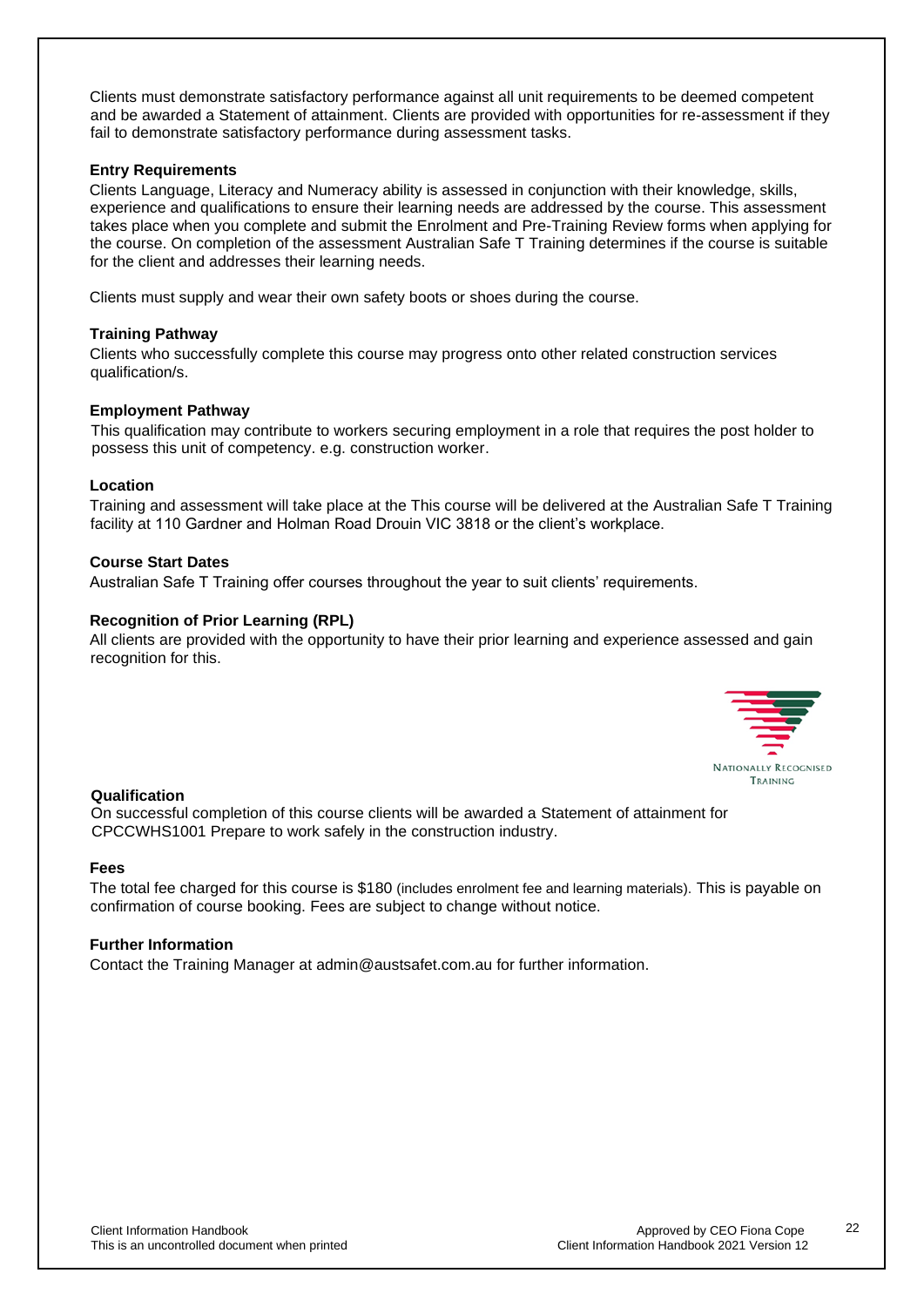## **RIIWHS205E Control Traffic with a Stop Slow Bat and RIIWHS302E Implement Traffic Management Plans**

#### **Course description**

The aim of this course is to develop the knowledge and skills required to use a stop-slow bat to control traffic. The course also develops the knowledge and skills required to implement traffic management plans. The course develops knowledge and skills relevant to Civil construction, resources and infrastructure environments.

Graduates from this course may use these qualifications to address Victorian licensing/ regulatory requirements for working in a variety of Civil construction, resources and infrastructure environments and using a stop slow bat and/ or implementing traffic management plans.

#### **Target market**

This course is aimed at clients who wish to develop the knowledge and skills required to control traffic using a stop-slow bat and implement traffic management plans. The course is suitable for those who require these two units to satisfy employment requirements. Clients may also undertake the course to access further study opportunities.

It is anticipated applicants will not possess experience of applying the knowledge and skills in the contexts outlined in the units of competency.

#### **Duration**

Clients undertake 8 hours pre- course reading prior to undertaking the face to face training. The face to face training and assessment is delivered in 8 hours over one day. Total approximate course duration = 16 hours. Hours are approximate as learners take differing amounts of time on pre- course reading. The course duration can be amended to cater for individual client requirements.

#### **Course delivery**

Clients will be forwarded learning materials to read approximately one week prior to commencement of face to face delivery. Clients can contact their trainer via phone and/ or e-mail for support prior to the face to face sessions. Clients are encouraged to contact their trainer during this time.

Client will attend the face to face training. The two units in this course are delivered concurrently (i.e. at the same time in a clustered delivery mode). The following techniques are used during face to face training: Power Point presentations, trainer demonstrations, individual tasks, practical demonstrations, role play/ simulated workplace environments and group work. Simulated workplace environments are used during training and assessment to recreate traffic management situations. This is achieved by re-creating traffic management situations/ conditions, and employing equipment, technology, materials, legislation and quality standards. Clients role paly workers and complete tasks to workplace standards.

Opportunities for Formative assessment are also provided during delivery. Trainers provide feedback to clients on what areas they are demonstrating competency and areas for improvements to facilitate the development of appropriate knowledge and skills to prepare them for summative assessment.

#### **Assessment**

Client's performance when completing tasks in accordance with the unit of competence requirements is assessed at the completion of face to face training. The two units in this course are assessed concurrently (i.e. at the same time in a clustered assessment mode).

#### **Assessment methods include:**

1.Theory task - clients are required to read each question and provide an appropriate written response.

2. Practical task – clients are required to demonstrate how to prepare, implement and monitor a traffic management plan (including using a Stop slow bat) in a simulated workplace environment. Clients are also required to provide verbal responses to questions. The assessor will observe performance.

Clients must demonstrate satisfactory performance against all course unit requirements to be deemed competent and be awarded a Statement of attainment. Clients are provided with opportunities for reassessment if they fail to demonstrate satisfactory performance during assessment tasks.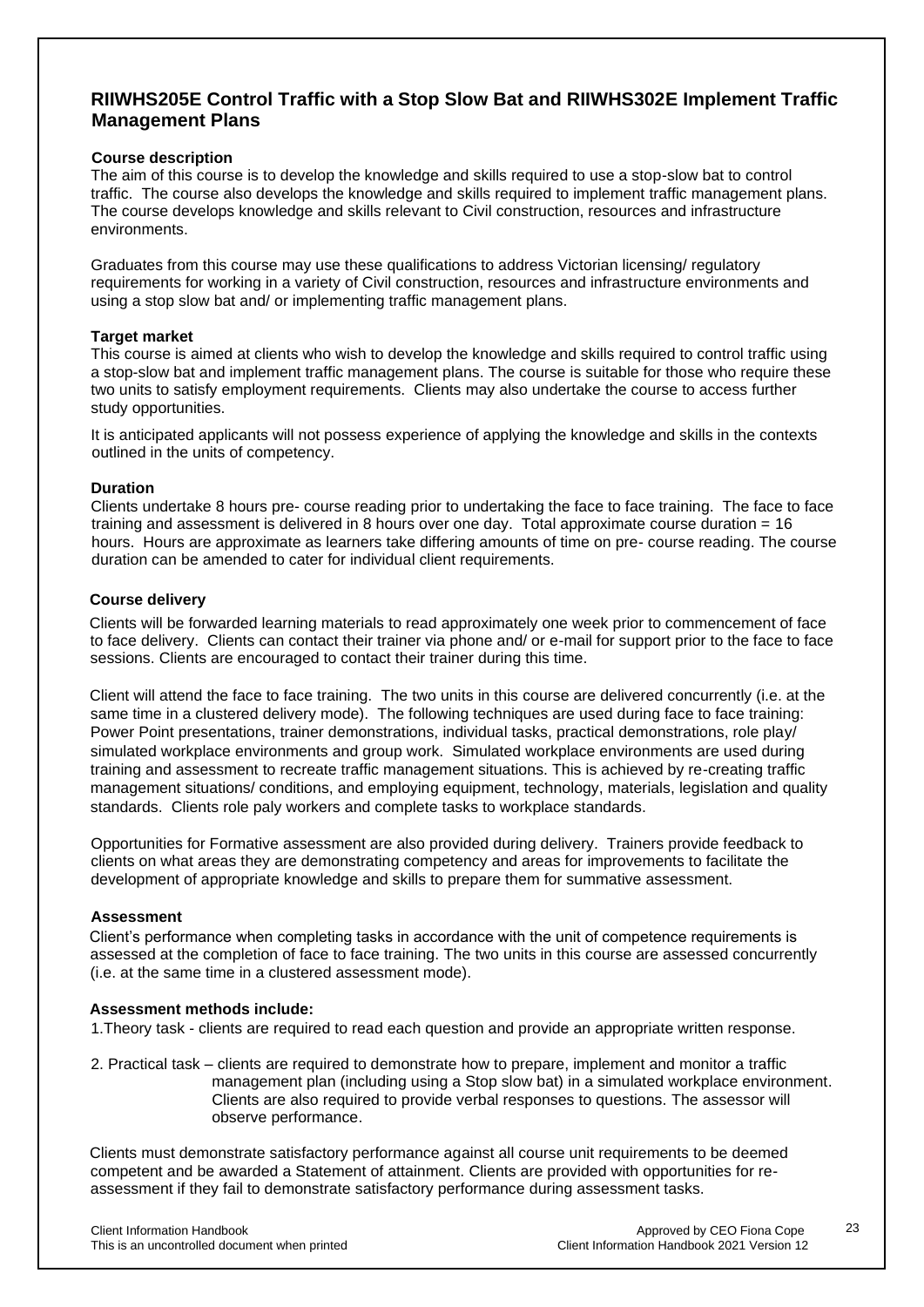#### **Entry Requirements**

Clients Language, Literacy and Numeracy ability is assessed in conjunction with their knowledge, skills, experience and qualifications to ensure their learning needs are addressed by the course. This assessment takes place when you complete and submit the Enrolment and Pre-Training Review forms when applying for the course. On completion of the assessment Australian Safe T Training determines if the course is suitable for the client and addresses their learning needs.

Clients must supply and wear their own safety boots or shoes during the course.

#### **Training Pathway**

Clients who successfully complete this course may progress onto other related construction services qualification/s.

#### **Employment Pathway**

This qualification may contribute to workers securing employment in a role that requires the post holder to possess this unit of competency. e.g. construction worker.

#### **Location**

Training and assessment will take place at the This course will be delivered at the Australian Safe T Training facility at 110 Gardner and Holman Road Drouin VIC 3818 or the client's workplace.

#### **Course Start Dates**

Australian Safe T Training offer courses throughout the year to suit clients' requirements.

#### **Recognition of Prior Learning (RPL)**

All clients are provided with the opportunity to have their prior learning and experience assessed and gain recognition for this.

#### **Credit Transfer**

Clients who have successfully completed whole units of competency included in this course with another Australian Safe T Training can apply for Credit Transfer (CT).



#### **Qualification**

Upon successful completion of the two assessments in this course clients will be issued a Statement of Attainment indicating the units: RIIWHS205E Control Traffic with a Stop Slow Bat and RIIWHS302E Implement Traffic Management Plans. The two units of competency in this course are assessed via a clustered assessment method. Clients must satisfactorily complete all course assessment tasks to be issued a Statement of attainment for either unit.

#### **Fees**

The total fee charged for this course is \$250 (includes enrolment fee and training materials). This is payable on confirmation of course booking. Fees are subject to change without notice.

#### **Further Information**

Contact the Training Manager at admin@austsafet.com.au for further information.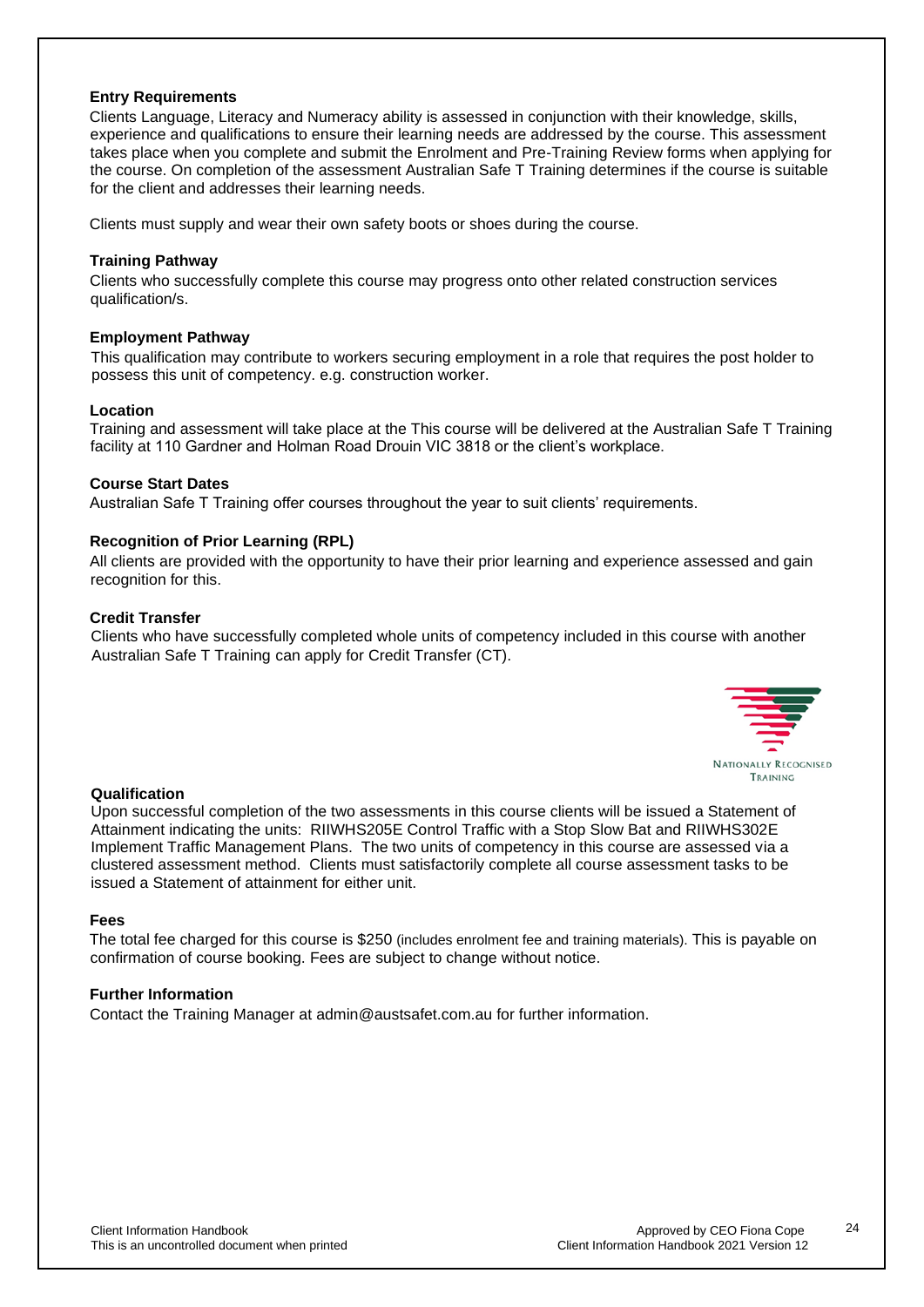## **AHCMOM213 Operate and maintain chainsaws**

#### **Course description**

This course develops the skills and knowledge required to safely operate a hand-held chainsaw and maintain it in working condition. The course includes cross-cutting fallen timber using safe cutting techniques.

No occupational licensing, legislative or certification requirements apply to this unit at the time of publication.

#### **Target market**

The course is suitable for individuals who apply low risk work procedures and comply with worksite health and safety requirements when operating hand-held chainsaws to carry out routine work. The course is suitable for those who require this unit to satisfy employment requirements. Clients may also undertake the course to access further study opportunities.

It is anticipated applicants will not possess experience of applying the knowledge and skills in the contexts outlined in the unit of competency.

#### **Duration**

Clients undertake 2 hours pre- course reading prior to undertaking the face to face training. The face to face training and assessment is delivered in 8 hours over one day. (not including breaks).

Total approximate course duration = 2 hours pre- course reading, and 8 hours face to face training and assessment. Total hours = 10 hours. Hours are approximate as learners take differing amounts of time on pre- course reading.

The course duration is adjusted to cater for individual client's requirements. Clients who do not wish to undertake assessments at the end of training delivery can be accommodated the next time the course is delivered.

#### **Course delivery**

Clients will be forwarded learning materials to read approximately one week prior to commencement of face to face delivery. Clients can contact their trainer via phone and/ or e-mail for support prior to the face to face sessions. Clients are encouraged to contact their trainer during this time.

Client will attend the face to face training. The following techniques are used during face to face training: Power Point presentations, trainer demonstrations, individual tasks, practical demonstrations, role play/ simulated workplace environments and group work. Simulated workplace environments are used during training and assessment to recreate workplace situations. This is achieved by implementing workplace conditions, equipment, technology, materials, legislation and quality standards. Clients role paly workers and complete tasks to workplace standards.

Opportunities for Formative assessment are also provided during delivery. Trainers provide feedback to clients on what areas they are demonstrating competency and areas for improvements to facilitate the development of appropriate knowledge and skills to prepare them for summative assessment.

#### **Assessment**

Client's performance when completing tasks in accordance with the unit of competence requirements is assessed at the completion of face to face training.

#### **Assessment methods include:**

1.Theory task - clients are required to read each question and provide an appropriate written response.

2. Practical task - clients are required to demonstrate how to complete workplace activities relevant to the unit of competency in a simulated workplace environment. The assessor will observe performance.

Clients must demonstrate satisfactory performance against all course unit requirements to be deemed competent and be awarded a Statement of attainment. Clients are provided with opportunities for reassessment if they fail to demonstrate competency during assessment tasks.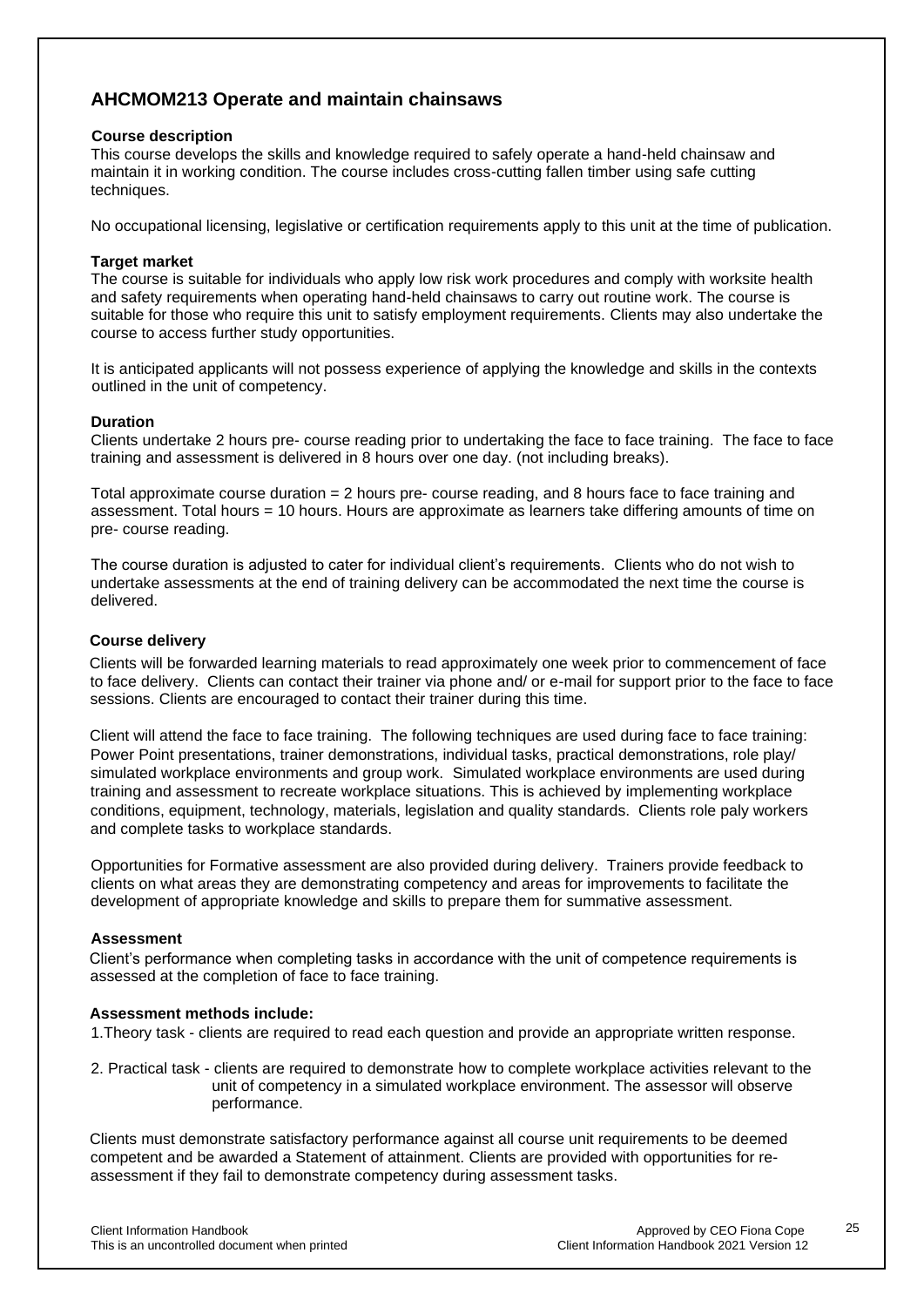#### **Entry Requirements**

Clients Language, Literacy and Numeracy ability is assessed in conjunction with their knowledge, skills, experience and qualifications to ensure their learning needs are addressed by the course. This assessment takes place when you complete and submit the Enrolment and Pre-Training Review forms when applying for the course. On completion of the assessment Australian Safe T Training determines if the course is suitable for the client and addresses their learning needs.

Clients must supply and wear their own safety boots or shoes during the course.

#### **Training Pathway**

Clients who successfully complete this course may progress onto other handheld machinery operation related courses.

#### **Employment Pathway**

This qualification may contribute to workers securing employment as a chainsaw operator in a variety of industries.

#### **Location**

Training and assessment will take place at the This course will be delivered at the Australian Safe T Training facility at 110 Gardner and Holman Road Drouin VIC 3818 or the client's workplace.

#### **Course Start Dates**

Australian Safe T Training offer courses throughout the year to suit clients' requirements.

#### **Recognition of Prior Learning (RPL)**

All clients are provided with the opportunity to have their prior learning and experience assessed and gain recognition for this.



#### **Qualification**

On successful completion of this course clients will be awarded a Statement of attainment for AHCMOM213 Operate and maintain chainsaws.

#### **Fees**

The total fee charged for this course is \$300 (includes enrolment fee and learning materials). This is payable on confirmation of course booking. Fees are subject to change without notice.

#### **Further Information**

Contact the Training Manager at admin@austsafet.com.au for further information.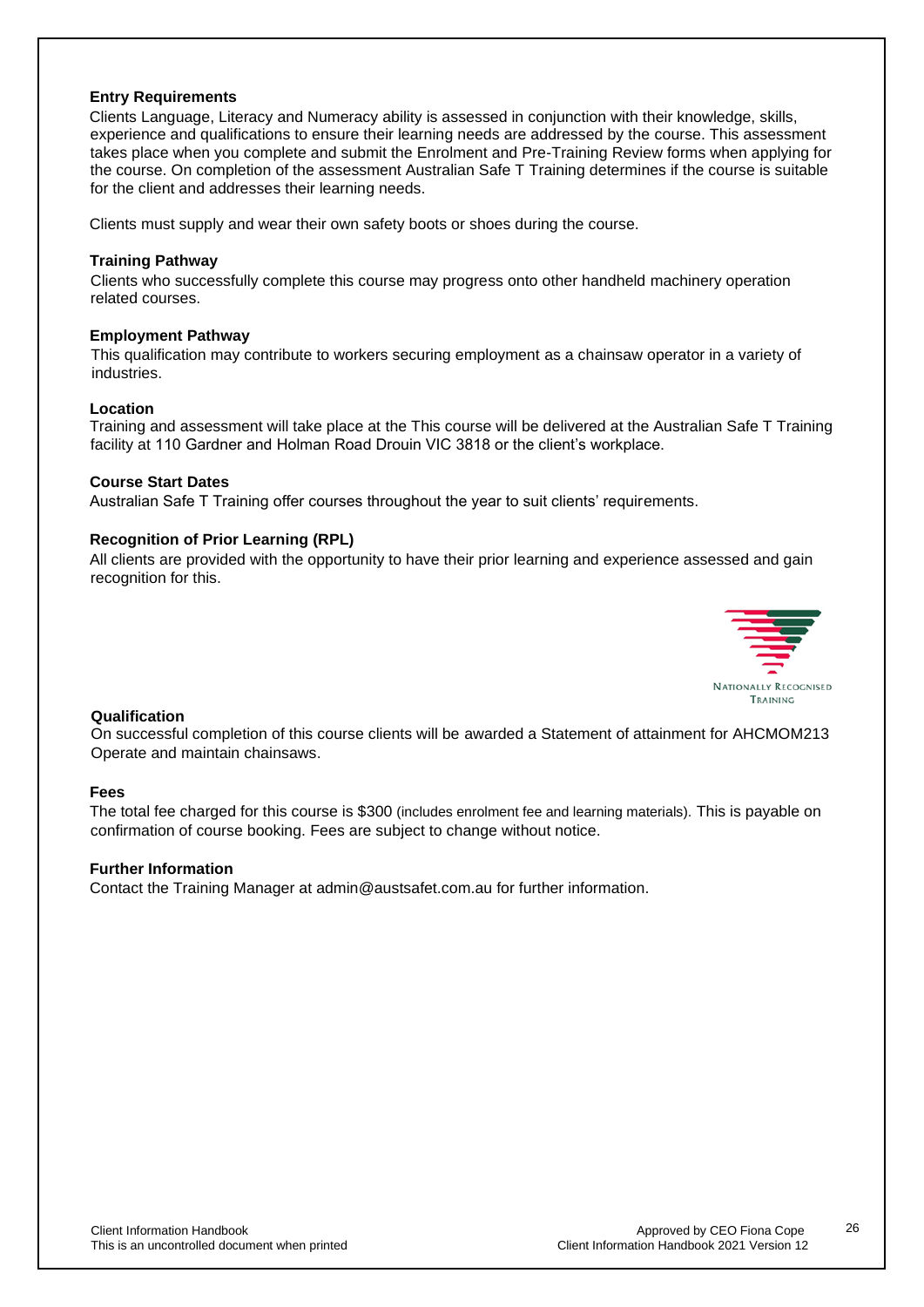## **TLILIC0003 Licence to operate a forklift truck**

#### **Course description**

This course develops the skills and knowledge required to operate a forklift truck safely in accordance with all relevant legislative requirements.

Forklift truck means a powered industrial truck equipped with lifting media made up of a mast and an elevating load carriage to which is attached a pair of fork arms or other attachments that can be raised 900 mm or more above the ground, but does not include a pedestrian-operated truck or a pallet truck.

This unit requires a person operating a forklift truck to:

- plan for the work/task
- prepare for the work/task
- perform work/task
- pack up

A person performing this work is required to hold a forklift truck High Risk Work Licence (HRWL). Competence in this unit, does not in itself result in a HRWL licence to operate this plant. Graduates from this course may use the qualification as part of their license application.

#### **Target market**

This course is aimed at clients who wish to develop the knowledge and skills required to operate a powered industrial truck equipped with lifting media made up of a mast and an elevating load carriage to which is attached a pair of fork arms or other attachments that can be raised 900 mm or more above the ground, but does not include a pedestrian-operated truck or a pallet truck.

The course is suitable for those who require this unit to satisfy employment requirements. Clients may also undertake the course to access further study opportunities.

It is anticipated applicants will not possess experience of applying the knowledge and skills in the contexts outlined in the unit of competency. Clients will be at least 18 years of age.

#### **Duration**

Clients undertake 4 hours pre- course reading prior to undertaking the face to face training. The face to face training and assessment is delivered in 16 hours over two days. (not including breaks).

Total approximate course duration = 4 hours pre- course reading, and 16 hours face to face training and assessment. Total hours = 20 hours. Hours are approximate as learners take differing amounts of time on pre- course reading.

The course duration can be adjusted to cater for individual client's requirements. Clients who do not wish to undertake assessments at the end of training delivery can be accommodated the next time the course is delivered.

#### **Course delivery**

Clients will be forwarded learning materials to read approximately one week prior to commencement of face to face delivery. Clients can contact their trainer via phone and/ or e-mail for support prior to the face to face sessions. Clients are encouraged to contact their trainer during this time.

Client will attend the face to face training. The following techniques are used during face to face training: Power Point presentations, trainer demonstrations, individual tasks, practical demonstrations, role play/ simulated workplace environments and group work. Simulated workplace environments are used during training and assessment to recreate workplace situations. This is achieved by implementing workplace conditions, equipment, technology, materials, legislation and quality standards. Clients role paly workers and complete tasks to workplace standards.

Opportunities for Formative assessment are also provided during delivery. Trainers provide feedback to clients on what areas they are demonstrating competency and areas for improvements to facilitate the development of appropriate knowledge and skills to prepare them for summative assessment.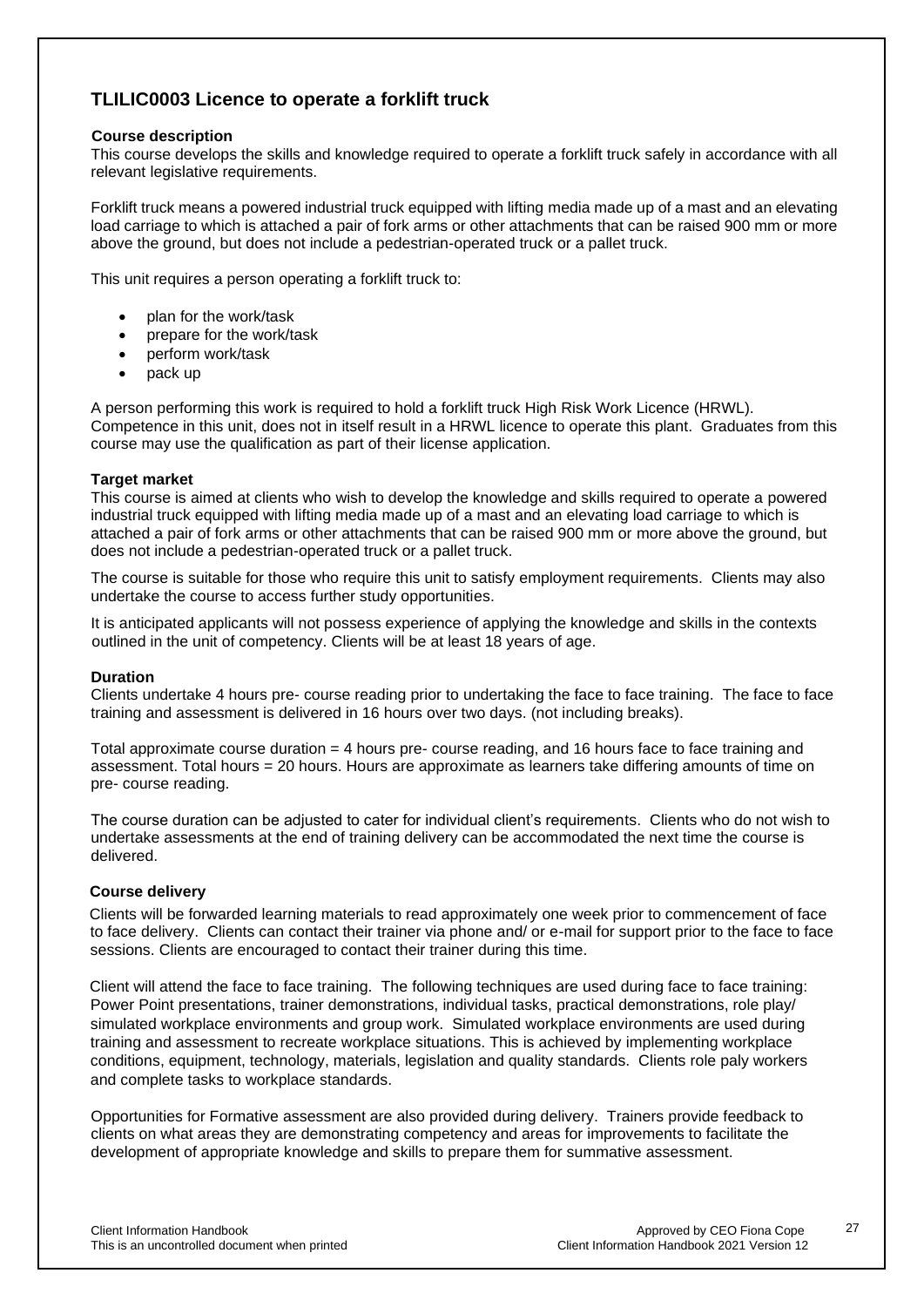#### **Assessment**

Client's performance when completing tasks in accordance with the unit of competence requirements is assessed at the completion of face to face training.

#### **Assessment methods include:**

- 1.Theory task clients are required to read each question and provide an appropriate written response.
- 2. Practical task clients are required to demonstrate how to complete workplace activities relevant to the unit of competency in a simulated workplace environment. The assessor will observe performance.

Clients must demonstrate satisfactory performance against all course unit requirements to be deemed competent and be awarded a Statement of attainment. Clients are provided with opportunities for reassessment if they fail to demonstrate competency during assessment tasks.

#### **Entry Requirements**

Clients Language, Literacy and Numeracy ability is assessed in conjunction with their knowledge, skills, experience and qualifications to ensure their learning needs are addressed by the course. This assessment takes place when you complete and submit the Enrolment and Pre-Training Review forms when applying for the course. On completion of the assessment Australian Safe T Training determines if the course is suitable for the client and addresses their learning needs.

Clients must be at least 18 years of age. Clients must supply and wear their own safety boots or shoes during the course.

#### **Training Pathway**

Clients who successfully complete this course may progress onto other Forklift operator or related courses e.g. TLILIC0005 Licence to operate a boom-type elevating work platform (boom length 11 metres or more)

#### **Employment Pathway**

This qualification may contribute towards securing employment in the following or related roles:

- Warehouse operator
- Forklift truck operator

#### **Location**

Training and assessment will take place at the This course will be delivered at the Australian Safe T Training facility at 110 Gardner and Holman Road Drouin VIC 3818 or the client's workplace.

#### **Course Start Dates**

Australian Safe T Training offer courses throughout the year to suit clients' requirements.

#### **Recognition of Prior Learning (RPL)**

All clients are provided with the opportunity to have their prior learning and experience assessed and gain recognition for this.



#### **Qualification**

On successful completion of this course clients will be awarded a Statement of attainment for TLILIC0003 Licence to operate a forklift truck.

#### **Fees**

The total fee charged for this course is \$500 (includes enrolment fee and learning materials). This is payable on confirmation of course booking. Fees are subject to change without notice.

#### **Further Information**

Contact the Training Manager at admin@austsafet.com.au for further information.

This is an uncontrolled document when printed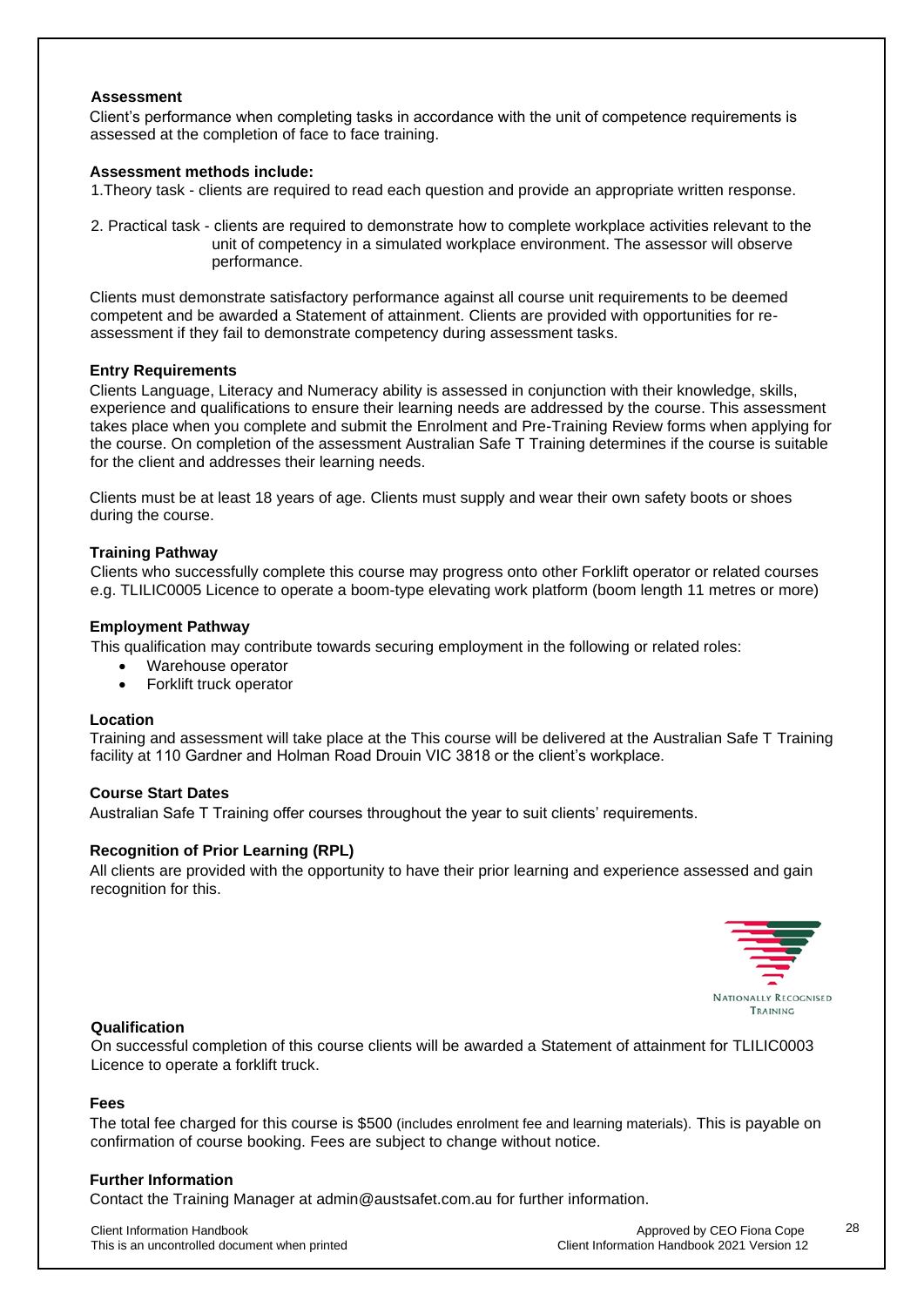## **TLILIC0005 Licence to operate a boom-type elevating work platform (boom length 11 metres or more)**

#### **Course description**

This unit specifies the skills and knowledge required to safely operate a boom-type Elevating Work Platform (EWP) where the length of the boom is 11 metres or more in accordance with all relevant legislative requirements. Competence in this unit, does not in itself result in a HRWL licence to operate this plant.

Boom-type elevating work platform means a telescoping device, hinged device, or articulated device, or any combination of these, used to support a platform on which personnel, equipment and materials may be elevated.

A person performing this work is required to hold a boom-type elevating work platform High Risk Work Licence (HRWL). This unit requires a person operating an EWP to:

- plan for the work/task
- prepare for the work/task
- perform work/task
- pack up

A person performing this work is required to hold a forklift truck High Risk Work Licence (HRWL). Competence in this unit, does not in itself result in a HRWL licence to operate this plant. Graduates from this course may use the qualification as part of their license application.

#### **Target market**

This course is aimed at clients wishing to secure a WorkSafe Victoria HRW license to operate a boom type elevated work platform (EWP). The course is suitable for those who require this unit to satisfy employment requirements. Clients may also undertake the course to access further study opportunities.

It is anticipated applicants will not possess experience of applying the knowledge and skills in the contexts outlined in the unit of competency. Clients will be at least 18 years of age.

#### **Duration**

Clients undertake 4 hours pre- course reading prior to undertaking the face to face training. The face to face training and assessment is delivered in 16 hours over two days. (not including breaks).

Total approximate course duration = 4 hours pre- course reading, and 16 hours face to face training and assessment. Total hours = 20 hours. Hours are approximate as learners take differing amounts of time on pre- course reading.

The course duration can be adjusted to cater for individual client's requirements. Clients who do not wish to undertake assessments at the end of training delivery can be accommodated the next time the course is delivered.

#### **Course delivery**

Clients will be forwarded learning materials to read approximately one week prior to commencement of face to face delivery. Clients can contact their trainer via phone and/ or e-mail for support prior to the face to face sessions. Clients are encouraged to contact their trainer during this time.

Client will attend the face to face training. The following techniques are used during face to face training: Power Point presentations, trainer demonstrations, individual tasks, practical demonstrations, role play/ simulated workplace environments and group work. Simulated workplace environments are used during training and assessment to recreate workplace situations. This is achieved by implementing workplace conditions, equipment, technology, materials, legislation and quality standards. Clients role paly workers and complete tasks to workplace standards.

Opportunities for Formative assessment are also provided during delivery. Trainers provide feedback to clients on what areas they are demonstrating competency and areas for improvements to facilitate the development of appropriate knowledge and skills to prepare them for summative assessment.

#### **Assessment**

Client's performance when completing tasks in accordance with the unit of competence requirements is assessed at the completion of face to face training.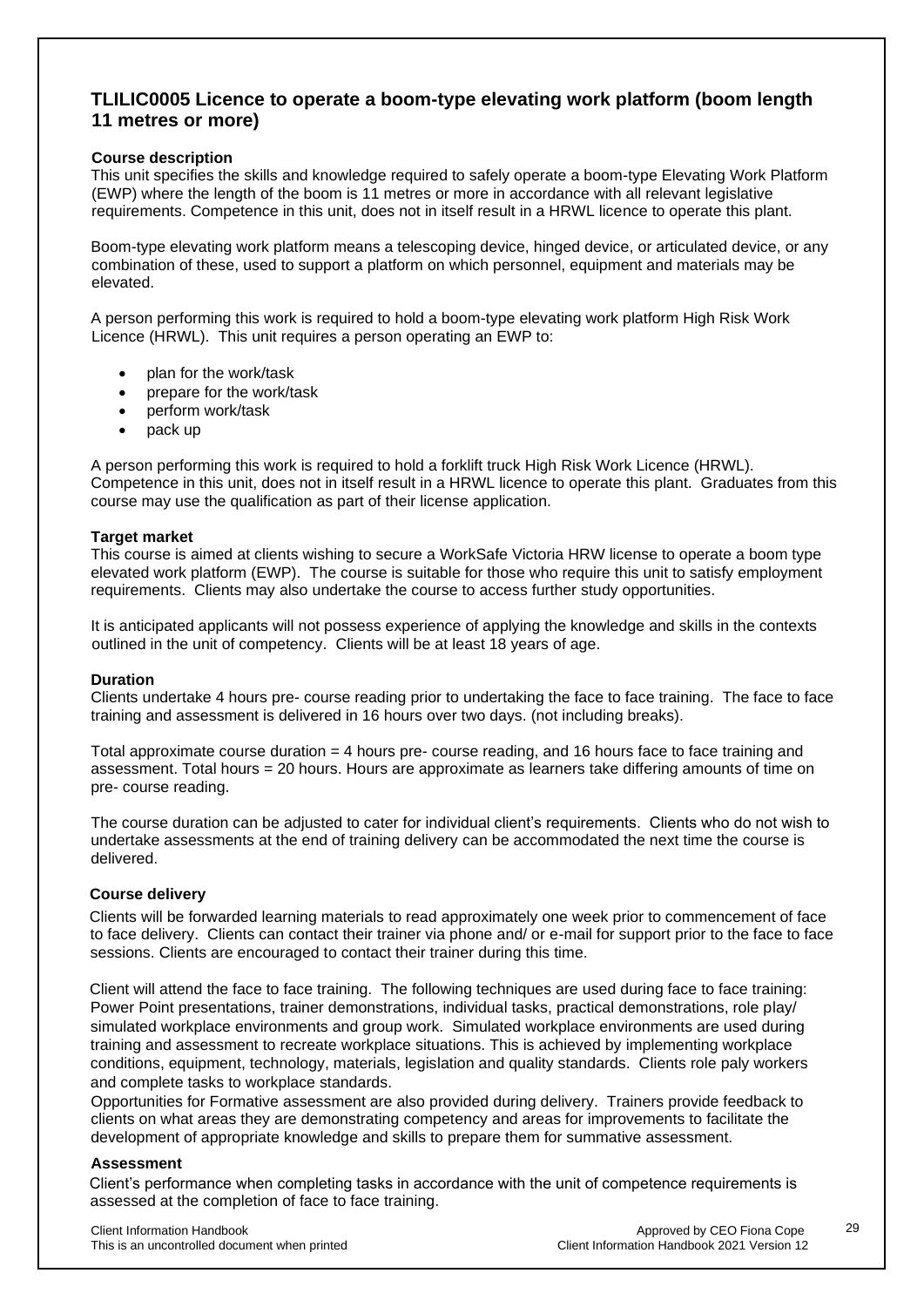#### **Assessment methods include:**

- 1.Theory task clients are required to read each question and provide an appropriate written response.
- 2. Practical task clients are required to demonstrate how to complete workplace activities relevant to the unit of competency in a simulated workplace environment. The assessor will observe performance.

Clients must demonstrate satisfactory performance against all course unit requirements to be deemed competent and be awarded a Statement of attainment. Clients are provided with opportunities for reassessment if they fail to demonstrate competency during assessment tasks.

#### **Entry Requirements**

Clients Language, Literacy and Numeracy ability is assessed in conjunction with their knowledge, skills, experience and qualifications to ensure their learning needs are addressed by the course. This assessment takes place when you complete and submit the Enrolment and Pre-Training Review forms when applying for the course. On completion of the assessment Australian Safe T Training determines if the course is suitable for the client and addresses their learning needs.

Clients must be at least 18 years of age. Clients must supply and wear their own safety boots or shoes during the course.

#### **Training Pathway**

Clients who successfully complete this course may progress onto other EWP operator or related courses e.g. TLILIC0003 Licence to forklift truck

#### **Employment Pathway**

This qualification may contribute towards securing employment in the following or related roles:

- **Arborist**
- **Technician**

#### **Location**

Training and assessment will take place at the This course will be delivered at the Australian Safe T Training facility at 110 Gardner and Holman Road Drouin VIC 3818 or the client's workplace.

#### **Course Start Dates**

Australian Safe T Training offer courses throughout the year to suit clients' requirements.

#### **Recognition of Prior Learning (RPL)**

All clients are provided with the opportunity to have their prior learning and experience assessed and gain recognition for this.



#### **Qualification**

On successful completion of this course clients will be awarded a Statement of attainment for TLILIC0005 Licence to operate a boom-type elevating work platform (boom length 11 metres or more)

#### **Fees**

The total fee charged for this course is \$600 (includes enrolment fee and learning materials). This is payable on confirmation of course booking. Fees are subject to change without notice.

#### **Further Information**

Contact the Training Manager at admin@austsafet.com.au for further information.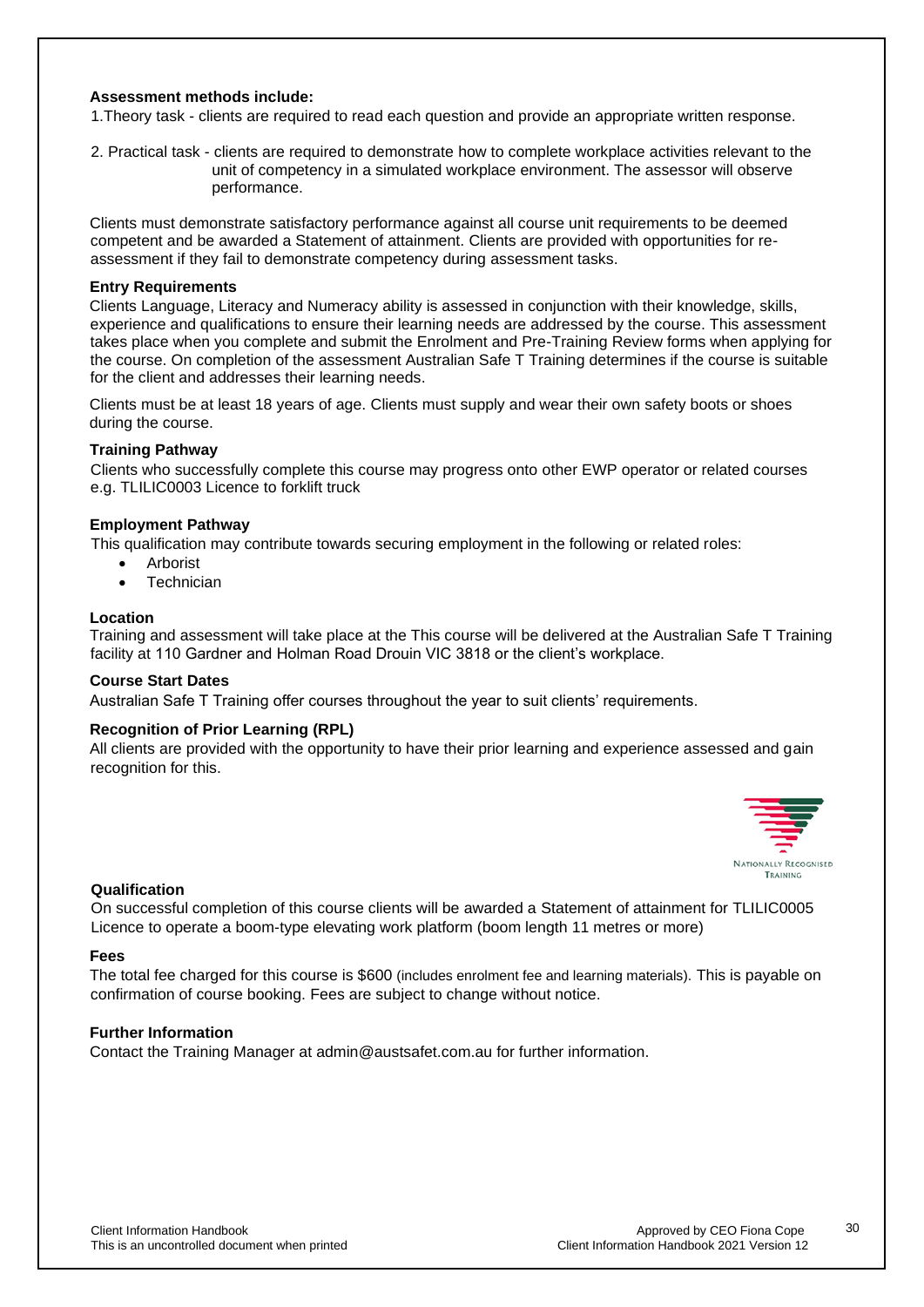## **AHCCHM304 Transport and store chemicals and AHCCHM307 Prepare and apply chemicals to control pest, weeds and diseases**

#### **Course description**

This course develops the knowledge and skills required to safely handle, transport and store chemicals. The course also develops the knowledge and skills required to safely prepare and apply chemicals for the control of pests, weeds and diseases, using general application equipment.

The course applies to individuals who work under broad direction and take responsibility for their own work. They use discretion and judgement in the selection, allocation and use of available resources and for solving problems.

Graduates from this course may use the qualification to apply for a license to use chemical in the workplace. The application is accessed and submitted to Auschem.

#### **Target market**

This course is aimed at clients who wish to develop the knowledge and skills required to handle, prepare apply, transport and store chemicals. The course is suitable for those who require these two units to satisfy employment requirements. Clients may also undertake the course to access further study opportunities.

It is anticipated applicants will not possess experience of applying the knowledge and skills in the contexts outlined in the unit of competency.

#### **Duration**

Clients undertake 4 hours pre- course reading prior to undertaking the face to face training. The face to face training and assessment is delivered in 8 hours in one day. (not including breaks).

Total approximate course duration = 4 hours pre- course reading, and 8 hours face to face training and assessment. Total hours = 12 hours. Hours are approximate as learners take differing amounts of time on pre- course reading.

The course duration can be adjusted to cater for individual client's requirements. Clients who do not wish to undertake assessments at the end of training delivery can be accommodated the next time the course is delivered.

#### **Course delivery**

Clients will be forwarded learning materials to read approximately one week prior to commencement of face to face delivery. Clients can contact their trainer via phone and/ or e-mail for support prior to the face to face sessions. Clients are encouraged to contact their trainer during this time.

Client will attend the face to face training. The two units in this course are delivered concurrently (i.e. at the same time in a clustered delivery mode). The following techniques are used during face to face training: Power Point presentations, trainer demonstrations, individual tasks, practical demonstrations, role play/ simulated workplace environments and group work. Simulated workplace environments are used during training and assessment to recreate workplace situations. This is achieved by implementing workplace conditions, equipment, technology, materials, legislation and quality standards. Clients role paly workers and complete tasks to workplace standards.

Opportunities for Formative assessment are also provided during delivery. Trainers provide feedback to clients on what areas they are demonstrating competency and areas for improvements to facilitate the development of appropriate knowledge and skills to prepare them for summative assessment.

#### **Assessment**

Client's performance when completing tasks in accordance with the unit of competence requirements is assessed at the completion of face to face training. The two units in this course are assessed concurrently (i.e. at the same time in a clustered assessment mode).

#### **Assessment methods include:**

1.Theory task - clients are required to read each question and provide an appropriate written response.

2. Practical task - clients are required to demonstrate how to complete workplace activities relevant to the unit of competency in a simulated workplace environment. The assessor will observe performance.

Client Information Handbook<br>This is an uncontrolled document when printed This is an uncontrolled document when printed This is an uncontrolled document when printed This is an uncontrolled document when printed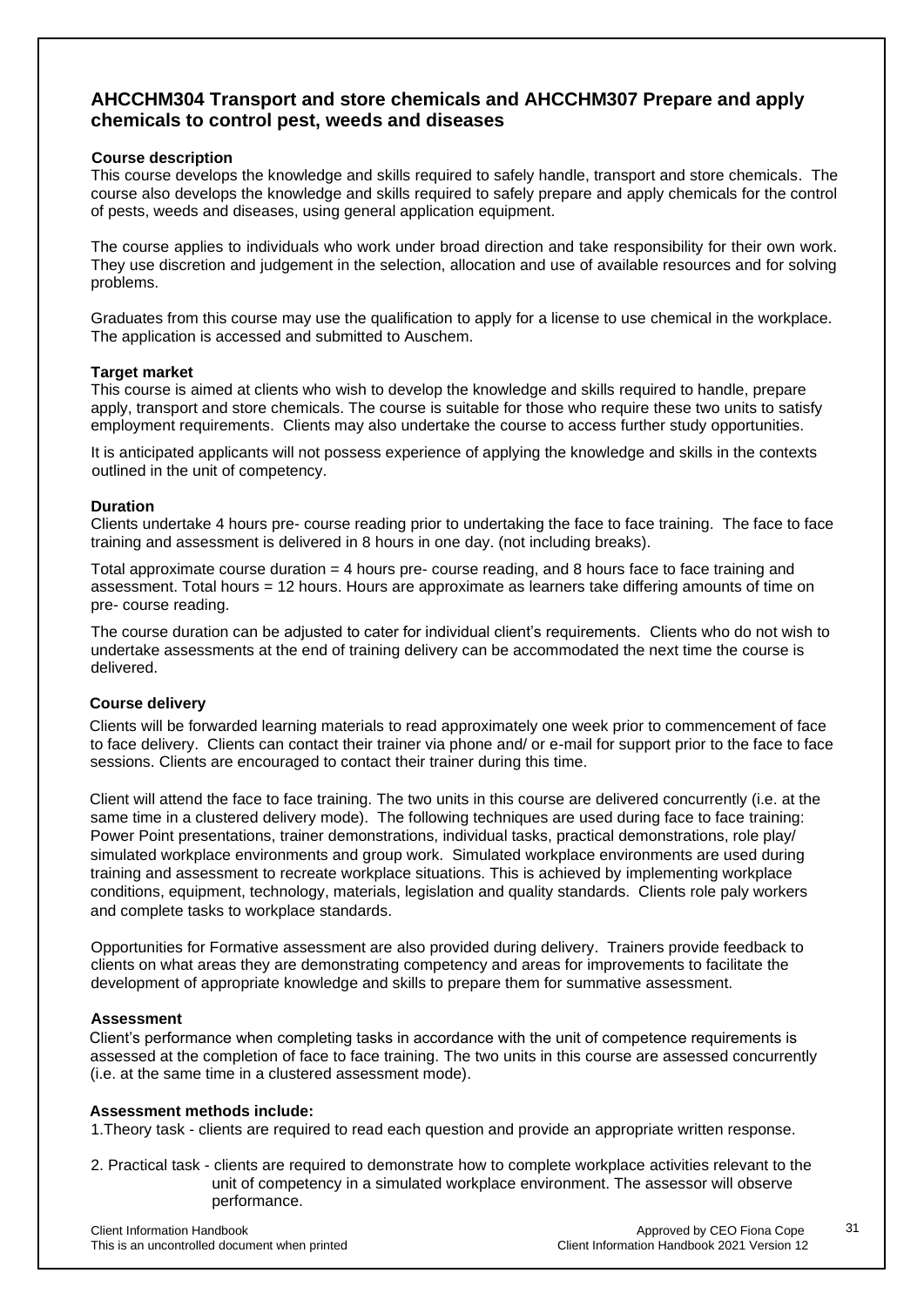Clients must demonstrate satisfactory performance against all course unit requirements to be deemed competent and be awarded a Statement of attainment. Clients are provided with opportunities for reassessment if they fail to demonstrate competency during assessment tasks.

#### **Entry Requirements**

Clients Language, Literacy and Numeracy ability is assessed in conjunction with their knowledge, skills, experience and qualifications to ensure their learning needs are addressed by the course. This assessment takes place when you complete and submit the Enrolment and Pre-Training Review forms when applying for the course. On completion of the assessment Australian Safe T Training determines if the course is suitable for the client and addresses their learning needs.

Clients must supply and wear their own safety boots or shoes during the course.

#### **Training Pathway**

Clients who successfully complete this course may progress onto other related Agriculture, Horticulture and Conservation & Land Management qualification/s in chemical use. e.g. AHCCHM404 Develop procedures to minimise risks in the use of chemicals.

#### **Employment Pathway**

This qualification may contribute to workers securing employment in a role that requires the post holder to possess the two units of competency. e.g. a farm worker role that requires the use of chemicals.

#### **Location**

Training and assessment will take place at the This course will be delivered at the Australian Safe T Training facility at 110 Gardner and Holman Road Drouin VIC 3818 or the client's workplace.

#### **Course Start Dates**

Australian Safe T Training offer courses throughout the year to suit clients' requirements.

#### **Recognition of Prior Learning (RPL)**

All clients are provided with the opportunity to have their prior learning and experience assessed and gain recognition for this.



#### **Qualification**

Upon successful completion of the two assessments in this course clients will be issued a Statement of Attainment indicating the units: AHCCHM304 Transport and store chemicals and AHCCHM307 Prepare and apply chemicals to control pest, weeds and diseases. The two units of competency in this course are assessed via a clustered assessment method. Clients must satisfactorily complete all course assessment tasks to be issued a Statement of attainment for either unit.

#### **Fees**

The total fee charged for this course is \$450 (includes enrolment fee and learning materials). This is payable on confirmation of course booking. Fees are subject to change without notice.

#### **Further Information**

Contact the Training Manager at admin@austsafet.com.au for further information.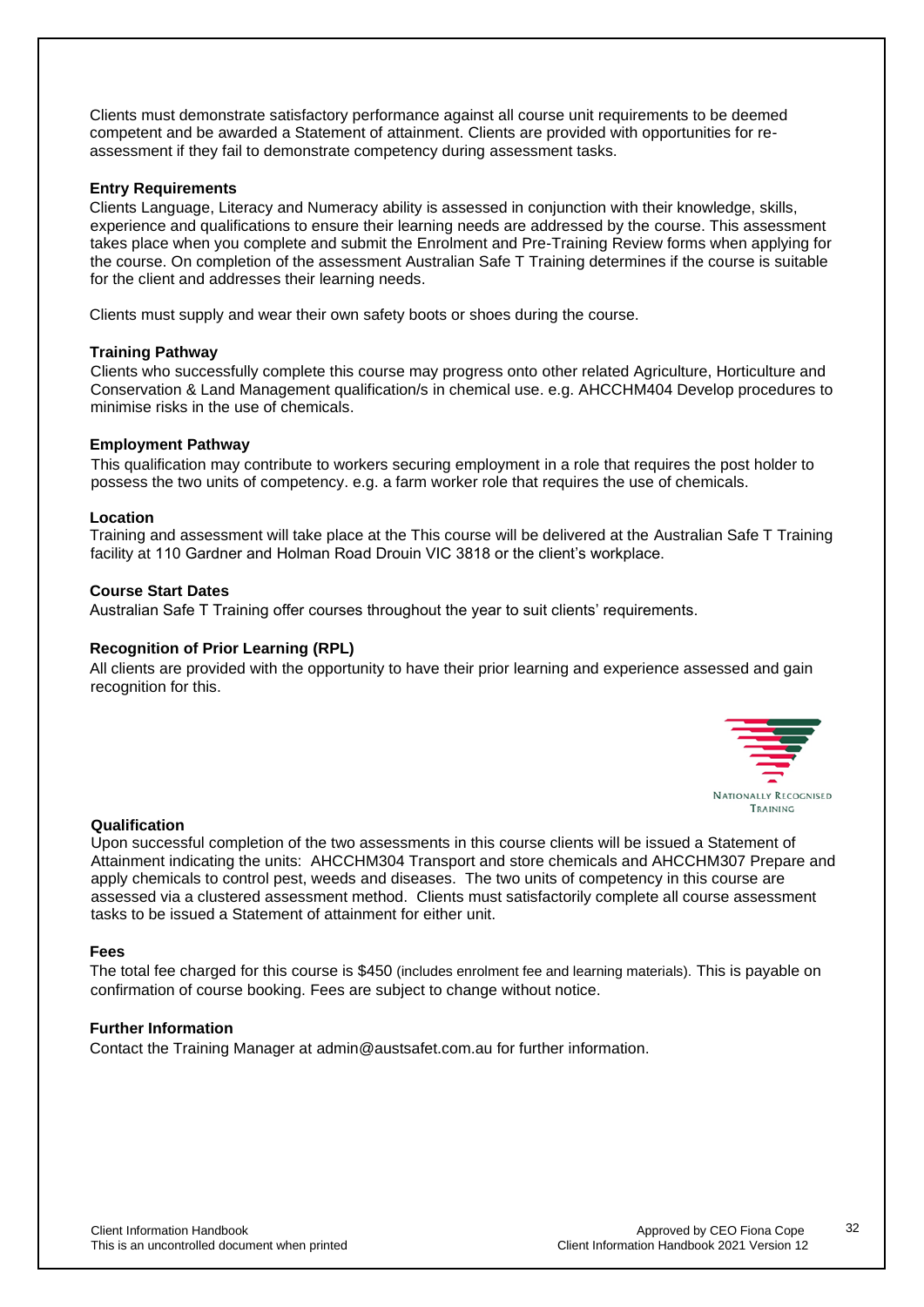## **Accredited Short courses**

Australian Safe T Training delivers the following accredited short course:

### **22325VIC Course in Workplace Spotting for Service Assets**

#### **Course description**

This course provides initial training in accordance with the requirements of Energy Safe Victoria to be authorized as a "No Go Zone" spotter. This course is designed to develop competency in warning personnel operating mobile plant and equipment against unsafe approach to overhead electrical apparatus and services.

#### **Target market**

This course is aimed at clients who wish to develop the knowledge and skills required to operate as a workplace spotter. Clients may require this unit to satisfy employment requirements. Clients may also undertake the course to access further study opportunities.

It is anticipated applicants will not possess experience of applying the knowledge and skills in the contexts outlined in the unit of competency.

#### **Duration**

Clients undertake 2 hours pre- course reading prior to undertaking the face to face training. The face to face training and assessment is delivered in 8 hours in one day. (not including breaks).

Total approximate course duration = 2 hours pre- course reading, and 8 hours face to face training and assessment. Total hours = 10 hours. Hours are approximate as learners take differing amounts of time on pre- course reading.

The course duration is adjusted to cater for individual client's requirements. Clients who do not wish to undertake assessments at the end of training delivery can be accommodated the next time the course is delivered.

#### **Course delivery**

Clients will be forwarded learning materials to read approximately one week prior to commencement of face to face delivery. Clients can contact their trainer via phone and/ or e-mail for support prior to the face to face sessions. Clients are encouraged to contact their trainer during this time.

Client will attend the face to face training. The following techniques are used during face to face training: Power Point presentations, trainer demonstrations, individual tasks, practical demonstrations, role play/ simulated workplace environments and group work. Simulated workplace environments are used during training and assessment to recreate workplace situations. This is achieved by implementing workplace conditions, equipment, technology, materials, legislation and quality standards. Clients role paly workers and complete tasks to workplace standards.

Opportunities for Formative assessment are also provided during delivery. Trainers provide feedback to clients on what areas they are demonstrating competency and areas for improvements to facilitate the development of appropriate knowledge and skills to prepare them for summative assessment.

#### **Assessment**

Client's performance when completing tasks in accordance with the unit of competence requirements is assessed at the completion of face to face training.

#### **Assessment methods include:**

1.Theory task - clients are required to read each question and provide an appropriate written response.

2. Practical task - clients are required to demonstrate how to complete workplace activities relevant to the unit of competency in a simulated workplace environment. The assessor will observe performance.

Clients must demonstrate satisfactory performance against all course requirements to be deemed competent and be awarded a Statement of attainment. Clients are provided with opportunities for re-assessment if they fail to demonstrate competency during assessment tasks.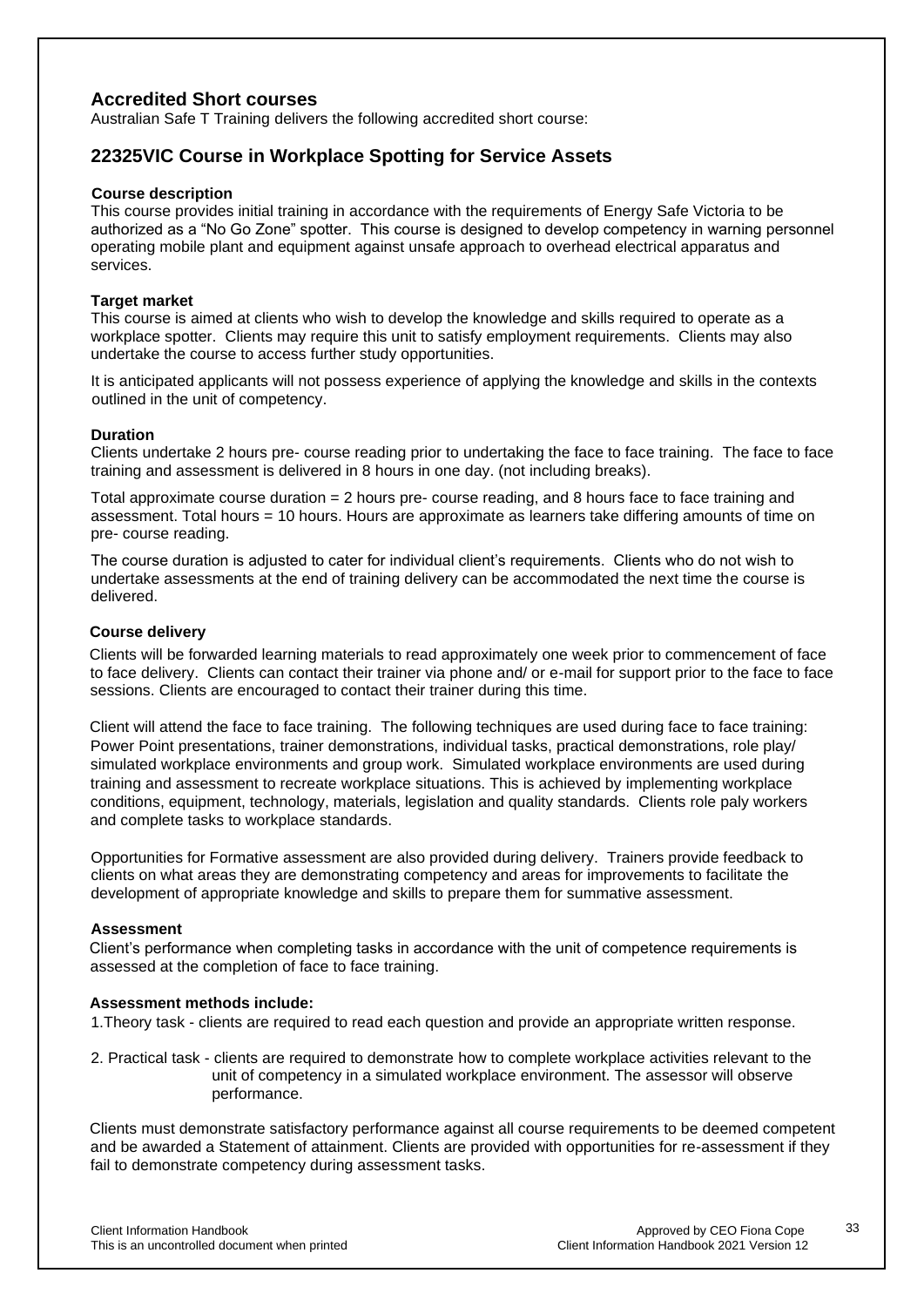#### **Entry Requirements**

Clients Language, Literacy and Numeracy ability is assessed in conjunction with their knowledge, skills, experience and qualifications to ensure their learning needs are addressed by the course. This assessment takes place when you complete and submit the Enrolment and Pre-Training Review forms when applying for the course. On completion of the assessment Australian Safe T Training determines if the course is suitable for the client and addresses their learning needs.

Clients must supply and wear their own safety boots or shoes during the course.

#### **Training Pathway**

There are no relevant spotting articulation pathways for course graduates, although clients may transition into other related Civil construction qualification/s.

#### **Employment Pathway**

This qualification may contribute to workers securing employment in a role that requires the post holder to possess this accredited unit.

#### **Location**

Training and assessment will take place at the This course will be delivered at the Australian Safe T Training facility at 110 Gardner and Holman Road Drouin VIC 3818 or the client's workplace.

#### **Course Start Dates**

Australian Safe T Training offer courses throughout the year to suit clients' requirements.

#### **Recognition of Prior Learning (RPL)**

All clients are provided with the opportunity to have their prior learning and experience assessed and gain recognition for this.

#### **Qualification**

On successful completion of this course clients will be awarded a Statement of attainment for 22325VIC Course in Workplace Spotting for Service Assets.

#### **Fees**

The total fee charged for this course is \$200 (includes enrolment fee and learning materials). This is payable on confirmation of course booking. Fees are subject to change without notice.

#### **Further Information**

Contact the Training Manager at admin@austsafet.com.au for further information.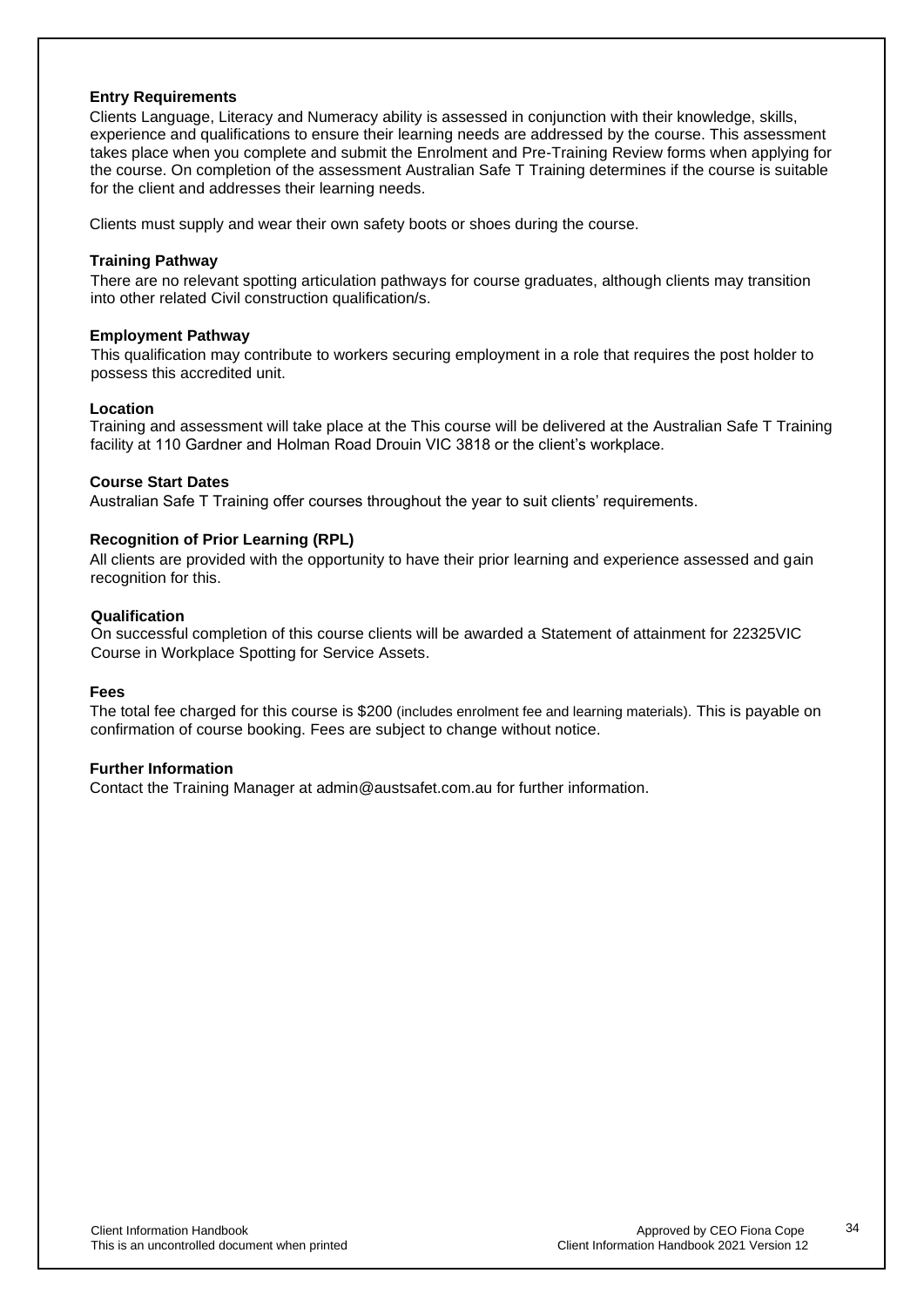## **Appendix 1**

## **Complaints and Appeals policy and procedure**

## **Policy**

- 1.1 If a client has a complaint that they wish to raise with Australian Safe T Training they are encouraged to do so through the Complaints and Appeals procedure. Clients are also encouraged to appeal any Australian Safe T Training decision if they feel they have grounds via the Appeals process as per this policy.
- 1.2 All complaints and appeals lodged will be used for continuous improvement purposes.
- 1.3 The Training Manager is responsible for implementing this policy and reviewing its effectiveness in compliance with regulatory guidelines.
- 1.4 This policy will be implemented in compliance with the requirements of AQTF Essential conditions and standards for continuing registration. Element 2.2, 2.7.
- 1.5 The following procedure outlines how clients will have their complaints and appeals processed.

#### **Procedure**

#### **2 Informal process - General complaints**

- 2.1 Clients are encouraged to approach any member of Australian Safe T Training staff and make an informal complaint about any issue relating to their training.
- 2.2 Where possible staff members may utilise advice, discussions, and general mediation in relation to the issue / complaint. Staff members should try and resolve the issue informally.
- 2.3 Any staff member can be involved in this informal process to resolve issues.
- 2.4 Staff members should refer clients to the Training Manager if they feel they cannot, or it is not appropriate for them to try and resolve the complaint/ issue.
- 2.5 Staff may ask the client to come back at an arranged time if further investigation is required.
- 2.6 The outcome of the investigation should be communicated to the client within an agreed timescale.
- 2.7 If the complaint is against the Training Manager another member of staff should be approached and deal with the complaint.
- 2.8 Clients who are not satisfied with the outcome of the informal process should be encouraged to lodge a formal complaint.
- 2.9 All staff members should log informal complaints and outcomes in the complaints & appeals register for continuous improvement purposes.

## **3 Formal process** - **General Complaints**

- 3.1 The client will incur no cost to themselves during the complaints and appeals process unless they seek external representation.
- 3.2 Clients should lodge formal complaints using the Complaints & Appeals form located in appendix one of this handbook.
- 3.3 Clients should complete the Complaints & Appeals form (with assistance from the Training Manager if required).
- 3.4 Complaints & Appeals forms are to be submitted to: Training Manager Australian Safe T Training 110 Gardner & Holman Road Drouin Victoria 3818 or via e-mail to [admin@austsafet.com.au.](mailto:safetconsulting@dcsi.net.au)
- 3.5 If the complaint is against the Training Manager another member of staff should be approached and deal with the complaint. Refer to the client handbook for contact details.
- 3.6 The Australian Safe T Training will process the complaint/ appeal within 10 working days of lodgement.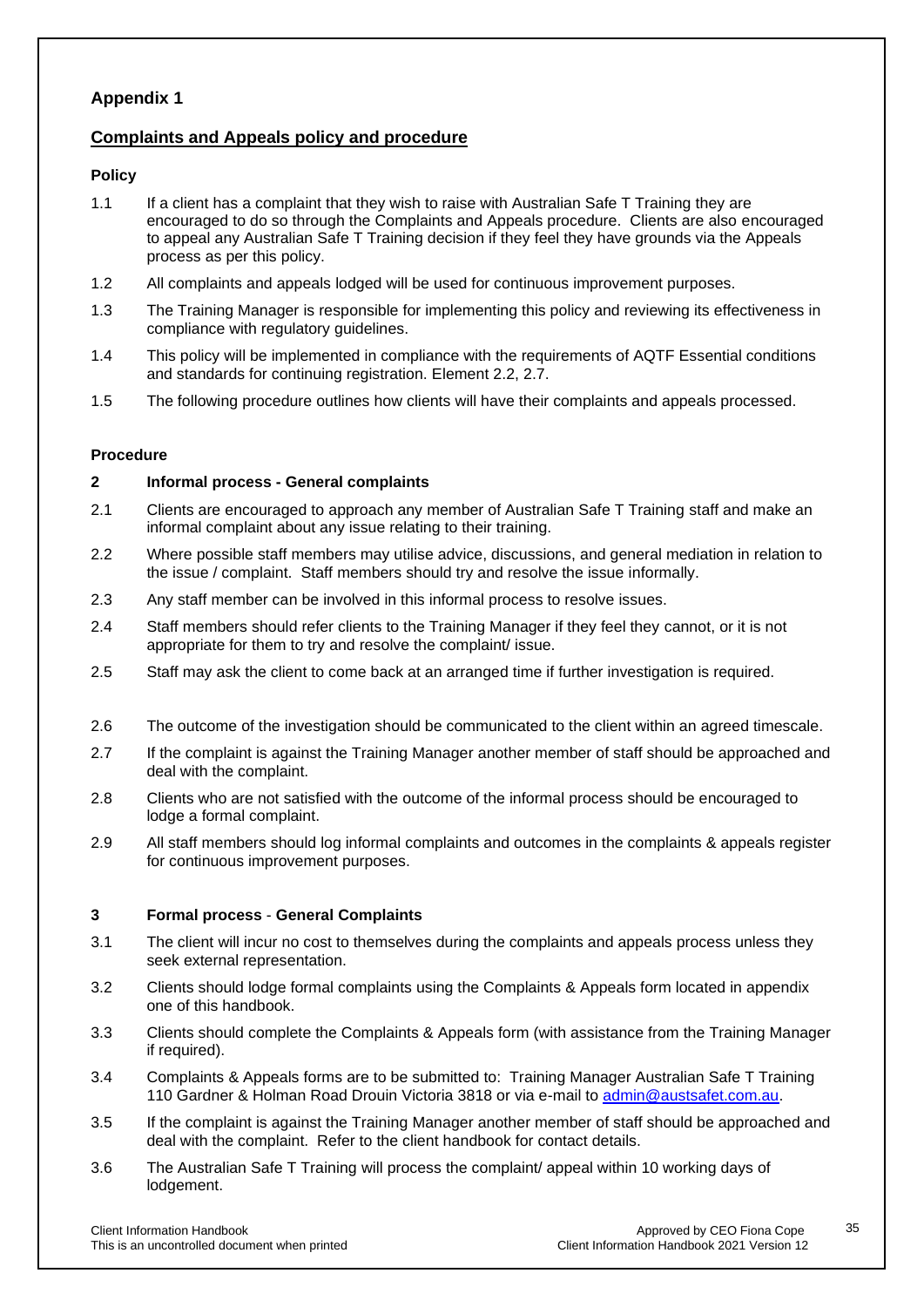- 3.7 The Training Manager will give the client every opportunity to present their case during this process and try to resolve the issue to the satisfaction of the client where possible.
- 3.8 The Training Manager will investigate the complaint and liaise with appropriate staff if necessary, to ensure all the facts are considered prior to making any decision.
- 3.9 The Training Manager may delegate the handling of the complaint to an appropriate staff member if appropriate.
- 3.10 The Training Manager may arrange a meeting with the client during the investigation process if appropriate.
- 3.11 Clients' have the right to seek advice from and be represented by external parties at any time during the complaints and appeals process. The cost of this will be borne by the client.
- 3.12 The Training Manager will notify the client in writing of Australian Safe T Trainings decision within 3 working days of the decision being made.
- 3.13 Clients will also be notified of their right to appeal any decision within 20 working days if they are not satisfied with the outcome of the process.
- 3.14 All formal complaints and outcomes are to be recorded in the Complaints and Appeals Register.
- 3.15 If a client's complaint is substantiated through this process the Training Manager will take immediate corrective action.
- 3.16 All relevant documentation relating to the complaint must be stored in the clients file.
- 3.17 If a client is dissatisfied with Australian Safe T Training's decision regarding the complaint, they have the right to appeal the decision via Australian Safe T Training's Appeals Policy. The procedure is outlined below.

#### **4 Internal appeals process – General appeals**

- 4.1 If clients are not satisfied with Australian Safe T Training decisions, they may ask Australian Safe T Training to reconsider the decision by lodging an appeal.
- 4.2 Appeals may be made in relation to the following areas:
	- The outcome of a formal complaint
	- The outcome of action being brought against the client for breaching the code of conduct
- 4.3 Clients must have reasonable grounds for an appeal and include all supporting evidence with the Complaints & Appeals form.
- 4.4 The appeals process will commence within 10 working days of lodgement.
- 4.5 The Training Manager can assist clients with completing the Complaints and Appeal form.
- 4.6 The Training Manager is not able to assist clients in establishing if they have reasonable grounds for an appeal.
- 4.7 If the appeal is in relation to the Training Manager and or his decisions another member of staff will deal with the process.
- 4.8 Clients must lodge an appeal within 20 working days of being notified by Australian Safe T Training of any decision they wish to appeal.
- 4.9 Clients may be accompanied by a representative at any meetings during the appeals process.
- 4.10 On receiving a Complaints and Appeals form Australian Safe T Training will arrange a time and venue for a meeting to take place and inform the client in writing.
- 4.11 The meeting shall be attended by the clients and representative (if requested), Training Manager and one other appropriate member of staff.
- 4.12 During the meeting clients will have the opportunity to present their evidence and the Australian Safe T Training will make a decision based on all evidence supplied to date.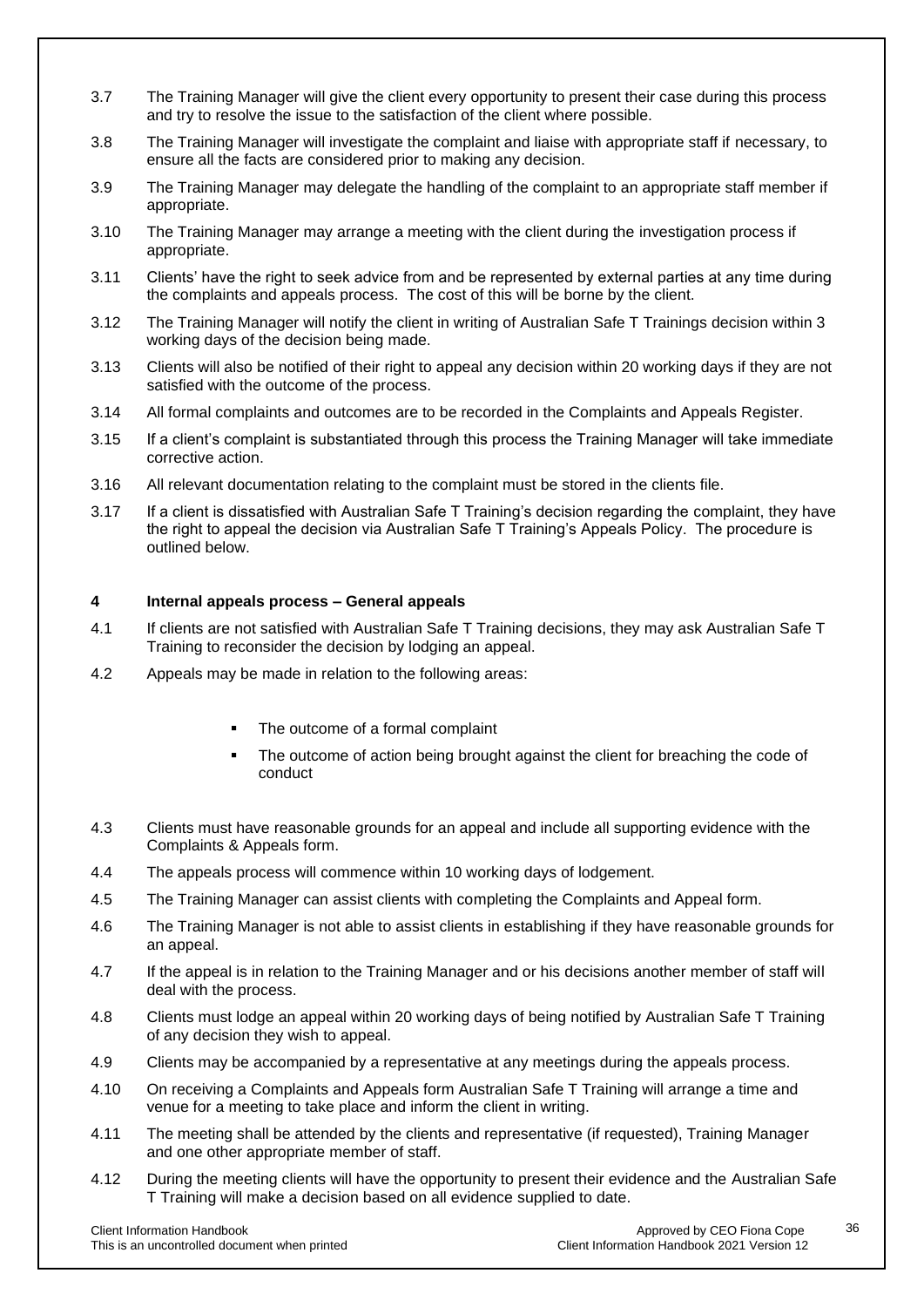- 4.13 At the completion of the internal appeals meeting a written statement of the outcome including reasons and details for the decision will be discussed with the complainant and signed by the complainant and the Training Manager.
- 4.14 The outcome will either be in favour of Australian Safe T Training or the client.
- 4.15 If the outcome is in favour of the client, the Training manager will immediately commence corrective action.
- 4.16 Clients will be sent written notification of the outcome within two working days of the meeting taking place. This will include the outcome including reasons for the decision.
- 4.17 This written notification will also inform the clients that they have the right to access Australian Safe T Trainings External Appeal process (if appropriate) and how they go about doing this.
- 4.18 The complaints and appeals register will be updated.
- 4.19 All evidence will be placed in the clients file.
- 4.20 If clients are dissatisfied with the outcome of the internal appeals process, they may access the external appeals process. Details of how to activate this process are contained in the policy and procedure.

#### **5 Internal appeals process – Assessments**

- 5.1 If a client feels they have been unfairly assessed or there are circumstances that impacted their performance, they may appeal the assessment decision.
- 5.2 Client should approach their assessor in this case outlining the reasons for their appeal.
- 5.3 If the assessor feels there is reasonable grounds for the appeal, he/ she may decide to re-assess the client.
- 5.4 The assessor should document this process along with the outcome in the complaints and appeals register. All supporting documentation should also be placed in the clients file.
- 5.5 If the assessor decides to refuse the client an opportunity for re-assessment, the client may lodge a formal appeal by submitting a complaints and appeal form. The client must provide reasons for the appeal along with any supporting evidence.
- 5.6 Complaints & Appeals forms are to be submitted to: Training Manager Australian Safe T Training 110 Gardner & Holman Road Drouin Victoria 3818 or via e-mail to [admin@austsafet.com.au.](mailto:safetconsulting@dcsi.net.au)
- 5.7 If the appeal is in relation to the Training Manager's decision another member of staff will deal with the process.
- 5.8 If the Training Manager or other staff member handling the process decides that the clients appeal be upheld the following will apply.
- 5.9 The assessment in question will be marked by a different trainer (or from a trainer from another Australian Safe T Training if appropriate and feasible) and the outcome communicated to the client.
- 5.10 The assessor should document this process along with the outcome in the complaints and appeals register. All supporting documentation should also be placed in the clients file.
- 5.11 The client will be awarded the grade that gives them the most favourable outcome between the two gradings.
- 5.12 If the clients appeal is refused, they will be sent written notification of the outcome within five working days of the meeting taking place. This will include the outcome including reasons and details for the decision. The letter will also inform the client of their right to access the external appeals process.
- 5.13 Clients can only appeal an assessment decision once.
- 5.14 If clients are dissatisfied with the outcome of the internal appeals process, they may access the external appeals process. Details of how to activate this process are contained in the policy and procedure.
- 5.15 Clients must inform the Australian Safe T Training in writing if they are accessing the external appeals process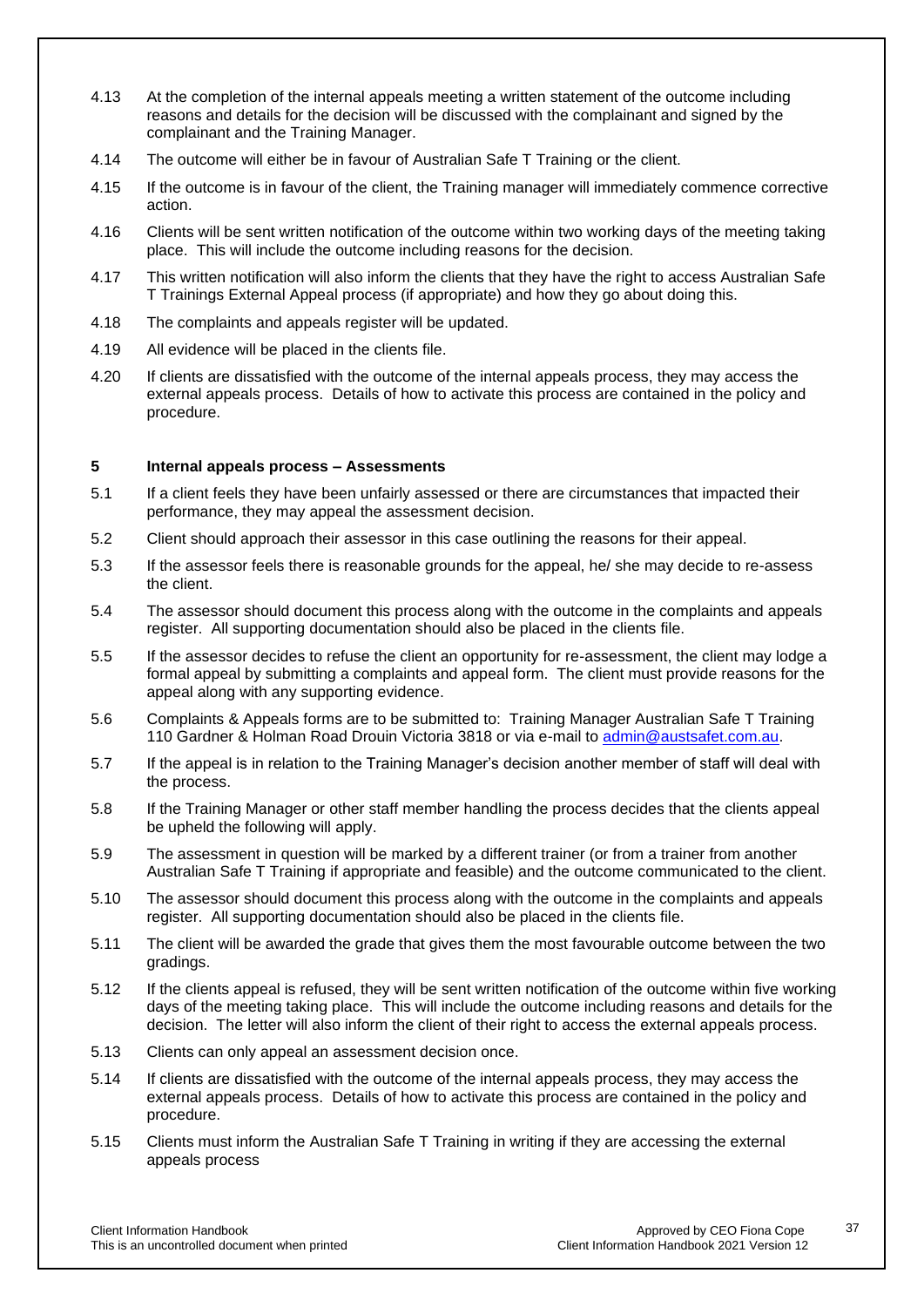#### **6 External appeals process**

- 6.1 External appeals may only be lodged if a client thinks Australian Safe T Training has not followed it Complaints and Appeals policy and procedure.
- 6.2 External appeals may be lodged with Anthony Vogrig of Wakefield and Vogrig Lawyers 2 /22-26 Princes Way Drouin 3818. Phone (03) 5625 4688.
- 6.3 Anthony Vogrig will also advise the client that in general, the purpose of the external appeals process is to determine whether Australian safe T Training has followed its internal complaints and appeals policies and procedures**.**
- 6.4 Anthony Vogrig will not review the evidence or make a decision in place of the one made by Australian Safe T Training.
- 6.5 Australian Safe T Training will pay the costs for the appeal.
- 6.6 All documentation must be placed in the clients file.
- 6.7 Anthony Vogrig will provide a written statement of the outcome including reasons and details for the decision to the complainant and Australian Safe T Training at the completion of the external appeals process.
- 6.8 If the outcome of the internal or external appeals process results in a decision favouring the client, Australian safe T Training will immediately implement any corrective action, decision or measures required as indicated in the written response provided by the external appeals body. The client will be advised as to the course of action taken by Australian Safe T Training as per Anthony Vogrig's advice.
- 6.9 The client will be contacted within 24 hours of receiving notification from Anthony Vogrig of the decision.
- 6.10 The client may access and receive the outcome of only one external appeals process.

#### **Further information**

Australian Safe T Training's Complaints and Appeals policy in no way effects the clients right to access consumer affairs legislation and legal representation.

The client also has the right to contact the VET regulator if they are dissatisfied with the complaints and appeals process and lodge a complaint against Australian Safe T Training.

#### **Victorian Registration and Qualifications Authority**

Level 6, 35 Spring Street Melbourne Victoria 3000 Phone: 03 9537 2806 Fax: 93 9651 3266 Email: [vrqa@edumail.vic.gov.au](mailto:vrqa@edumail.vic.gov.au) Website: www.vrqa.vic.gov.au

#### **Documents to be employed in conjunction with this policy and procedure:**

- $\triangleright$  Complaints and appeals form
- $\triangleright$  Complaints and appeals register
- ➢ Client files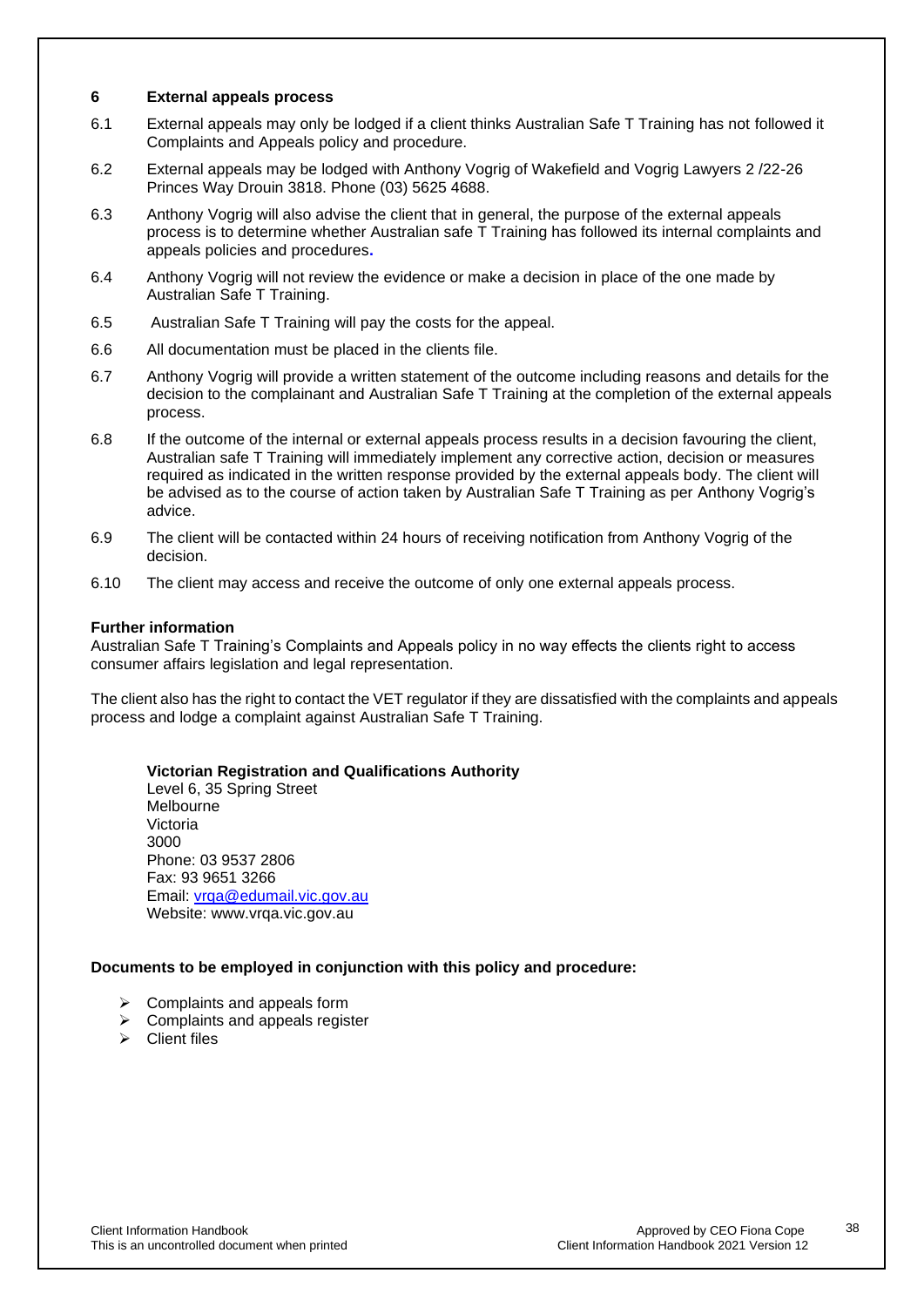#### **Appendix 2**

#### **Complaints and Appeals Form**

Clients who wish to submit a complaint or appeal can do so by completing this form. Outline the reasons for the complaint/ appeal and attach any supporting evidence.

Please indicate whether you are lodging a: **Complaint** □ **Appeal** □

#### **Client name:**

**Date:**

Provide an explanation of the reasons why you are complaining/ appealing. (please provide as much detail as possible including staff/ clients involved, places, timings, assessment/ course details and other relevant details if appropriate).

**Note.** Please attach all supporting evidence and submit this form to the Training Manager Australian Safe T Training 110 Gardner & Holman Road Drouin Victoria 3818 or via e-mail to [admin@austsafet.com.au](mailto:safetconsulting@dcsi.net.au)

**Signed:**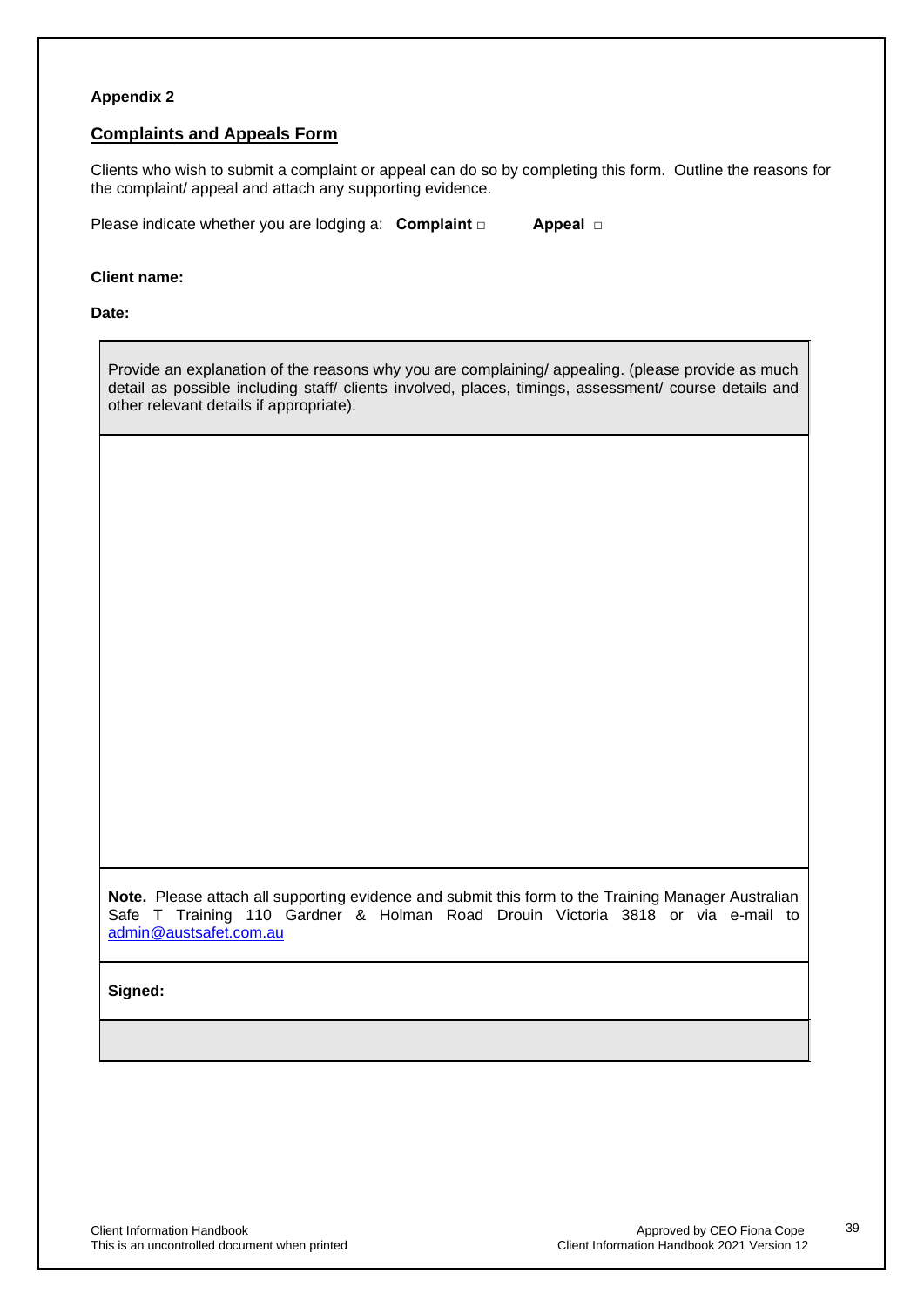## Fees & Refunds Policy & Procedure

## **1. Policy**

- 1.1 Australian Safe T Training has a fair and reasonable course refund policy and provides this information to all clients' pre enrolment.
- 1.2 Australian Safe T Training implements financial practices to ensure that client fees are processed in compliance with Australian Standard Accounting practices.
- 1.3 Australian Safe T Training will notify the regulator of any significant changes fee payment arrangements and TAS/ fee assurance arrangements (if employed).
- 1.4 Australian Safe T Training takes all reasonable steps to ensure we provide a course to a client/s once it has been confirmed. In the unlikely event of Australian Safe T Training being unable to fulfill its commitment to provide a course at the agreed date it will offer the client a full refund of fees paid to date or re-schedule the course. Australian Safe T Training takes a collaborative approach with client's and provides support to facilitate the successful completion of their course within agreed timeframes.
- 1.5 This policy and procedure applies to all clients enrolled in Australian Safe T Training courses, organisational partnerships and marketing, enrolment and finance staff.
- 1.6 This policy will be implemented in compliance with the requirements of AQTF Essential conditions and standards for continuing registration condition 5 and VRQA VET Guideline 1.

## **2. Fees**

## **Full qualifications**

2.1 Fees are collected in advance of course commencement and at the identified points during each course.

RII30815 Certificate III in Civil Construction Plant Operations

Total course fee - \$7,000 (including \$50 enrolment fee and training and assessment materials).

\$1,000 is payable on accepting course offer.

\$1,000 is payable two weeks before the commencement of terms 2 -7.

#### **Enrolment fee**

The enrolment fee for all courses is \$50. This amount is included in the total course fees advertised for each course.

2.2 The fees for each course are outlined below:

#### **Short courses**

Full course fees are payable on booking course once client application has been assessed and has accepted course offer.

| <b>Course</b>                                                             | Fee   |
|---------------------------------------------------------------------------|-------|
| CPCCWHS1001 Prepare to work safely in the construction industry           | \$180 |
| RIIWHS205E Control Traffic with a Stop Slow Bat and                       |       |
| RIIWHS302E Implement Traffic Management Plans                             | \$250 |
| AHCMOM213 Operate and maintain chainsaws                                  | \$300 |
| TLILIC0003 Licence to operate a forklift truck                            | \$500 |
| TLILIC0005 Licence to operate a boom-type elevating work platform         |       |
| (boom length 11 metres or more)                                           | \$600 |
| AHCCHM304 Transport and store chemicals and                               |       |
| AHCCHM307 Prepare and apply chemicals to control pest, weeds and diseases | \$450 |
| 22325VIC Course in Workplace Spotting for Service Assets                  | \$200 |
| Other qualifications, fees and charges                                    |       |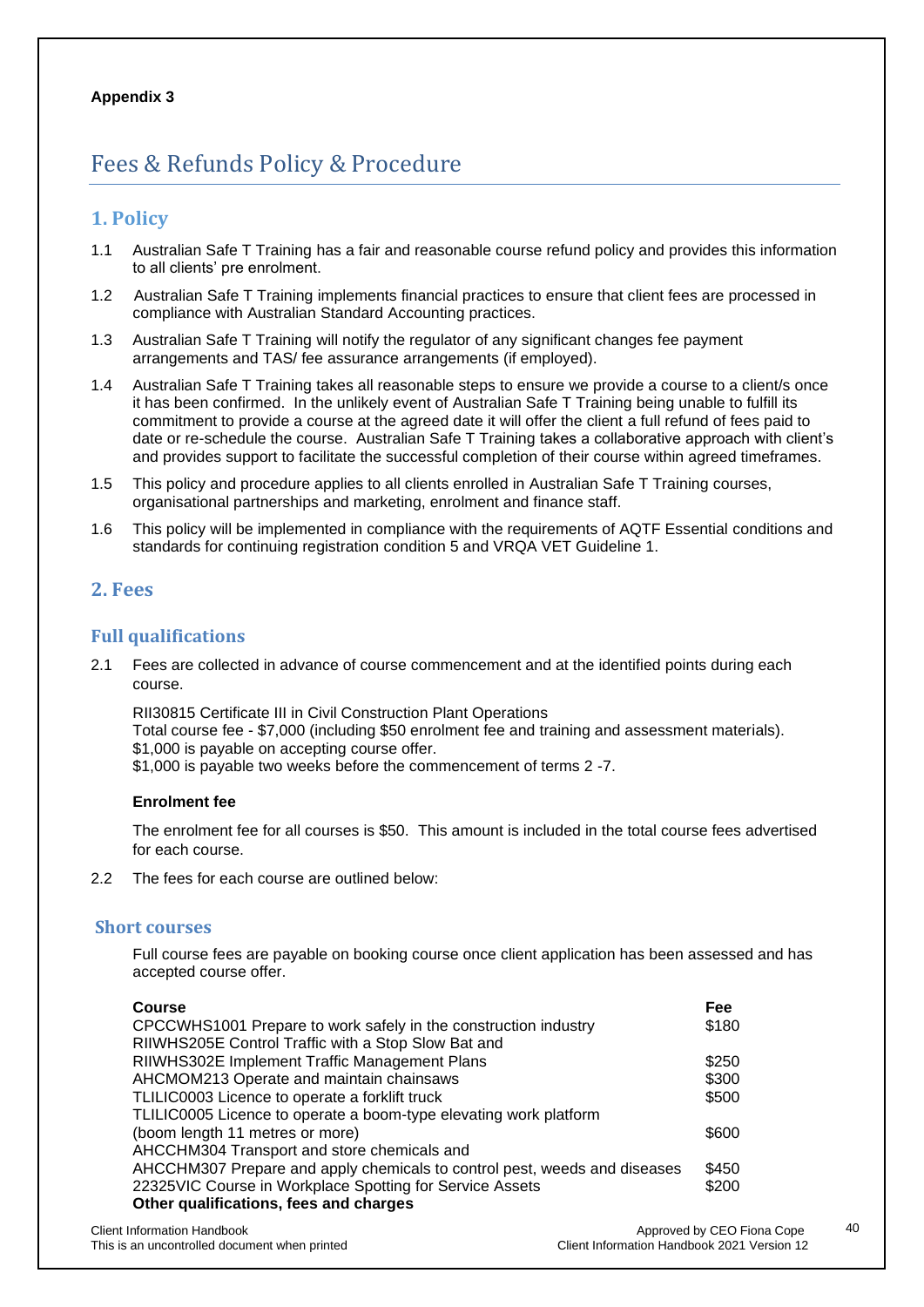Enrolment fee **\$50** (included in all course fees) Credit Transfer No Charge No Charge No Charge No Charge No Charge No Charge No Charge No Charge No Charge No Charge No Charge No Charge No Charge No Charge No Charge No Charge No Charge No Charge No Charge No Charge No Cha Issuance of first certificate/ statement of Attainment No Charge Issuance of replacement certificate or Statement of attainment \$50 Re-training of a unit fee (full qualifications) 6100% of pro rata unit fee Re-training of a unit fee (short courses) 100% of total course fee Re – assessment fee per unit (full qualifications) 60% of pro rata unit fee Re – assessment fee per unit (short courses) 60% of total course fee Recognition of Prior Learning fee \$150 per unit

The above fees are payable on accessing the product and/ or service.

Re – assessment fee - (Clients are permitted three attempts for each assessment task. Reassessment fee is applied after the client has failed to demonstrate competence in an assessment task after three attempts)

Re-training fee - Clients are normally given 3 attempts to demonstrate competency at each assessment. If after 3 attempts clients are still unable to demonstrate competency, in *limited circumstances*, they may have to re-enrol and undertake the training again.

*Limited circumstances* – Clients will be asked to undertake training again if they fail to demonstrate competence in significant parts of all the assessment tasks for a unit of competency. From the submissions it will be clear that the client clearly does not understand concepts, is unable to address the performance criteria or possess the required knowledge and skills.

- 2.3 Fee information is provided to client's pre enrolment in the Client information handbook, Marketing flyers and the Enrolment form.
- 2.4 Fess are collected and placed in the organisation's bank account within 5 working days of collection.
- 2.5 All clients are provided with a receipt for fees paid.
- 2.6 All fee information is recorded against each client in accounting software. Fee information recorded:
	- Amount due for course
	- Amount paid to date for course
	- Balance due for course
	- Course cancellation/ refund information (where appropriate)
- 2.7 No more than \$1500 is collected in advance of course commencement from an individual client enrolling in a course.
- 2.8 Course fees collected are not accessed until the client commences their course.
- 2.9 Clients pay on going course fees prior to the commencement of each term (RII30815 only).
- 2.10 No more than \$1500 is collected from individual clients when paying fee installments.
- 2.11 Fee amounts include all course related fees including enrolment, tuition, materials fees, administration, and processing and issuing a first testamur. All clients must supply their own safety boots/ shoes.
- 2.12 Employers may pay fees for employees in advance and/ or as they fall due.
- 2.13 Employers paying fees for several clients (their employees) in advance of course commencement may pay Australian Safe T Training in excess of \$1500 at any point. However, no more than \$1500 is collected in relation to any one employee.
- 2.14 Employers pay fees for their employees as they fall due.
- 2.15 Fees are subject to change without notice, there may be additional charges subject to negotiation in regards to travel distance or additional on site raining costs.

## **3. Refunds – All course**

- 3.1 Australian Safe T Training has a fair and equitable refund policy.
- 3.2 The refund policy is made available to all clients' pre enrolment via the Client handbook.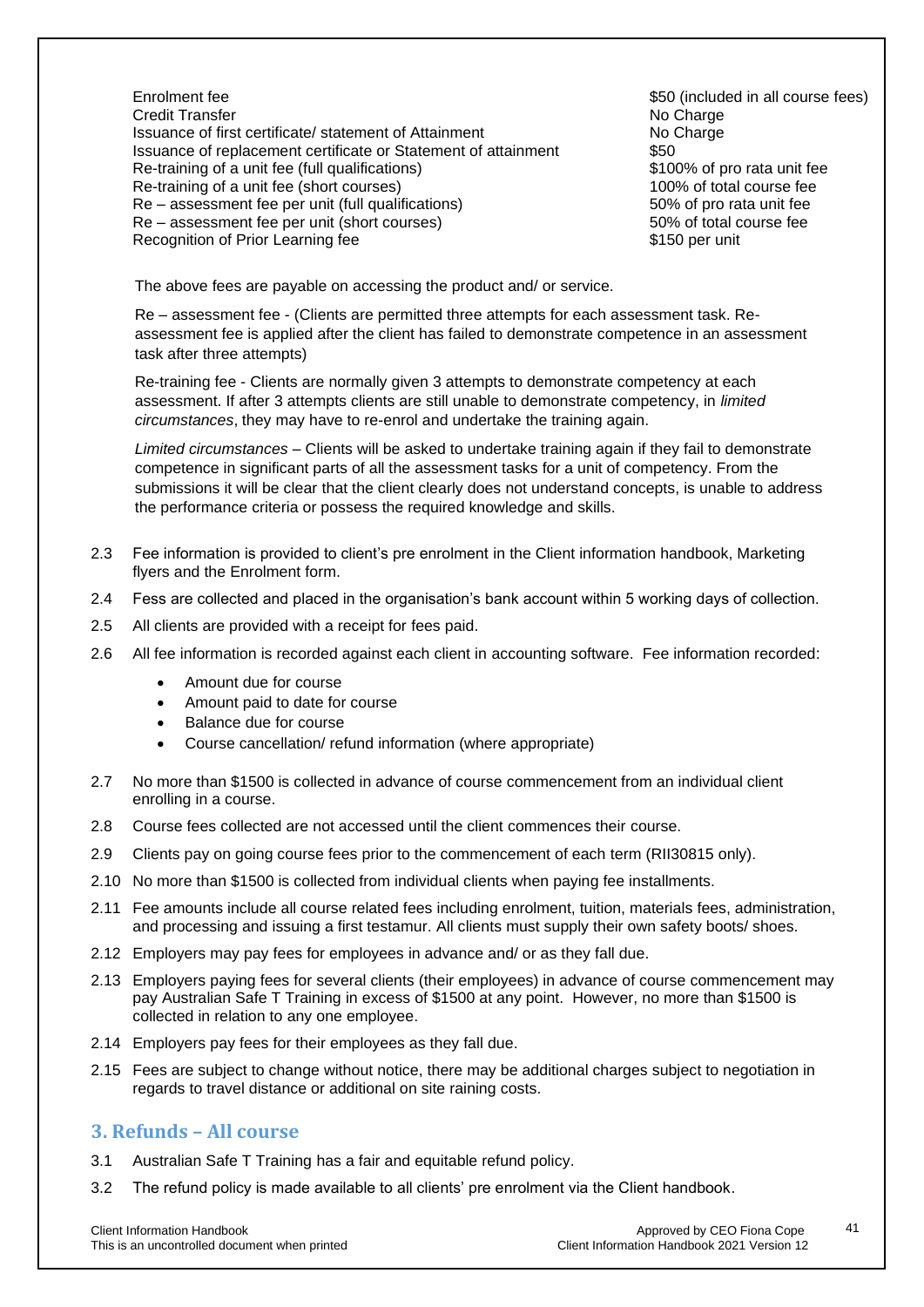- 3.3 The enrolment fee for a course is non-refundable in all circumstances (except provider default).
- 3.4 Australian Safe T Training provides applicants a 3-day cooling off period. This means that if a client accepts an offer of a place and pays Australian Safe T Training relevant course fees before the course start date, and then changes their mind (for any reason) before or on the course start date, a full refund of course fees paid to date (minus the application fee – where applicable) will be provided. Clients must notify Australian Safe T Training in writing within 3 days of paying Australian Safe T Training any fees.
- 3.5 All client refund details are placed in their file.

**If a client withdraws from a course after confirming and paying relevant fees the following terms and conditions apply:**

## **4. Refund terms and conditions – All courses**

- 4.1 If an enrolment in a course is cancelled more than 28 days prior to commencement of the course all fees less the enrolment fee is refunded.
- 4.2 If an enrolment in any course is cancelled within 28 days of commencement of the course or the client does not commence on the agreed date, or withdraws from the course once it has commenced there will be no refund of fees paid to date, unless the circumstances in item 4.3 of this procedure exist.
- 4.3 A full refund, less any enrolment fee will be provided to the client prior to commencement where:
	- I. illness prevents the client from taking up the course;
	- II. illness of a close family member of the client (parent, sibling, spouse or child); or
	- III. other special or extenuating circumstances are accepted at the discretion of Australian Safe T **Training**

Clients must provide original and verifiable documentary evidence to Australian Safe T Training in support of the grounds listed in paragraphs I, II, III

Where evidence can be successfully provided to support the client's circumstances, course fees may be transferred to the next available course where applicable or a refund provided. This decision of assessing the extenuating circumstances rests with Australian Safe T Training and shall be assessed on a case by case basis.

- 4.4 In the event where a client experiences compelling circumstances identified in item 4.3 of this procedure after the commencement of the course, a refund of course fees will be made for the proportion of the course not completed, less the enrolment fee.
- 4.5 It is the responsibility of the client to provide written advice of withdrawal, by submitting an email to [admin@austsafet.com.au.](mailto:info@rtoname.com.au) The email must state the reasons why the withdrawal/ cancellation request is being made. Advice of withdrawal made by telephone will not be accepted.
- 4.6 The enrolment fee is non-refundable in all circumstances except if Australian Safe T Training fails to deliver the course on the agreed start date and the client claims a refund.
- 4.7 Courses can be deferred to the next available intake where extenuating circumstances exist.

## **Applying, processing and payment of refunds – All courses**

- 4.8 All clients can apply for refunds by submitting the request via email. The email must state the reasons why the request is being made.
- 4.9 Course refund/ withdrawal requests are to be submitted in writing to Australian Safe T Training by email to [admin@austsafet.com.au.](mailto:admin@austsafet.com.au)
- 4.10 Clients requiring assistance with completing course withdrawal notification may contact us at 5625 1974 for assistance.
- 4.11 Course refund/ withdrawal notification must be submitted along with supporting documentation by email to [admin@austsafet.com.au.](mailto:admin@austsafet.com.au)
- 4.12 Refund/ withdrawal requests will be approved/ denied within in 15 working days of receipt.
- 4.13 Refunds are made in the same manner fees were paid. If a client paid fees through credit card, the refund amount will be credited to the credit card; and same holds for other methods of payments.